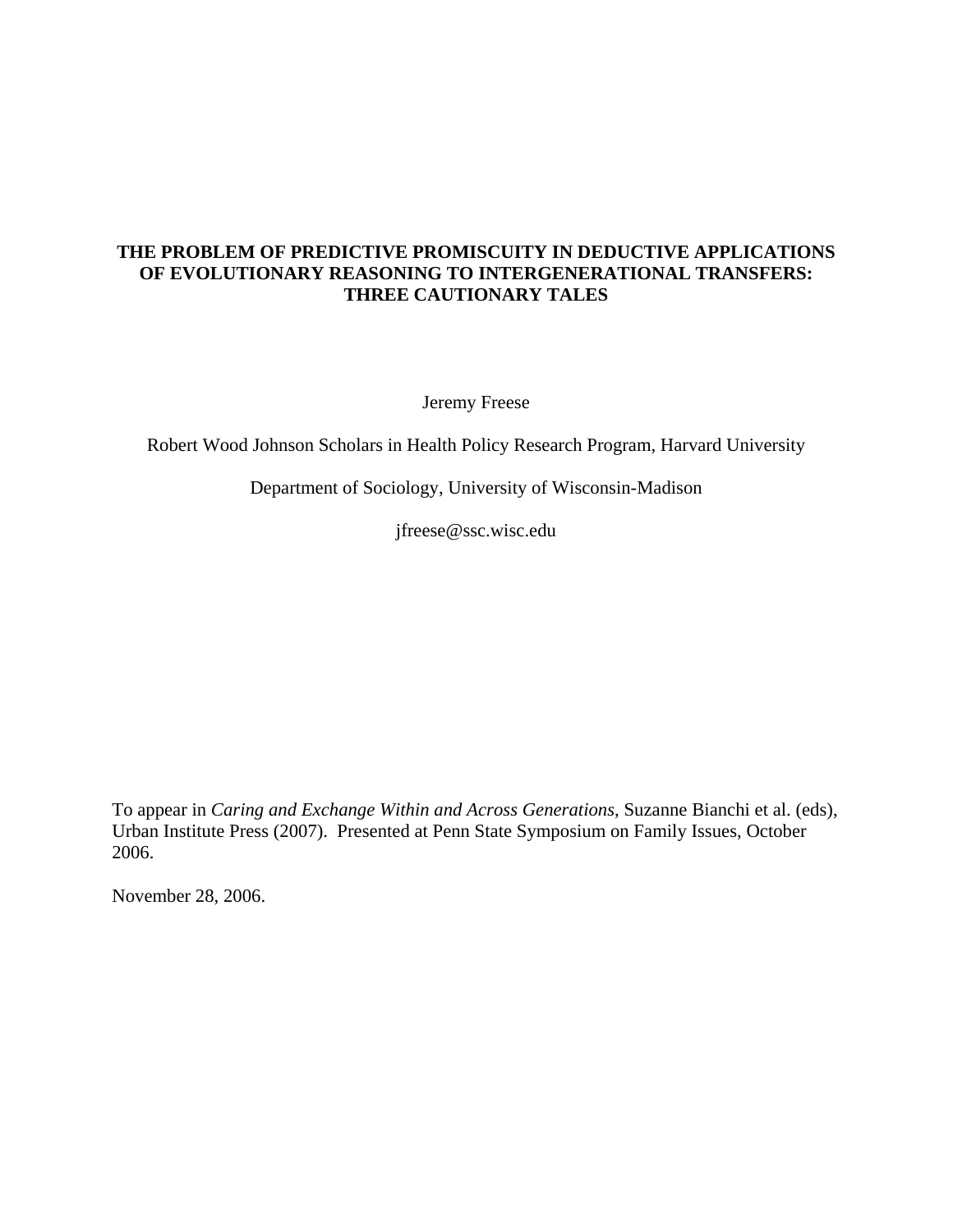Cox proposes that the economic analyses of resource transfers within families can be considerably enhanced by using evolutionary biological theory to generate expectations specific to relevant demographic categorizations of family members. Whereas wholly abstract economic theorizing can lead to surprising, productive insights about actors characterized merely as "person 1" and "person 2," evolutionary biology offers the possibility of furthering understanding by making specific use of information that "person 1" and "person 2" are "mother" and "father," "son" and "daughter", "biological child" and "stepchild," or even "paternal grandmother" and "maternal grandmother." Evolutionary biological theory and economic theory have historically drawn from one another in the development of theoretical tools, as the enterprises share considerable abstract affinities due to their common preoccupation with the logic of optimization (see, e.g., Gintis 2000). Moreover, family life is one of the areas in which the potential contributions of an evolutionary perspective has seemed strongest, working from the premise that the affective bonds of kin are rooted in genetically-based propensities that evolved by kin selection. In this light, one might wonder why utilization of substantive propositions from evolutionary biology in studying the economics of family life has been apparently so infrequent that Cox's essay is framed in nearly *terra incognita* terms.

In a previous essay (Cox 2003), Cox provides some reasoning for why the relevant economic theorizing previously might have not been ready for useful incorporation of "biological basics," but it is now. This may well be true for economics and its applications to the

 $<sup>1</sup>$  Indeed, such "person 1/person 2" formulations are themselves inappropriately concrete, as the</sup> analysis can be carried forth without presuming that the actors are persons, as the fruitful history of applying theories articulated in terms of individuals to organizations (e.g., firms, political parties) indicates. Indeed, rational actor theories seem often to work better for organizations than individuals (Satz and Ferejohn 1994; Clark 1997).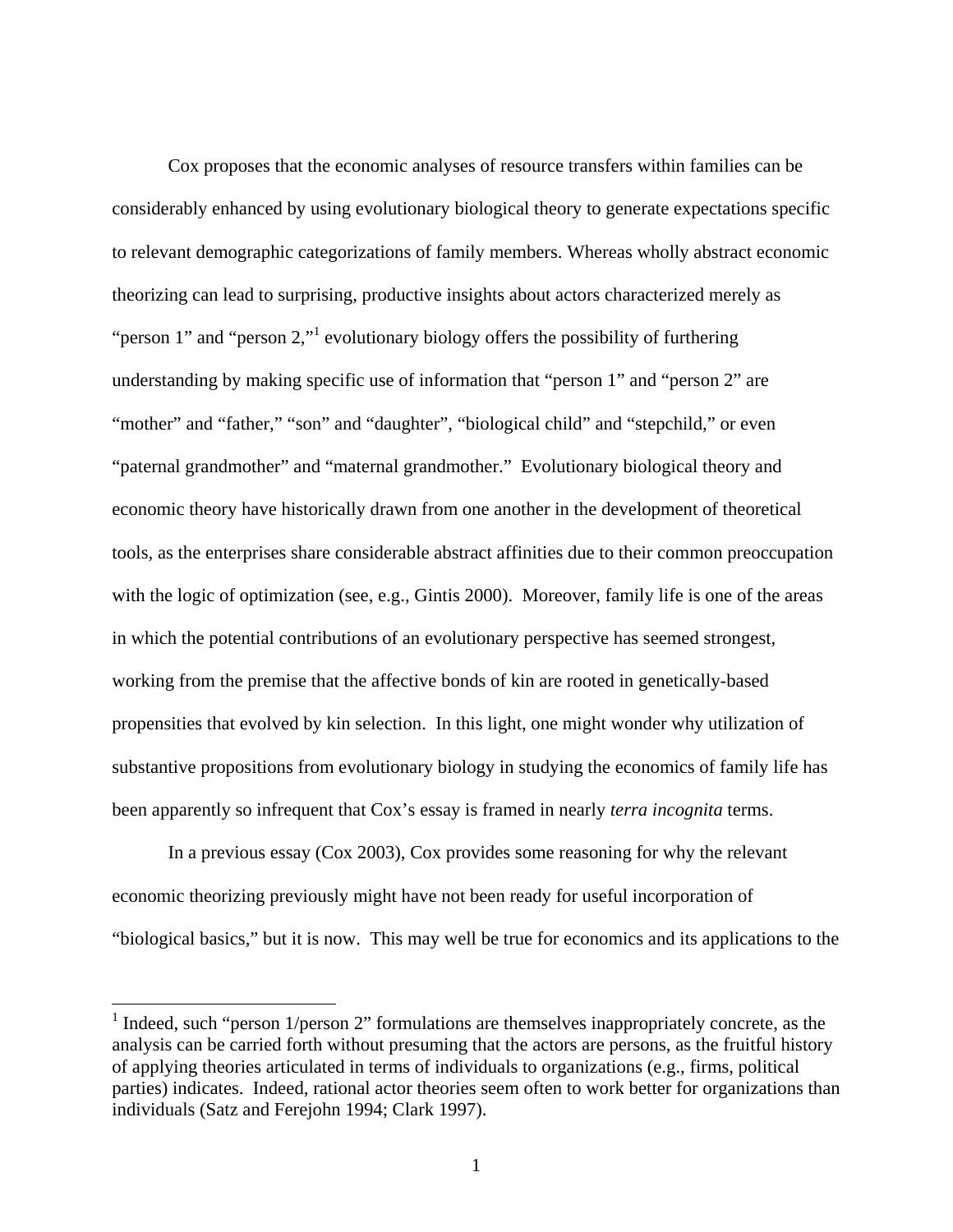family. However, if one were to poll members of the Human Behavior and Evolution Society about why evolutionary theory is not more widely used in the social sciences, my wager is that most would cite the politics and politicization of academia. Many in my own field, sociology, conceive our field as defined less by the questions it asks than the content of answers it gives; while the boundaries of admissibly "sociological" explanations varies considerably, those that give substantial place to "biology" are outside (Freese, Li, and Wade 2003). From this follows readily that sociology and "biology" are engaged in an interminable zero-sum battle, in which incorporations of the latter diminish the relevance of the former, and thus many think work with "biological" explanations should proceed only with reluctance, as a matter of epistemological last resort (if even then, see Duster 2006). Worries about what those with malevolent politics might do with work that endorses the importance of "biology" has only contributed to the idea that, *almost as a matter of professional identity*, impartiality should be abandoned and alternative explanations should be given every advantage.<sup>2</sup> Fortunately for those who regard such sentiments as inconsistent with scientific ideals, a variety of external forces continue to erode the credibility of ignoring "biology" as a matter of orthodoxy, and so the intellectual environment for serious, authentic contemplation of the potential contributions of evolutionary biological reasoning in the social sciences continues to improve.

In the minds of some, turf and ideological concerns (and misunderstandings they cause) have been all that has held back a Darwinian revolution of the social sciences (Lopreato and Crippen 1999; Pinker 2002). An intellectual apparatus that combined an evolution-based theory

<u>.</u>

 $2^2$  Concerns about epistemic double standards are certainly not confined to sociology, and proponents of evolutionary approaches in psychology and anthropology have described feeling like they have had to make career sacrifices and endure the calumny and condescensions of a collegiate "confederacy of dunces" in order to pursue their preferred theoretical perspective (see, e.g., Kenrick 1995; Tooby and Cosmides 2000; Thornhill and Palmer 2000; Segerstråle 2000).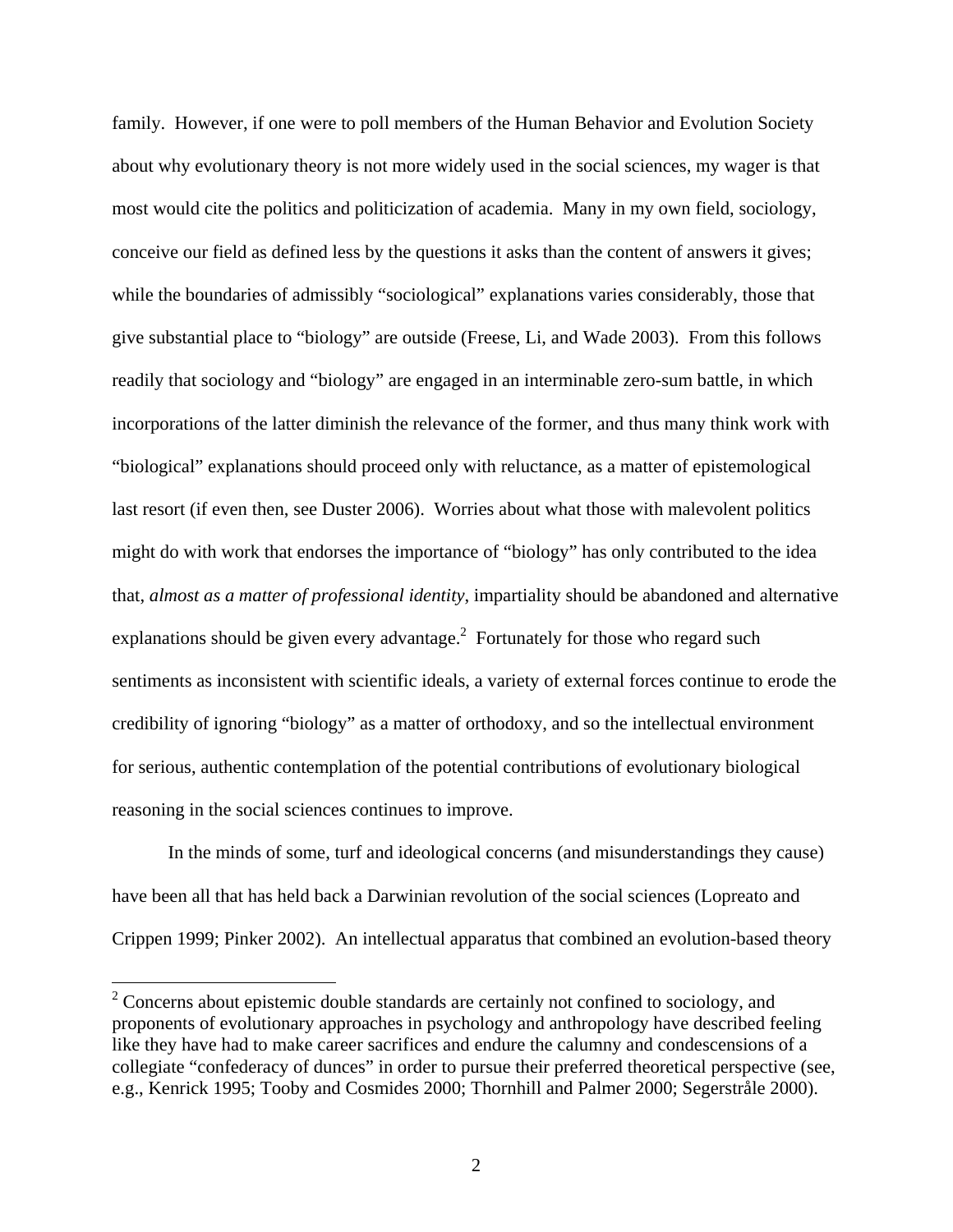of preferences with standard economic reasoning about behavior given preferences—not unlike what Cox proposes—has already been one vision of what this "Darwinizing" intellectual force might look like (e.g., Kanazawa 2001a). Nonetheless, I think there is considerable reason for skepticism about the ultimate prospects of what deductive reasoning from evolutionary principles may offer to students of the family. While I applaud Cox's initiative, I describe the grounds for my skepticism here. Important to underscore at the outset, however, is that my arguments are not intended as comfort for those who would wish away the role of genetics in human affairs. There is by now ample reason to presume genetic commonalities and variation to be vitally important throughout much of social life—including resource transfers and other family dynamics—and my doubts are specifically with the prospect of deductive reasoning from evolutionary principles fulfilling much of its seeming promise to yield new, specific insights attributable to the historical consequences of selection for our species.

For an orienting illustration of the problems in developing predictions that prompt my concern, consider the conclusion of the draft of Cox's essay:

I imagine myself being well into my dotage but happy and somewhat healthy, when one day I'm diagnosed with some awful, fatal disease—albeit one that can be cured at considerable expense, affording me an extra year of gratifying geezerhood. But here's the rub: the exigencies of economics dictate that by paying for the treatment I must sacrifice one year of my granddaughter's college education. I can't vouch that I'd be thinking of Hamilton's rule (if indeed I even would remember it) but I know what it would predict.

Of course, the example is not intended to be taken too seriously, but let us consider it seriously nonetheless. Cox is sufficiently confident that a transparent prediction of behavior can be made using evolutionary principles that he leaves the prediction itself implicit. As Cox seems certainly like the generous and loving type, we might be confident that he himself would forgo an extra year of life for the sake of his granddaughter's education, and working *inductively* from that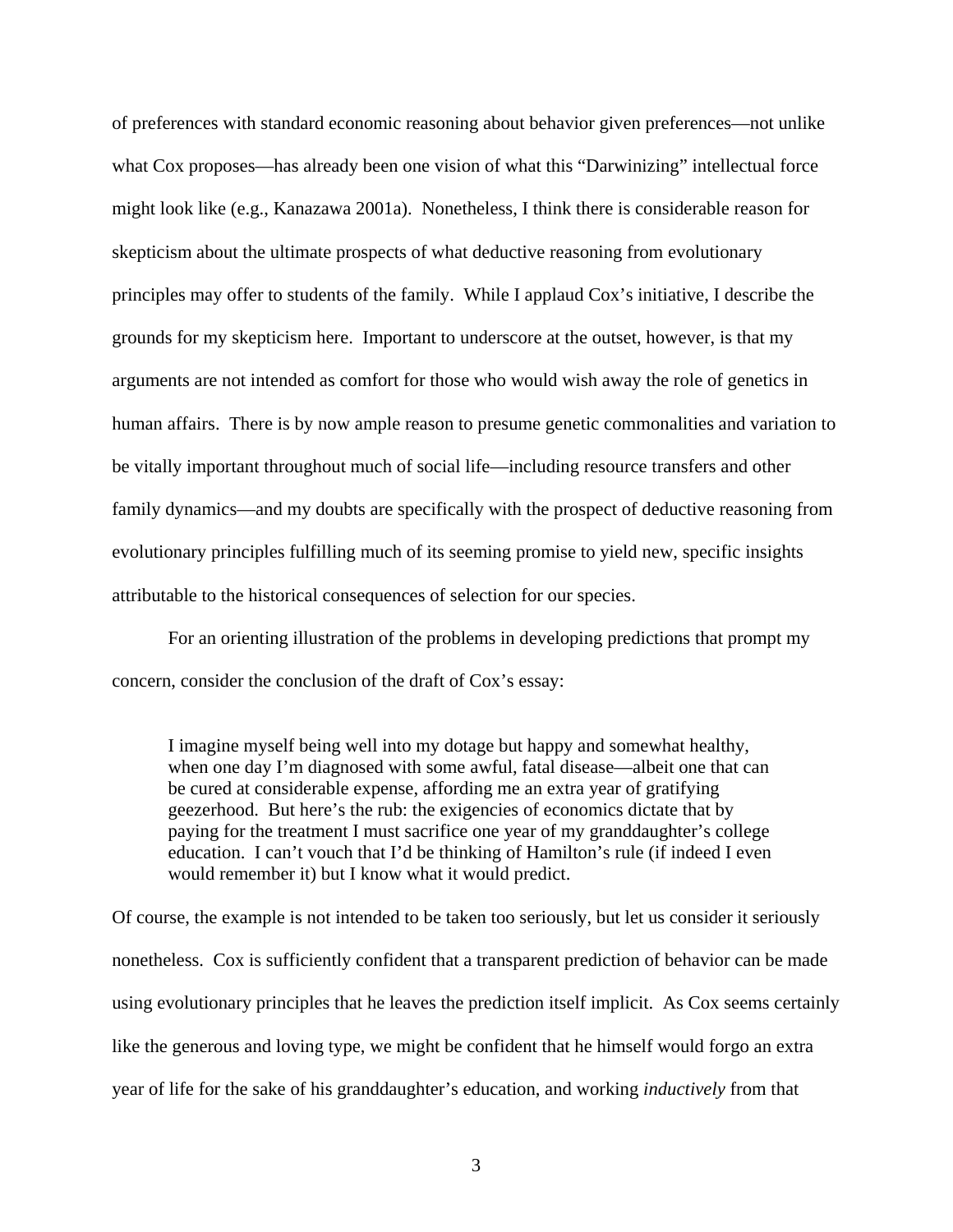intuition, it is easy to imagine that an evolutionary perspective *would have predicted this in the first place*. The scientific issue, though, is whether this is something an evolutionary perspective really would have allowed us to predict for the actions of hypothetical actor C in this situation.

Pretend first that we are operating from the reasoning sometimes associated with "human behavioral ecology," from which we would posit that C is basically a standard rational actor whose utility is determined by the extent to which actions prospectively maximize present inclusive fitness (Winterhalder and Alden Smith 2000). Given the current relationship between female education and fertility, it is not at all clear that C should be investing in his granddaughter's education in the first place, even if we imagine such education would contribute to her ability to provide for the children she does have and the quality of the mate she has them with. Regardless, by dying, C is forgoing not just the fitness opportunities from additional children he might sire—perhaps a bleak prospect at his advanced age, although we might want to know more about C before assenting to that—but also whatever fitness gains may accrue to other family members as a result of his actions during the next year. In short, even if the granddaughter's inclusive fitness is indeed increased by the extra year of education—not at all clear in contemporary societies—it is not enough to say she would benefit from the tradeoff to make sense, as the fitness price of the life of even a geezerly (but "somewhat healthy") altruist as not nothing. $3$ 

In any case, if we follow trends in Darwinian social science over the last twenty years, we might instead adopt an evolutionary psychological perspective, which would say what is relevant are the psychological mechanisms that were shaped under conditions of our ancestral past, and

<sup>&</sup>lt;sup>3</sup> Of course, a strict evaluation of the tradeoff would also need to consider that death is irreversible whereas a source of educational funding denied is not the same as education ultimately denied or even ultimately postponed.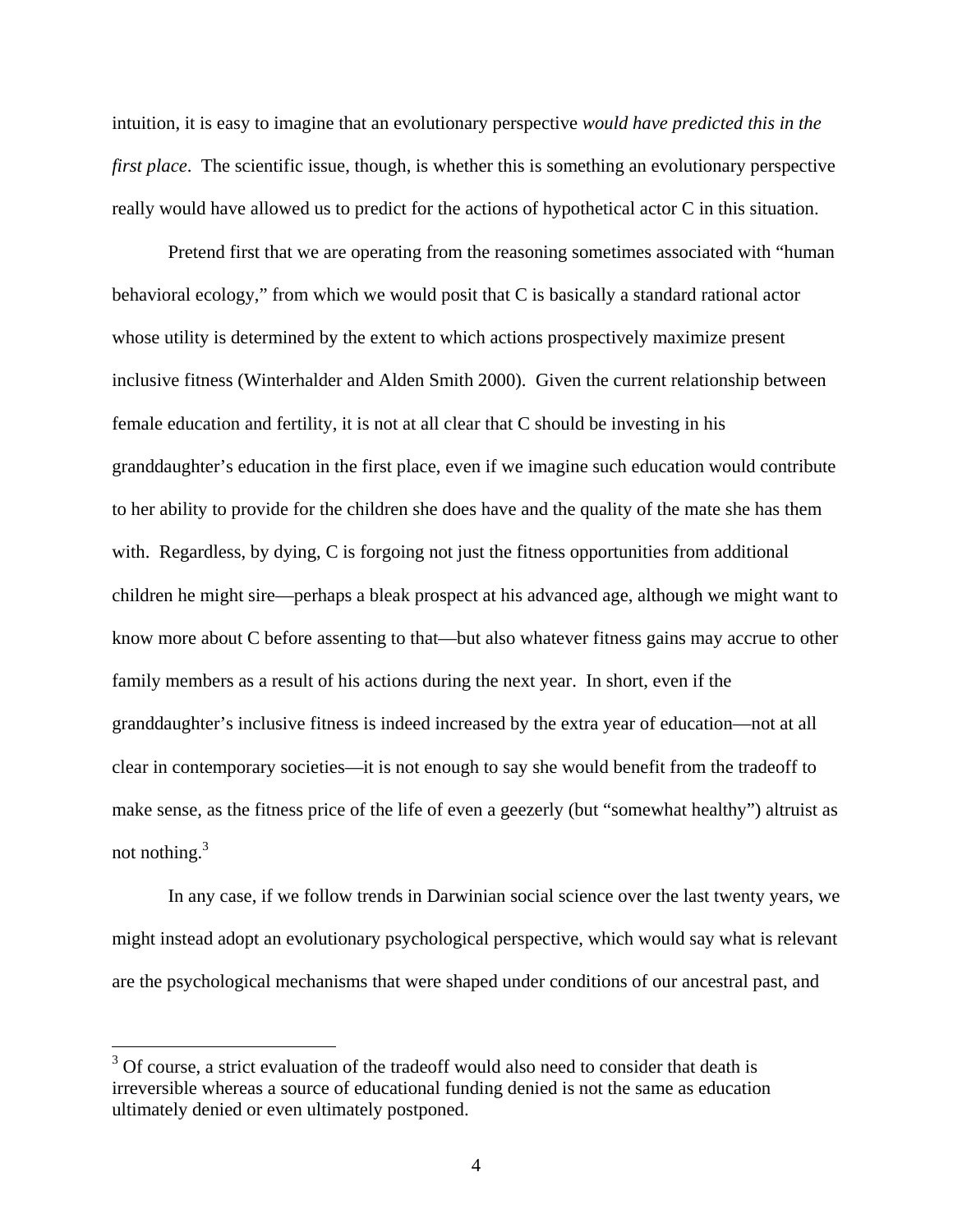calculations of current inclusive fitness are largely irrelevant (Tooby and Cosmides 1989, 1990, 1992). I find this perspective far more historically and psychologically plausible than that of human behavioral ecology, but, as behavioral ecologists are fond of pointing out, theirs is the perspective that leads more straightforwardly to precise, falsifiable predictions, at least when the quantities relevant for prediction can be specified. Evolutionary psychology posits specific psychological mechanisms that are often described as facilitating "love" and related emotional attachments that spur altruistic behavior toward kin. As a deductive matter, whether this love is strong enough to overcome preference for self-preservation is hard to imagine determining, especially since evolutionary psychologists have argued that the lack of analogy of ancestral parental investment to educational investment—particularly in daughters (Kanazawa 2001b) would complicate predictions for behavior in this domain. To be sure, we can imagine trading off a year of life versus investing in a granddaughter's education may evoke psychological mechanisms honed to the fitness consequences of ancestral contexts of choice about one's own survival versus incremental benefits to a granddaughter's condition or future prospects. Evolutionary reasoning can help us to understand why it is not a biological puzzle that the human species might engage in kin altruism even at the expense of one's life, but the theory here is not sufficiently specific to offer a specific, falsifiable prediction of choice. $4$ 

(Additionally, in reflecting upon how we might see the decision dynamics making more sense when viewed in the light of evolutionary theory, one might consider how C's granddaughter would feel about the decision. We might imagine C being more willing to give up a year of his life for his granddaughter than his granddaughter is willing to accept the

 $\overline{a}$ 

 $4$  Or, as will be described in more detail later, we can make some simplifying assumptions and offer a prediction, but evidence consistent with or contrary that prediction provides little/no information about the merits of the theory.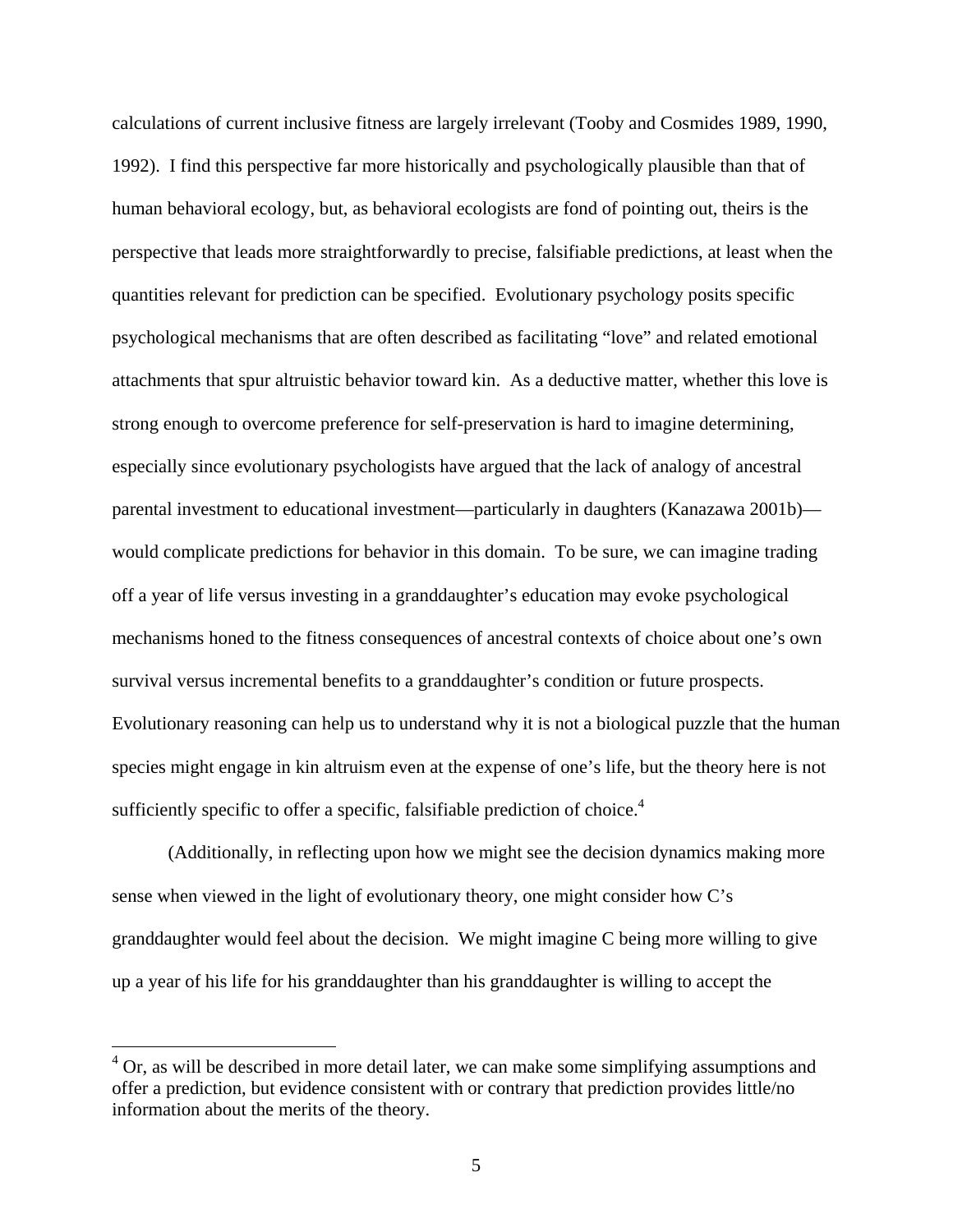beneficience. No simple application of Hamilton's rule can account for this, as an altruistic act is in the interest of the donor is even more in the interests of the recipient.)

Obviously, expecting a theory to predict particular choices from briefly sketched details is unfairly demanding. The question of larger relevance is the generation of predictions pertinent to *larger patterns of choices*—circumstances that would increase or decrease the probability of actors to invest in a family member at one's expense. Here again, however, making specific predictions is not as easy as it appears. (Or, more accurately, making predictions is quite easy, but figuring out the consequence of evidence consistent or inconsistent with those predictions is a task fraught with possibly insurmountable ambiguity.) I am going to elaborate my points by considering three separate examples involving investment of older relatives in younger relatives. The first, paternity certainty, is the subject of an exploratory case study by Cox; the second, on family structure and educational investment, is a sociological example not discussed by Cox but which further illustrates my general arguments; and the last, on differential investment in sons and daughters, concerns a literature reviewed by Cox to which I have previously contributed.

Given the self-consciously preliminary character of Cox's essay, my pessimism might seem premature—even spoilsport—but even if economists' enthusiasm for this area is relatively new, evolutionary approaches to human behavior by now have an extensive track record. At two different times, in the mid 1970s and the mid 1990s, there seemed rising enthusiasm for evolutionary thinking providing a "new science" that would serve as a flourishing (meta)theoretical foundation for considerable advances in behavioral science (Wilson 1975, 1978; Wright 1994; Pinker 1997). This has not come to pass, and enthusiasm for Darwinian approaches might even be in the waning part of a cycle of public intellectual interest. New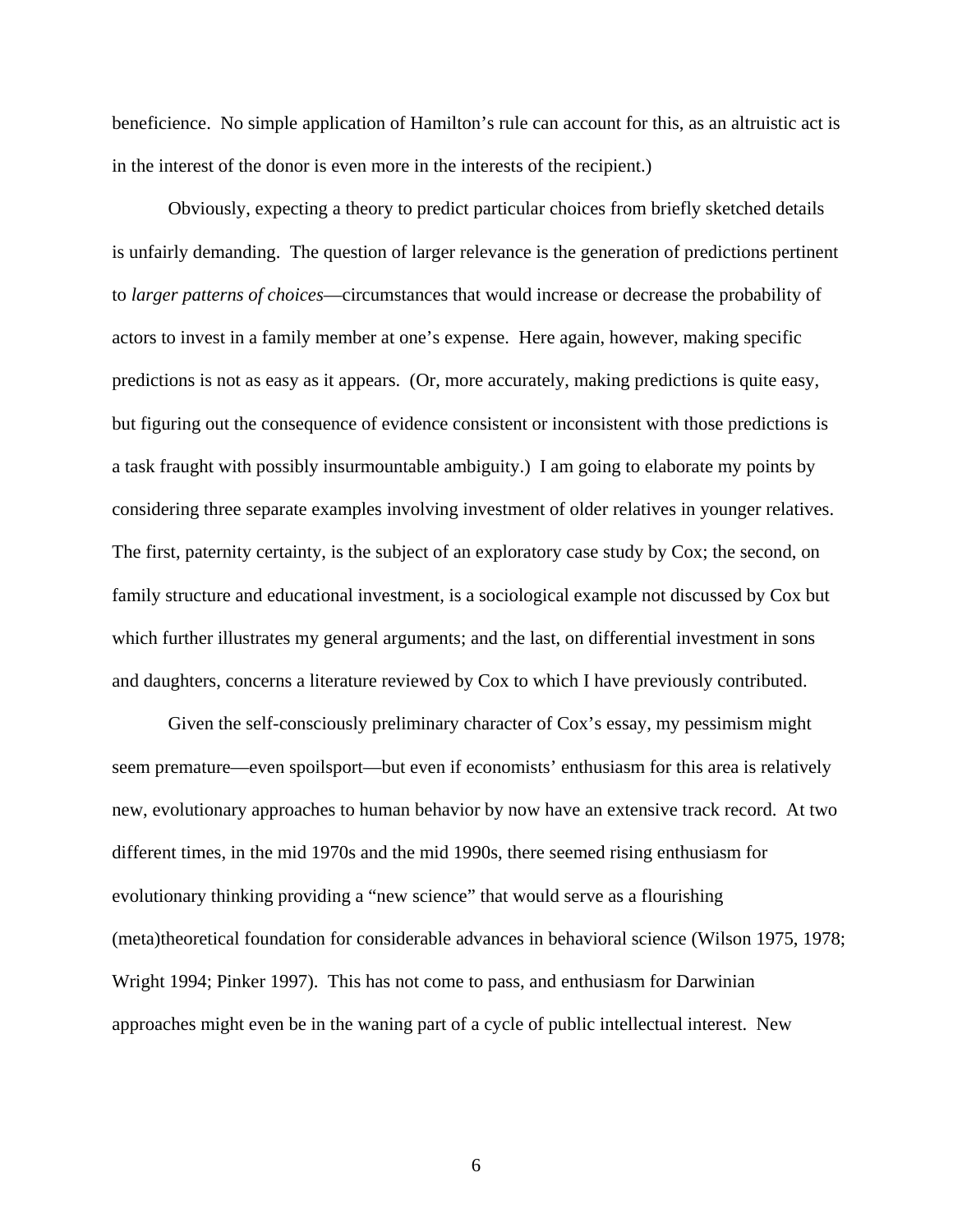efforts to bring evolutionary reasoning into economic studies of the family might profit from considering the cautionary lessons that can be drawn from part efforts.

# **1. PATERNITY UNCERTAINTY**

 $\overline{a}$ 

The primary case study that Cox offers in exploring the potential usefulness of an evolutionary approach to intrafamilial transfers is consideration of "how paternity certainty might affect the propensity of maternal versus paternal grandmothers to care for children." Paternity uncertainty avails itself to evolutionary theorizing because, if we suppose that fathers over the evolutionary history of our species always confronted a kind of uncertainty over whether a child was really their offspring unknown to mothers, this implies that genetic relatedness of father's side relatives are attenuated by a factor reflecting this uncertainty when compared to their mother's side counterparts.<sup>5</sup> By this reasoning, the category of "maternal" versus "paternal" grandmother is pertinent for predicting patterns of investment because, while both can be equally assured that their children are their own, they face unequal assurance that their children's children are their own. A "paternity certainty hypothesis" about grandmothers' investment might therefore be taken as having as its first implication that we should observe at least some patterns of greater investment in children by maternal grandmothers versus paternal grandmothers. Evidence indicates that such asymmetries do exist, but, as Cox notes, there are other routes to predicting greater investment by maternal grandmothers versus paternal grandmothers than paternity uncertainty. (An obvious set of alternative explanations discussed by Cox turns on mothers being more often the primary caregiver and possibly being more likely

<sup>&</sup>lt;sup>5</sup> Paternity uncertainty implies also lower paternal versus maternal investment, but, as Cox recognizes, the evolutionary logic of parental investment would predict greater maternal investment even in the absence of paternity uncertainty over evolutionary time.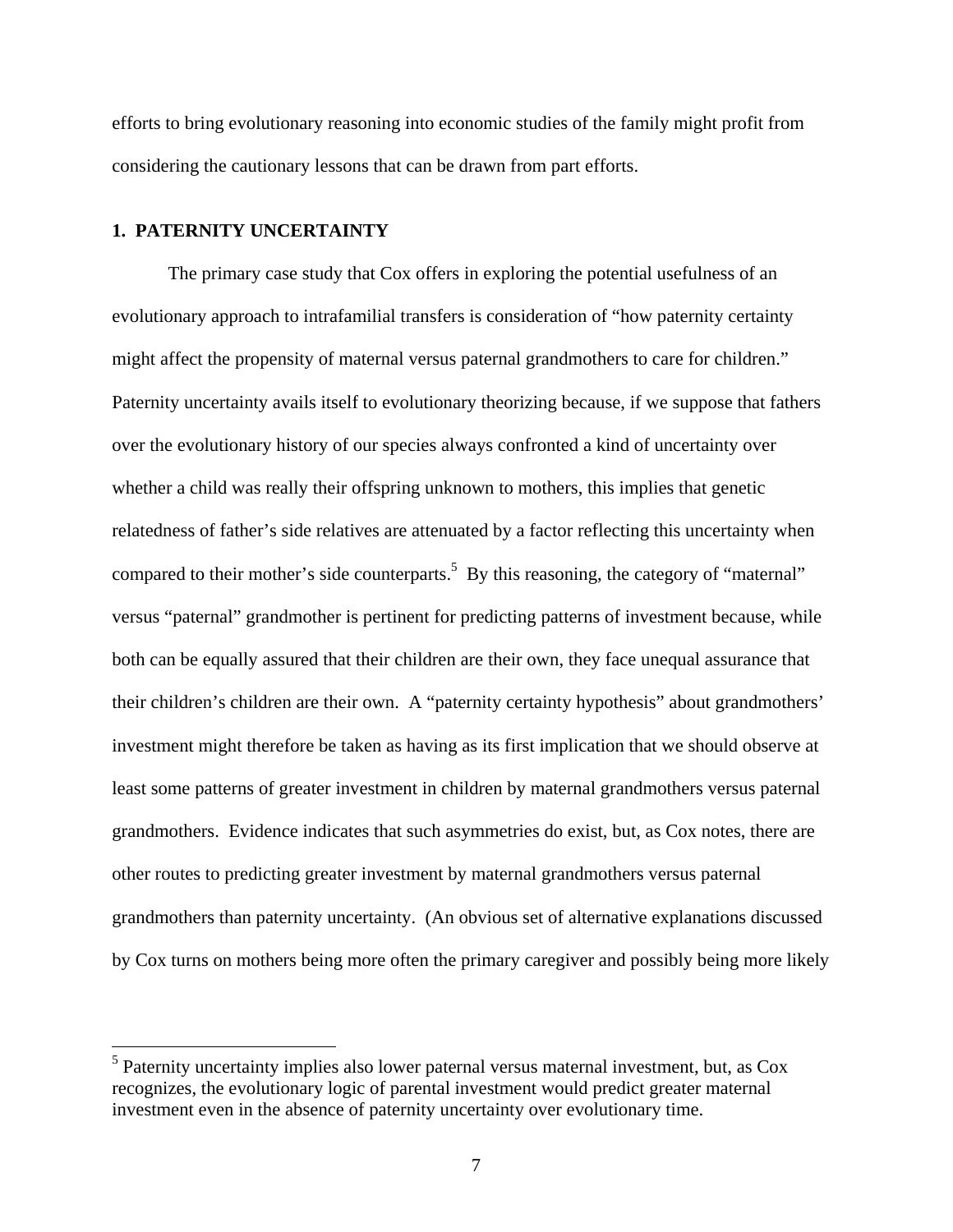to seek and receive care from the grandparent with whom they most likely have the closest relationship, i.e., their own primary caregiver.)

When multiple hypotheses lead to the same theoretical implication, standard scientific procedure is to consider other theoretical implications, with an eye toward deriving those which would distinguish the hypotheses. Here, however, we run into an immediate and telling problem. Nowhere in his paper does Cox explicitly articulate his "paternity certainty hypothesis." Even if he did—and one can partially reconstruct his implicit hypothesis from his interpretation of his additional analyses—he would be merely selecting from an indefinite set of different possible "paternity uncertainty hypotheses" which have different implications. Evidence contradicting one of these paternity uncertainty hypotheses does not at all adjudicate between alternative hypotheses that involve paternity uncertainty and alternative hypotheses that do not. In other words, the clearest implication of paternity uncertainty from grandmother investment has alternative explanations, and more refined predictions come only by adding auxiliary propositions for which contrary evidence can be interpreted either as a failure of the hypothesis or just as a failure of particular auxiliary propositions. In the face of an indefinite but certainly quite wide range of possible findings about grandmothers and investment, those inclined to believe in the importance of innate dispositions evolved in response to paternity uncertainty will be able to defend persistence in this view, while those disinclined to this conclusion will be able to defend remaining unpersuaded.

In this specific case, the additional kinds of implications that Cox attempts to draw regarding the paternity uncertainty hypothesis are based mainly on the premise that we might also expect paternal grandmothers to respond to *cues* about their daughter-in-law's fidelity (and thereby the chances that she conceived the child with a male other than the grandmother's son).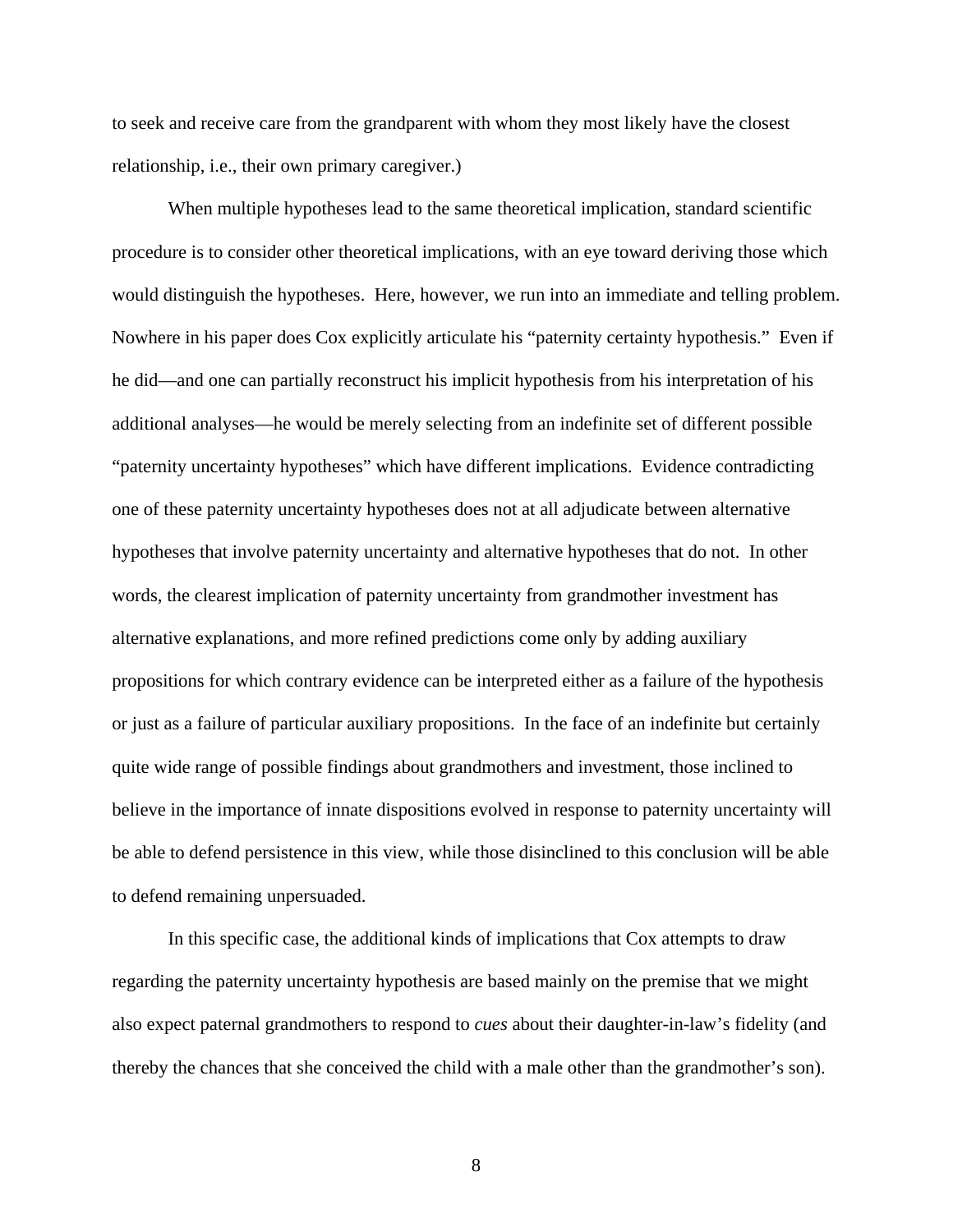In other words, the more certain a grandmother is that her son is the father of her alleged grandchild, the more she should invest. If we adopted a behavioral ecology perspective, we might offer a simplifying assumption that grandmothers make maximally accurate use of all available cues regarding fidelity and discount investment accordingly. From this, if we knew or posited Pr(*father* = *cuckold* | *cues*), we might even advance quite precise predictions about discounted investment. Such predictions, while themselves falsifiable, seem borne more of a "logical" than a "biological" perspective, unless we really believe it plausible that, in our actual evolutionary history, the relevant environmental cues have been stable enough long enough with enough consequences for fitness to support the development of a fitness detecting apparatus that finely honed.<sup>6</sup> Otherwise, we are left with the proposition of a psychology in which paternal grandmothers have a generalized propensity to reduced attachment in their grandchildren that is moderated by some sensitivity to environment cues.

One possible cue Cox considers involves indicators of the daughter-in-law's attitudes (her reported agreement with the proposition that "Marriage is a lifetime relationship and should never be ended under extreme circumstances"), while another is based on the child's physiology (degree of perceived physical resemblance to the father).<sup>7</sup> Whether a grandmother is sensitive to these particular cues, however, would seem to be the degree to which they invoke analogues that

 $\overline{a}$ 

 $6$  Only if we consider a highly specific kind of consequence to paternity certainty—along the lines of human behavioral ecology—might we (perhaps) get specific and singular predictions that would be otherwise hard to explain, but such predictions almost certainly would not withstand empirical scrutiny in their details, and, upon failing, would not gainsay less precise evolutionary predictions.

 $<sup>7</sup>$  Several studies exist regarding the proposition that, since it might seem often in the interest of</sup> children to advertise their paternity, one might predict that babies will actually look more like their fathers than their mothers (compare Christenfeld and Hill 1995 with the null findings of Brédart and French 1999; Bressan and Grassi 2004). Other work has looked at whether maternal relatives point out paternal resemblance (following Daly 1982) and whether resemblance increases paternal investment (e.g., McLain, Sellers, Moulton, and Pratt 2000; Bressan and Dal Martello 2002).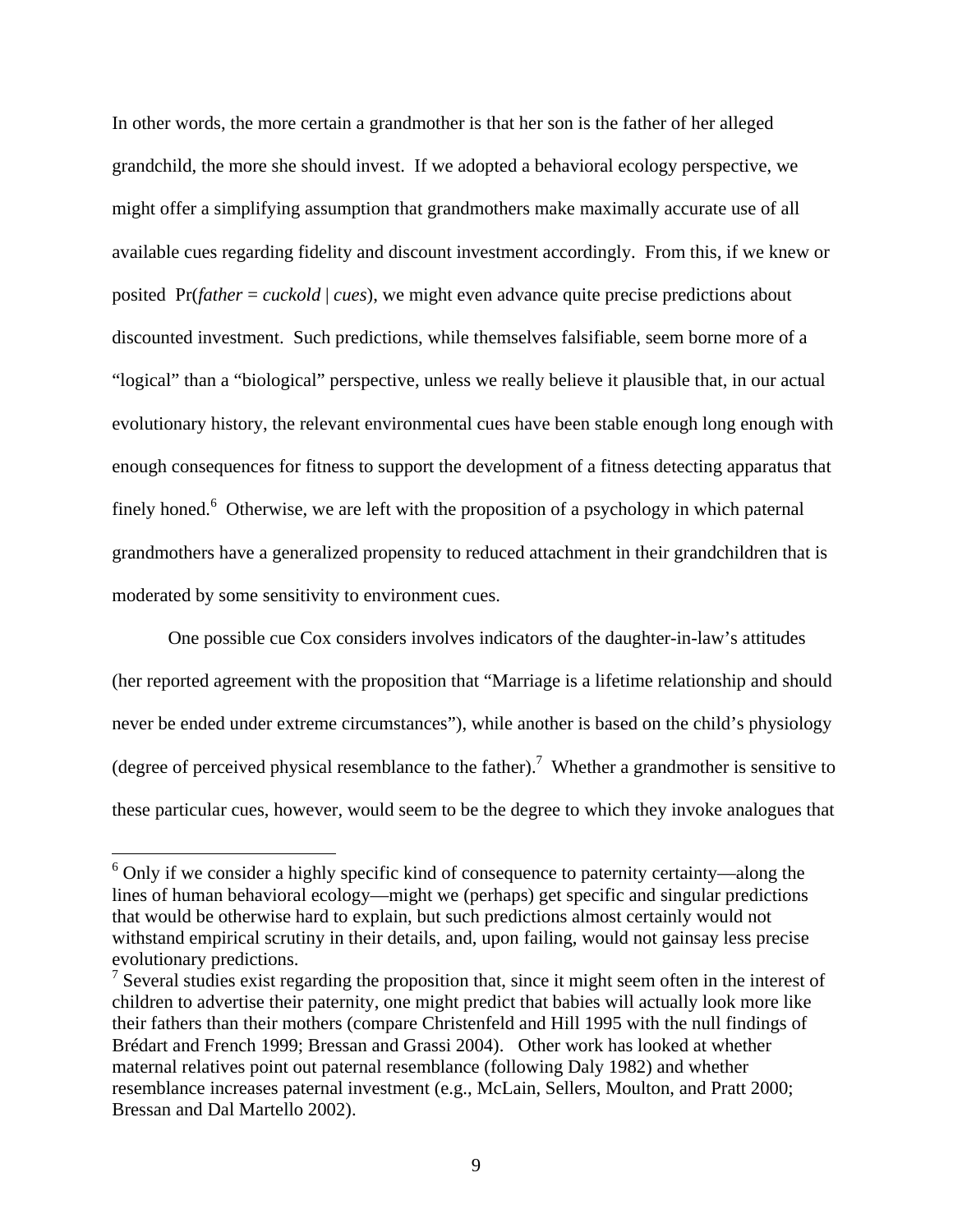have indeed been reliable cues over evolutionary time.<sup>8</sup> In other words, lack of paternal grandmother sensitivity to hypothesized cues might reflect that they do not adequately resemble good cues to fidelity over the course of our evolutionary history, such that the expectation is a general tendency toward lower investment but not that investment will vary by the particular posited cue. For that matter, at least with regard to the attitudinal cues, alternative explanations that paternal grandmothers will be emotionally closer to those daughter-in-laws—and perhaps then more active in the grandmother role—who evince commitment to a lifelong marriage follow without recourse to paternity uncertainty or even evolved dispositions.

The point becomes plainer when we imagine, as Cox does in his conclusion (ms p. 55), definitive DNA evidence regarding paternity. Imagine if, even in the face of indisputable evidence that their son is the baby's father, paternal grandmothers still invested less than maternal grandmothers. Would this refute the proposition that such differences were the result of the genomic consequences of an evolutionary history of paternity uncertainty? No, no more than the observation that men forgo mating opportunities with an older but fertile women for a younger women they know cannot conceive children would refute the proposition that men have an evolved preference for youth in romantic partners (Symons 1995). Presently, abstract evolutionary hypotheses can have it either way—they offer no specific implication—regarding whether our evolved psychology would be expected to respond to explicit information about matters that could only be probabilistically inferred through indirect cues in the environments of our evolutionary past.

Indeed, if one looks over the evolutionary literature on genetic relatedness and resource transfers, different work can be often characterized as following one of two broad forks, both of

 $\overline{a}$ 

<sup>&</sup>lt;sup>8</sup> Note that if paternal-side investment is contingent and consequential, paired females will have fitness incentives to evolve the capacity to fake cues of fidelity.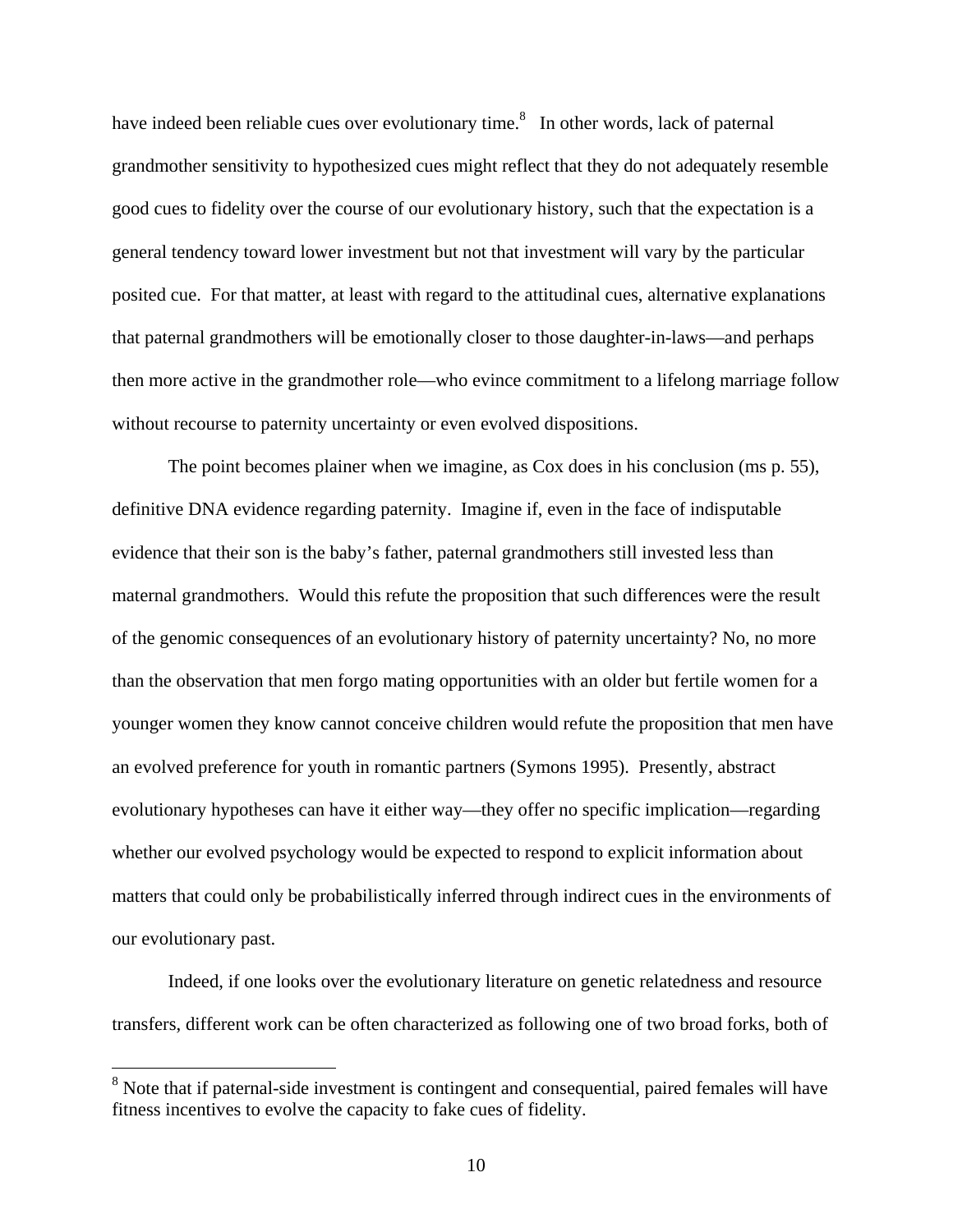which may be available writ small in particular theoretical applications. On the one hand, the mind can be posited to have been sufficiently finely honed by selection that investments reliably track subtle situational cues. An example would be work on the influence of child's age and sex on the amount of grief parents feel if the child dies (e.g., Littlefield and Rushton 1986; Crawford, Salter, and Jang 1989). On the other hand, the mind can be posited to have developed coarse mechanisms; indeed, so coarse that they are readily manipulated into transferring resource to others who are not even genetic relatives. The slavish devotion displayed by many pet owners has been taken to illustrate how human dispositions to parental nurturance can be commandeered by the neotenous features of cuddly animals (e.g., Serpell 1986; Archer 1997; see also Wilson 1984: 126-7). While not impossible in principle, it is a bit unsettling to think of this work cumulating together toward a model of mind that dispenses just the right amount of love to a 7-year old girl vs. a 5-year old boy, and yet which is completely snookered by the large eyes and high-pitched mewl of a kitten.

More generally, "middle-level theories" from evolutionary biology may offer only few and imprecise deductive predictions before requiring ancillary propositions about which we have little deductive guide and which do not themselves speak much to the question of whether there exist evolved genetic predispositions shaped by the dynamic posited by the theory in question. The result is a considerably wide range of empirical states of the world that may be said to be consistent with the theory. This includes contradictory states: to give just one example, the theory of parent-offspring conflict (Trivers 1974) has been said to "predict" contradictory and potentially equally dubious positions regarding parental socialization—that children are almost completely impervious to socialization efforts (Pinker 1997: 447-448; cf. Trivers 1985: 163) and that children's interests are readily subordinated to parental manipulation (Surbey 1998). Yet, as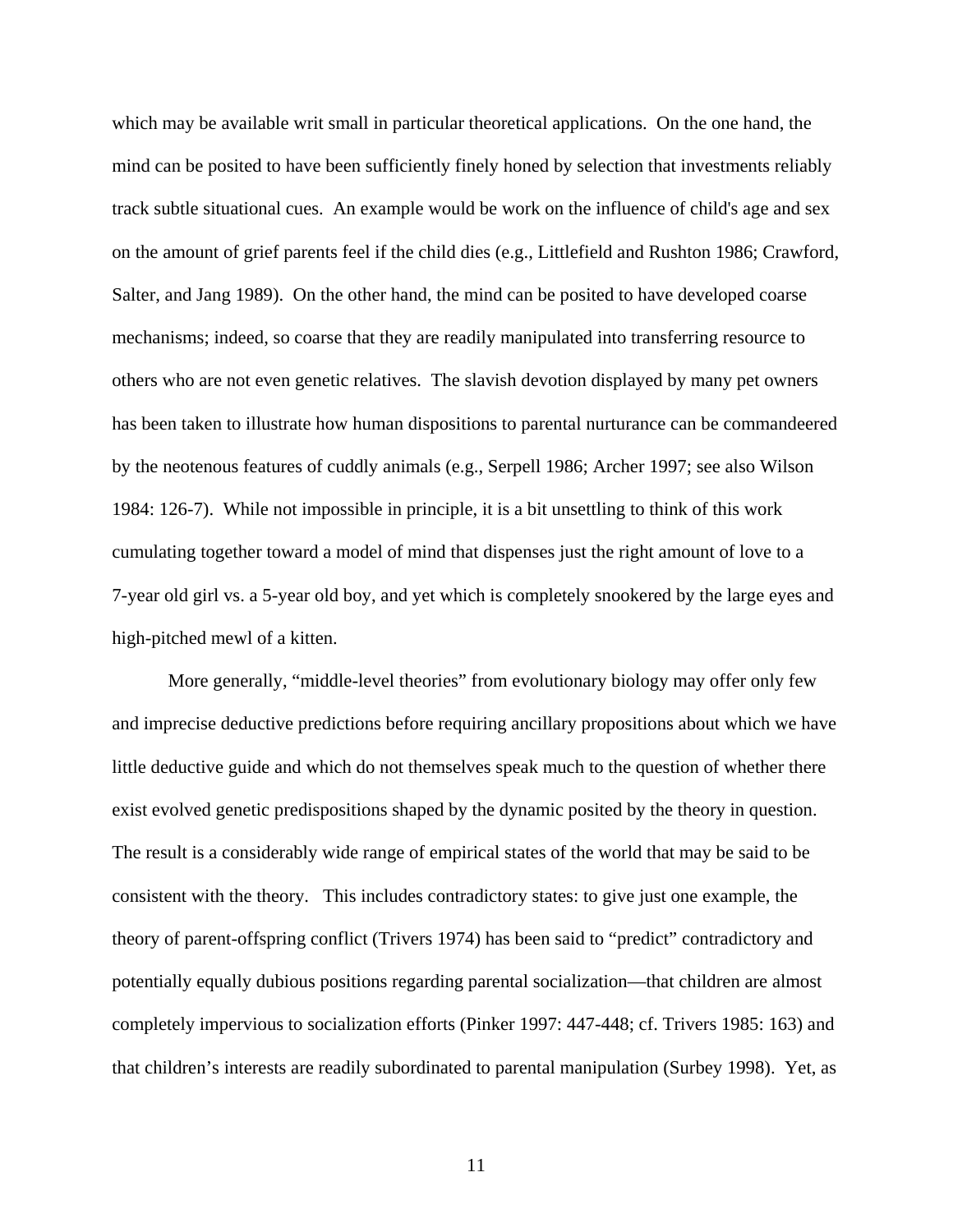much as the capacity of a theory to accommodate ancillary propositions that yield contradictory predictions may be frustrating, it does not mean the theory is "false." What it does mean is that we should not overstate the theory's deductive potential, or the extent to which the theories with which we work are honestly "falsifiable."

### **2. FAMILY STRUCTURE AND EDUCATIONAL OUTCOMES**

Further insight into the deductive problems of an evolutionary perspective is apparent if we consider one of the few papers yielding positive conclusions about evolutionary psychology to have appeared in one of the top two sociology journals. The paper is not discussed by Cox, but concerns evolutionary psychology and parental investment, using educational attainment as a proxy for investment in a way similar to one of Cox's examples (ms p. 26; see also Cox 2003). In this paper, Biblarz and Raftery (1999; hereafter BR) use four large, nationally representative datasets to look at the relationship between family structure—that is, whether the respondent was raised mainly in a home with both biological parents, just one parent, or a biological parent and stepparent—and educational and occupational attainment. They found that children raised by both biological parents or by single mothers tend to do better than children raised by single fathers or in stepfamilies, controlling for other factors. They found also that these differences remained constant over the 30-year period spanned by their data.

BR compared these results with predictions that they had derived from evolutionary psychology and various other explanatory idioms more common within sociology (socialization/learning theory; control theory; economic theory; an explanation asserting selection bias; and an explanation emphasizing exposure to marital conflict). They concluded that "[a]mong six candidate theoretical frameworks, the findings are most consistent with an evolutionary view of parental investment" (1999: 323), As such, the paper appears to provide an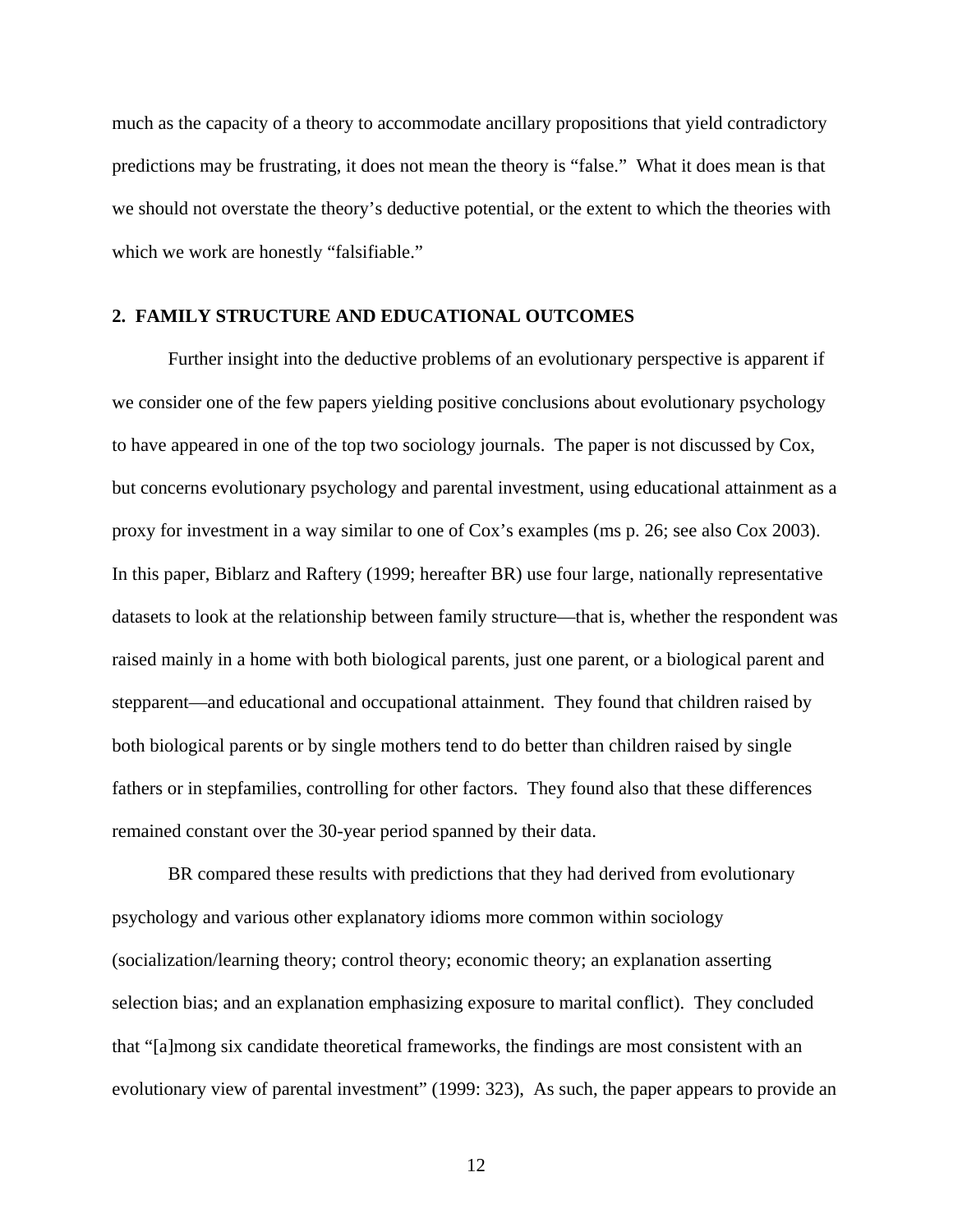empirical victory for evolutionary psychology over more conventional social science alternatives; the victory is made more impressive by the study's use of a classic hypothesis testing framework, well-known social science datasets, and sophisticated methods of analysis.

BR's study stands as an important contribution to our understanding of the *empirical character* of family structure effects on attainment. Nevertheless, there is room for strong reservations about the theoretical conclusion that they draw. Their conclusion is based on four predictions attributed to "evolutionary psychology," discussed as if it were simultaneously a "perspective" and yet offered enough specificity to make singular, contrasting predictions to the other perspectives in this application. My argument is that these predictions do not follow unambiguously from evolutionary psychology and that alternative predictions can be at least as easily generated. As a result, their results should not be taken as comprising a real test of the evolutionary psychological perspective versus more conventional social science perspectives on attainment. Indeed, I contend the issues separating the two paradigms cannot be resolved by BR's data or analyses.

To elaborate: In characterizing the evolutionary psychological perspective, BR offer three cross-sectional (in their words, "static") predictions about the effect of family structure on outcomes, as well as one "change" prediction about how the magnitude of family structure effects have changed over the 30 years they examine. Although BR employ a different method of presentation, these predictions can be equivalently expressed as follows:

- 1. (Static) Children raised in two-biological-parent families will have higher attainment than children raised in any alternative family structure.
- 2. (Static) Children raised in a single-mother family will have higher attainment than children raised in a single-father family.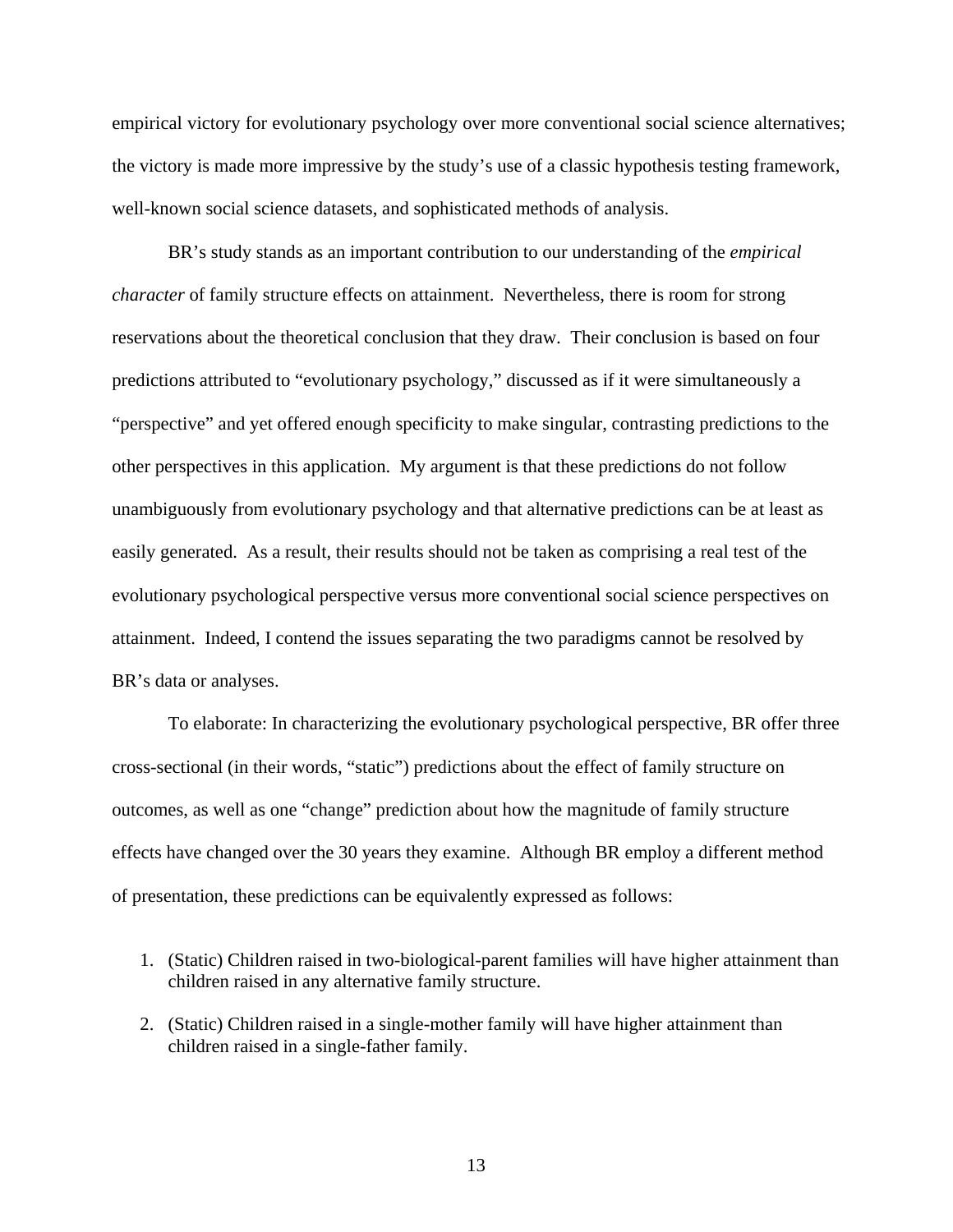- 3. (Static) Children raised by a single parent of a given sex will do better than children raised by a parent of that sex and a stepparent. (Because of insufficient data on fatherheaded alternative families, BR are only able to test the prediction that children from single-mother families will outperform children from mother-stepfather families.)
- 4. (Change) The observed family structure effects on attainment will be constant over the 30 year period examined.

The other five frameworks they examine make (at least some) different predictions. When comparing these frameworks with their results, BR (1999: 356) conclude that "[e]volutionary parental investment theory was the only one where static and change predictions were both borne out by the data." Let us now look closer at each of the predictions that BR attribute to evolutionary psychology:

*1. Children raised in two-biological-parent families will have higher attainment than children raised in any alternative family structure.* As BR discuss, the tendency for children from two-biological-parents to outperform those from alternative family structures (taken together) had been well-documented prior to their study. We should perhaps then not be surprised that five of their six candidate frameworks predict this known pattern, and the one that does not—their rendition of the "economic" perspective—fails soundly on its other predictions as well.<sup>9</sup> In other words, this prediction proves ultimately unimportant for differentiating among

 $\overline{a}$ 

 $9^9$  BR cast economic theory as predicting that children in stepfamilies will do equally well as children in two-parent-biological families and better than children in single families, on the grounds that the key distinction is whether one has two parents providing complementary resources or not (citing Becker 1964, 1981). Yet, given that children who live in stepfamilies have likely spent some time in a single-parent family (before the custodial parent re-wed) and that divorce often represents a significant initial financial setback for the custodial parents, then the economic perspective could well be taken to predict that two-biological-parents will outperform stepfamilies. My general argument about testing predictions attributed to the evolutionary psychological perspective may perhaps also apply to predictions sometimes attributed to "economic theory," and in sociology is it common for implausible predictions to be attributed to economics and then refuted with glee. (I like to refer to this as a "economists think the darnedest things" trope in sociology.)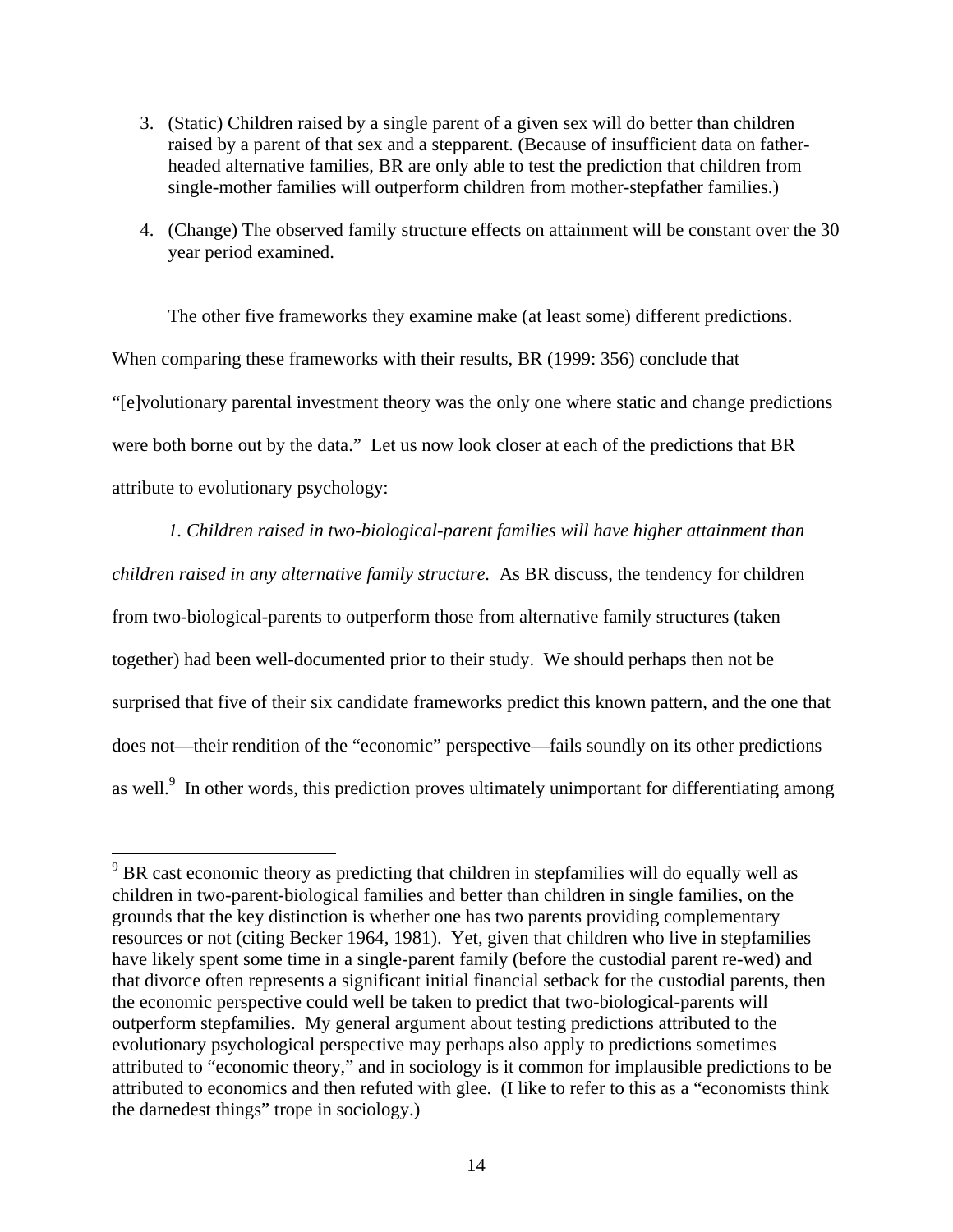the theoretical alternatives BR present; perhaps ironically, it is also the least contestable of the predictions that BR attribute to evolutionary psychology.

Even so, their specific justification of this prediction for evolutionary psychology can be questioned. They argue that evolutionary psychology "would predict that children from twobiological-parent families will have an advantage over those from other kinds of families. The father's average resource contribution will be less than the mother's, but not by much, because humans have high male parental investment, and so children will benefit from the presence of the biological father"(Biblarz and Raftery 1999: 326). The claim that humans have high male parental investment is a statement about humans *relative to other species*. In more than 95% of mammalian species, including most primates, males provide *no* (or virtually no) direct care for an offspring after it is born (Clutton-Brock 1991: 132). Thus, the inference that human fathers' parental investment in humans will differ "not by much" from mothers' simply does not follow: even if males only invested 10% of the effort that females did in children after they were born, we would still be a species with relatively high levels of male parental investment.

*2. Children raised in a single-mother family will have higher attainment than children raised in a single-father family.* BR (1999: 325-26) ascribe this position to evolutionary psychology because, they contend, "the evolutionary perspective on the family gives more weight to the role of the mother than that of the father in determining children's fates...."<sup>10</sup> BR then devote a paragraph to explaining the evolutionary rationale for predicting that mothers will invest more of themselves in their offspring than fathers. Empirically, as is well known, the

<u>.</u>

 $10$  BR's reference to "determining children's fates" is slippery; in evolutionary biology, "fate" is almost always considered in terms of reproductive success, not the idiosyncratically human "fates" of educational and socioeconomic attainment. As I discussed earlier in this chapter, in trying to generalize biological theories to humans, Darwinian social scientists sometimes try to draw theoretical parallels between an animal's health or dominance rank and human socioeconomic status.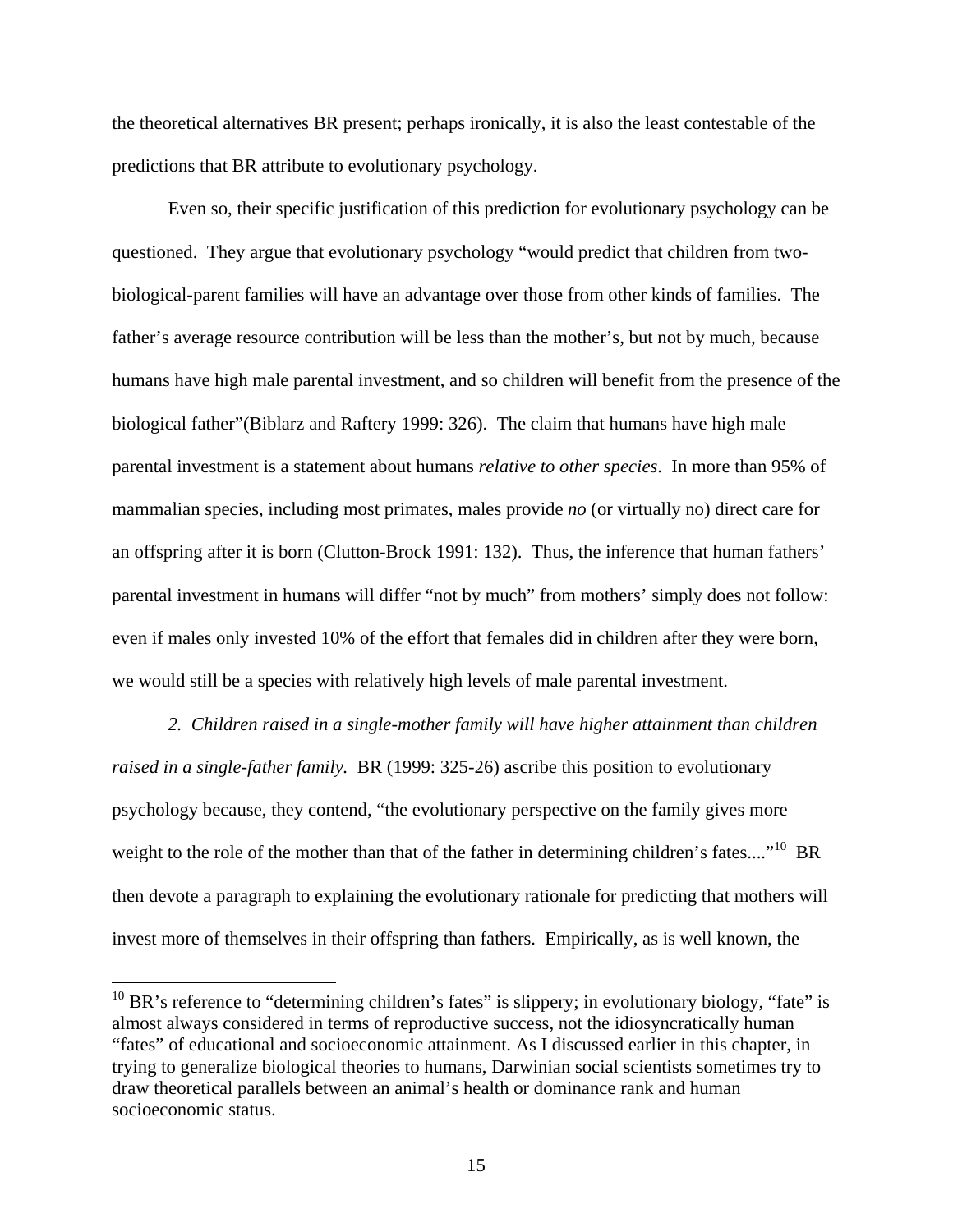asymmetry in parental investment between mothers and fathers holds strongly across all human cultures (and, for that matter, among all mammals) (e.g., Rossi 1984). For humans, of course, many explanations of this asymmetry have been offered that do not give center stage to evolved sex differences in biological dispositions (e.g., Chodorow 1978). At the same time, many social scientists—myself included—would grant that there seems almost certainly "something biological" about the greater investments of mothers than fathers, and that standard evolutionary psychological accounts provide a plausible explanation of why this is so.

 In any event: Does it actually follow from evolutionary psychological tenets that if mothers have an innate tendency to invest more in children than fathers, then children from single-mother families will attain higher average positions in societies than single-father families? Not necessarily. Evolutionary psychologists readily acknowledge that across all human societies, men control a vastly greater share of economic, political, and cultural power than women; indeed, hypothesizing about the supposed origins of patriarchy is a lively topic in the field (Smuts 1995; Hrdy 1997; Miller 1998; see also Goldberg 1973, 1993; Browne 2002). Presumably, then, an evolutionary psychologist would grant that a plausible consequence of a patriarchal social organization is that, *ceteris paribus*, a unit of paternal investment will have a greater positive effect on attainment than a unit of maternal investment. If the difference between male and female social efficacy is large, then a moderately-invested single-father may still be able to do more to advance his children's futures than a maximally-invested single mother.

 In other words, we have a tradeoff between superior male societal power and superior female parental investment—phenomena both given extensive consideration by evolutionary psychologists. Whether one predicts that children of single mothers or children of single fathers will have higher attainment does not directly follow from an evolutionary psychological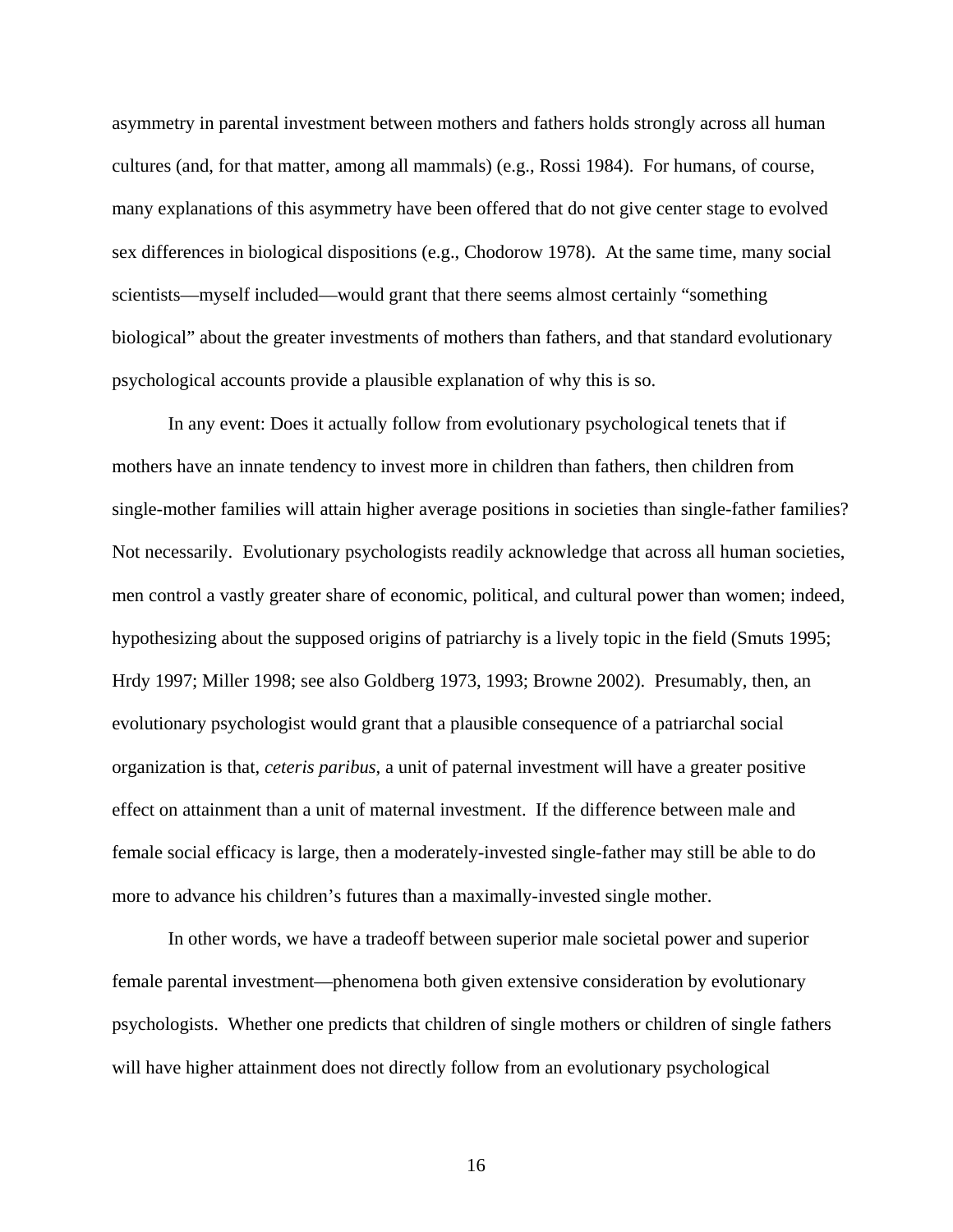perspective, but instead requires ancillary assumptions about the relative weight each side of the tradeoff should be given for determining attainment in a given society. Put another way, had BR done their analyses across a range of societies and found the opposite result (that single-father families outperform single-mother families) in some, most, or all of them, *this would in no way disconfirm an evolutionary psychological view of investment and attainment*. Instead, disconfirmation would require at least a demonstration that the results cannot be explained by the unequal distribution of power between the sexes.

Given that BR subtitle their paper "Rethinking the 'Pathology of Matriarchy'" (that is, rethinking the idea that single-mothers pose a substantial detriment to their children's attainment), it is worth noting that some well-known work of Darwinian psychology does not share their enthusiasm for single motherhood (at least in the environments of our evolutionary past). Evolutionary psychological work on neonaticide/infanticide has emphasized the contributory effects of father absence, with the argument that a new mother's having to raise the infants without a father's help may have strongly contributed to create circumstances in which the infant's chances of survival and reproductive success were so low that killing it and saving resources for other opportunities was favored by selection (Daly and Wilson 1988: 63-64). Darwinian work on sexual development has theorized that the putatively strongly detrimental effects of father absence in our ancestral past may have led to the evolution of a tendency for children raised in fatherless homes to engage in more quantity-based mating strategies (marked by earlier age at first intercourse, greater promiscuity, and higher propensity for divorce) than those who grow up in two-parent homes (Draper and Harpending 1982; Belsky, Steinberg, and Draper 1991).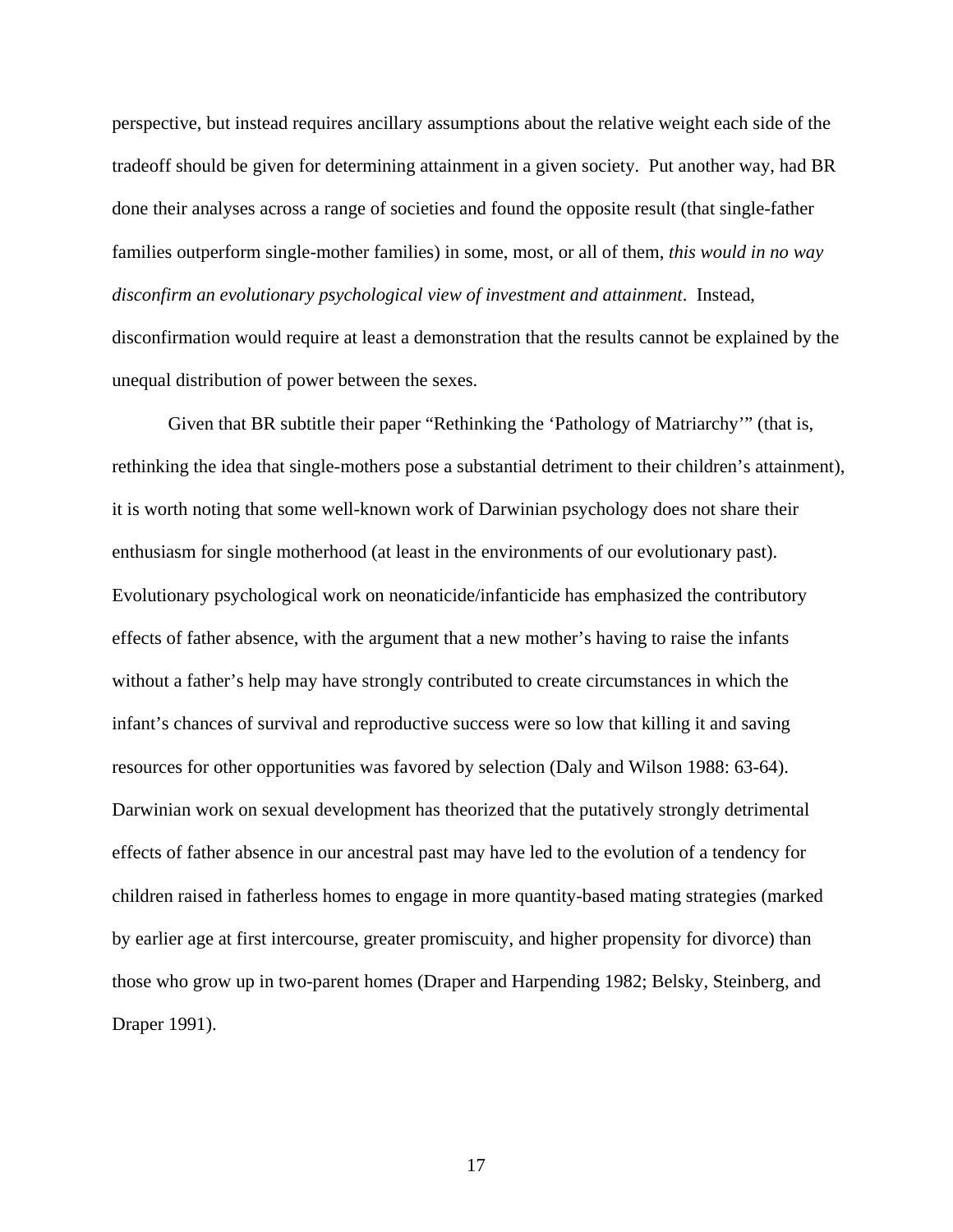*3. Children raised by a single parent of a given sex will do better than children raised by a parent of that sex and a stepparent.* In presenting evolutionary psychology's predictions, BR write: "Children from single mother families will also have advantages over those from stepfather/biological-mother families. The stepparent's concern with his own reproductive fitness is in competition with the stepchildren for the mother's resources, increasing the risk of abuse to children in families with a stepparent" (Biblarz and Raftery 1999: 326). They cite the well-known research of Daly and Wilson (1996; see also Daly and Wilson 1988, 1999). What Daly and Wilson (and others) have demonstrated beyond rational dispute is that children with a stepparent are several times more likely to be victims of child abuse and child homicide than are children raised by a single biological parent or both biological parents. They also report that "step-relationships are, on average, less investing, more distant, more conflictual, and less satisfying that the corresponding genetic parent-child relationships" (Daly and Wilson 1996: 79).

Daly and Wilson can thus perhaps be read uncontroversially as predicting that children in stepfamilies will do worse than those in two-biological-parent families, but predicting that *being*  raised by a stepparent is worse than having no second parent at all is an entirely different matter. This requires that the net contribution of the stepparent to the child's socioeconomic attainment is *negative*. But Daly and Wilson do not claim that *most* stepchildren suffer abuse at the hands of a stepparent. Moreover, they acknowledge that many stepparents provide *positive* investments in their stepchildren, and they see such investments as entirely consistent with their evolutionary psychological contentions. They argue that step-marriage should be considered partly in terms of the mother procuring investment for the would-be stepchild as part of the terms of the marriage. In the same paper BR cite, Daly and Wilson (1996: 80, emphases added) write:

Stepparents assume their obligations in the context of a web of reciprocities with the genetic parent, who is likely to recognize more or less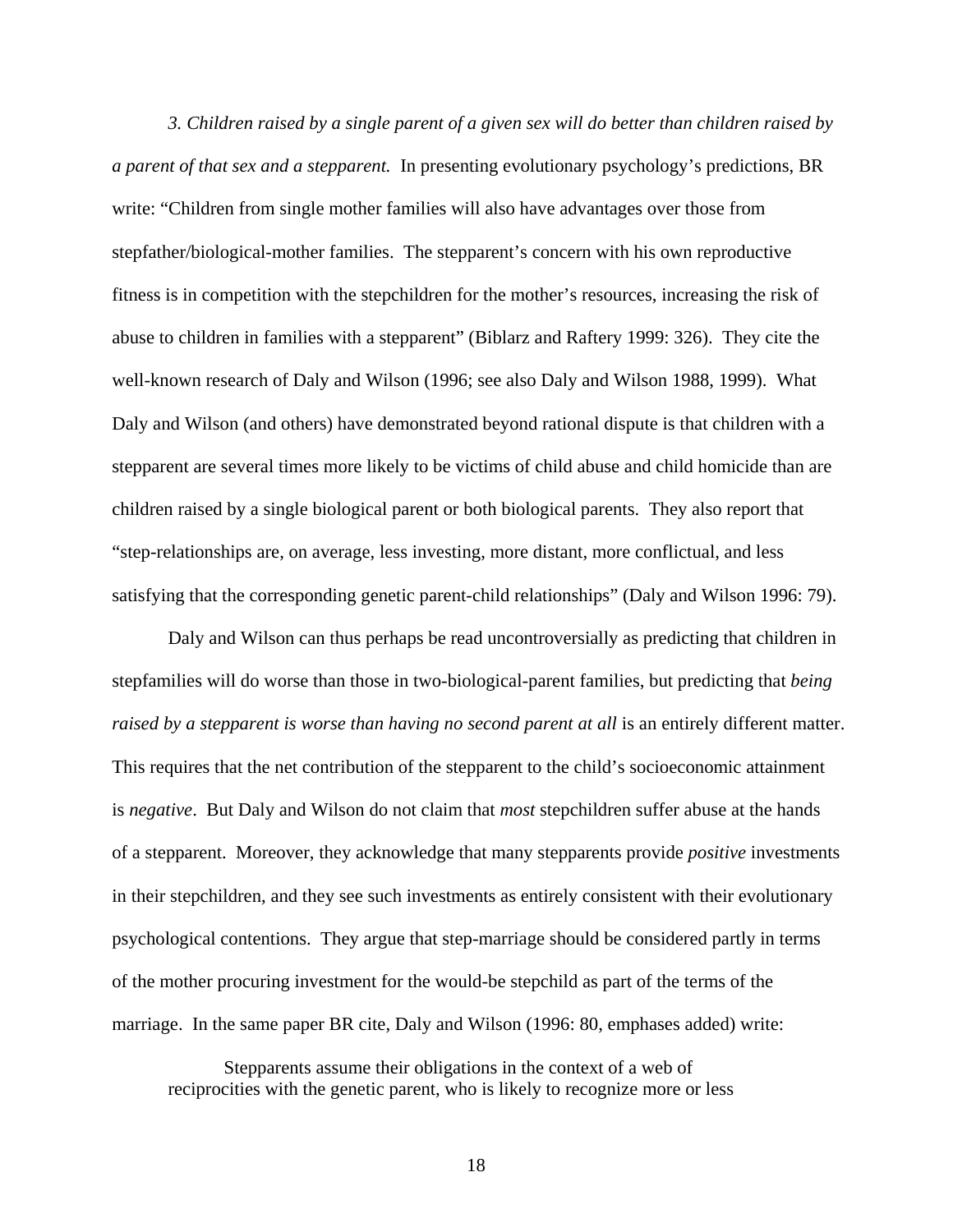explicitly that stepparental tolerance and investment constitute benefits bestowed on the genetic parent and child, entitling the stepparent to reciprocal considerations.

 In this light, *the existence of stepparental investment is not so surprising*. But the fact of such investment cannot be taken to imply that stepparents ordinarily (or indeed ever) come to feel the sort of commitment commonly felt by genetic parents. *Evolutionary thinking suggests that stepparental affection will tend to be restrained*....

The claim here is not that stepparents are, on average, bad for children, but rather that their investment will be "restrained" in comparison to biological parents. One could therefore use the above paragraph to argue that an evolutionary psychological perspective predicts that even though children from mother-stepfather families will attain less than children from twobiological-parent families, they will attain *more* than children from single-parent families. That BR derive the opposite prediction is based on their ancillary proposition that the average stepfather does/causes more harm than good, a conclusion that necessarily follows neither from Daly and Wilson's work specifically nor an evolutionary psychological perspective more generally.

*4. The observed family structure effects on attainment will be constant over the period examined.* BR's data span a period in which there was a near reversal of the ratio of alternative family structures resulting from the death of a parent to those resulting from divorce. Comparing the 1962 and 1992-4 samples, BR estimate that the percentage of alternative families that were the result of parental death decline from 68% to 33%, while the percentage of alternative families that were the result of divorce rose from 28% to 62%. BR assert that this transition implies different predictions for the different candidate frameworks about how the magnitude of family structure effects have changed over time. They claim that the evolutionary psychological perspective predicts no change, and they justify this contention as follows: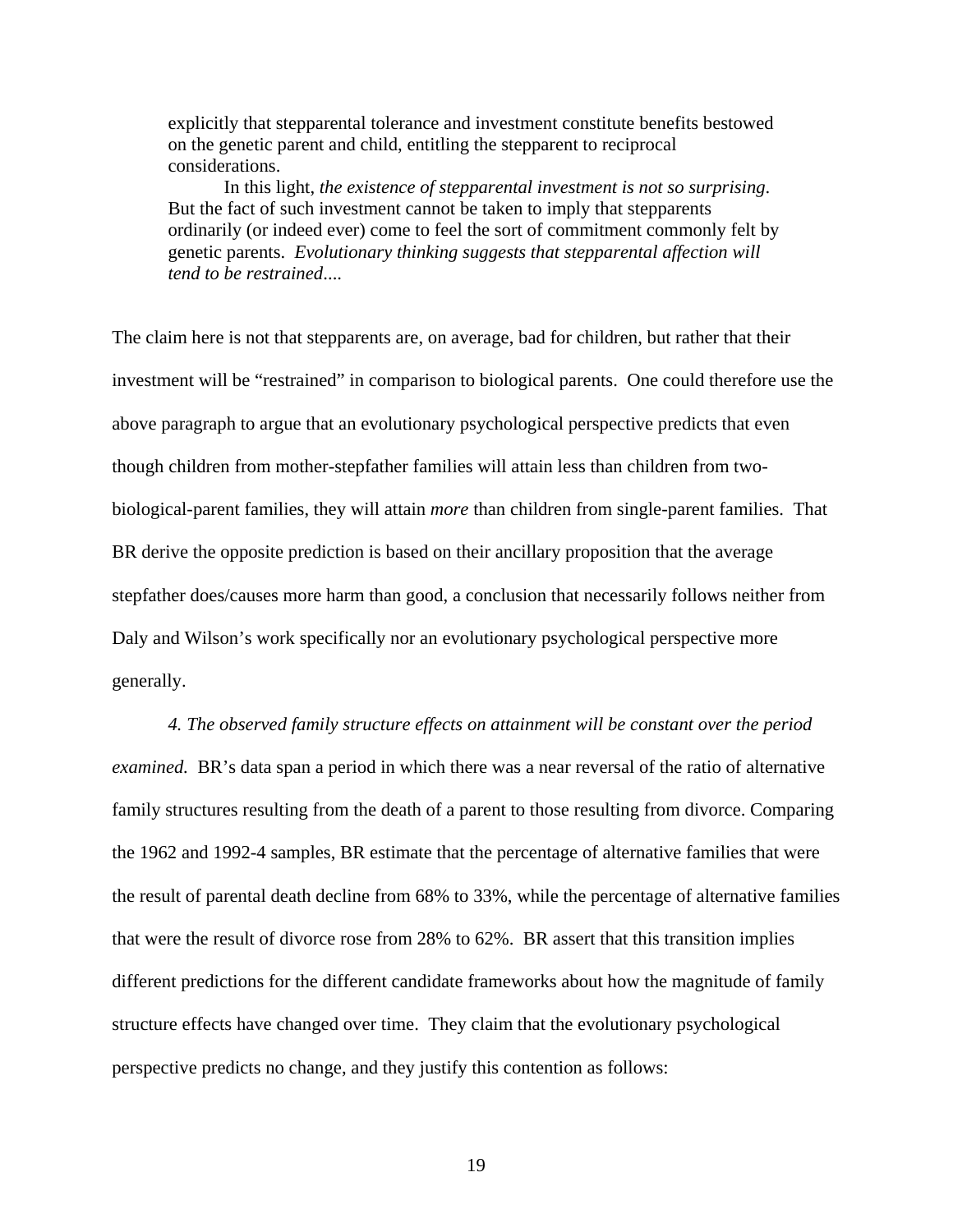From the evolutionary perspective, divorced and widowed single mothers have the same level of their own fitness tied up in the children, and so both types of mothers would have the same level of impetus to invest highly in their children. The presence of a nonbiological parent would negatively impact children, regardless of whether the biological father had died or the parents had divorced. The change in cause structure over time should not alter the implications for children of basic family forms. (Biblarz and Raftery 1999:330)

From an evolutionary standpoint, a mother's incentives to invest in her offspring are not affected by whether her marriage ends in divorce or death. However, BR's argument fails to recognize both (a) that the evolutionary incentives for the non-cohabitating biological father to invest in his offspring are similarly unaffected and (b) that the father's capacity to invest is certainly affected by *whether he is estranged or dead*. An evolutionary view would predict that a living, estranged father would still have concern for his child's well-being and may serve as a useful source of investments over the child's development. BR's failure to acknowledge this is perhaps particularly striking given their speculations about the role of families in helping their children obtain "favoritism in hiring" or other "special favors" in translating educational achievement into socioeconomic success (p. 357). Tapping informal networks to help a child may be precisely the sort of help that (living) non-cohabitating fathers can perhaps provide in principle with nearly equal facility as cohabitating ones.

As a result, we would expect that as the ratio of divorced mothers to widowed mothers increases, the negative effects of alternative family structures would not remain constant but *decrease* over time. BR's prediction of no change requires that we presume that the effect of having an estranged father is the same as the effect of having a dead one; this prediction does not obviously follow from evolutionary psychological premises, and it also sits uneasily with their earlier claims regarding human male's high parental investment.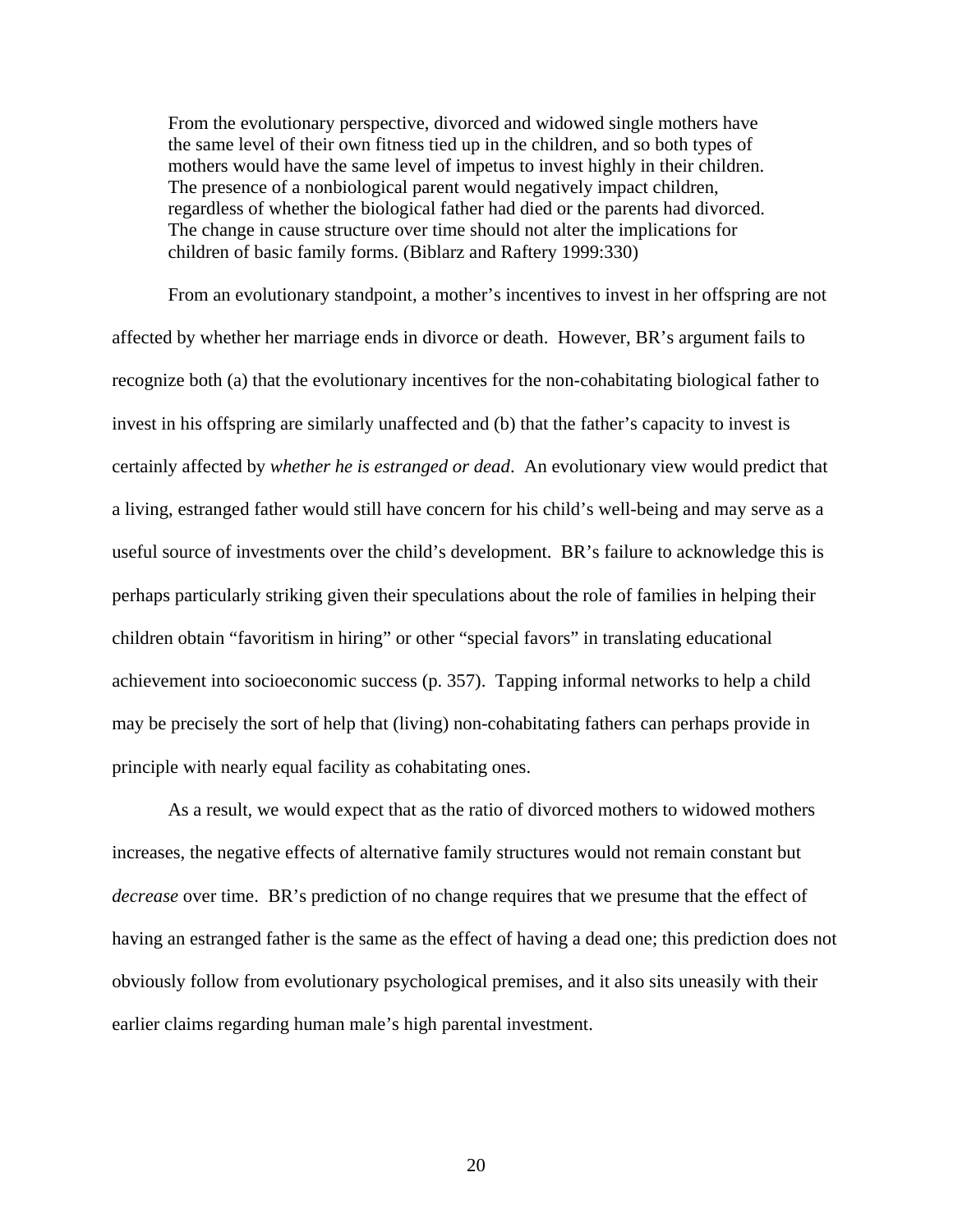Taking stock, the specific predictions that BR attribute to evolutionary psychology are only one of several sets that could have been as easily derived. It *just so happens* that these predictions happen to align with the observed findings, and thus the paper presents its results of providing support for evolutionary theory versus alternative "perspectives." The multiplicity of predictions is consistent with the skepticism about the deductive specificity of evolution-based theories, but this multiplicity does not necessarily point to some fundamental flaw or falsity in evolutionary approaches to social behavior. Indeed, the presence of competing testable predictions within a theoretical perspective may well be a sign of its vigor and health. As the issue is portrayed by one evolutionary psychologist:

"One of the issues that is difficult to explain to people who are unfamiliar with evolutionary psychology is that it is not a monolithic set of hypotheses that yields one invariant prediction about each phenomenon. I am sometimes asked, for example, 'What is the evolutionary explanation for homosexuality?' or 'What is the evolutionary explanation of female orgasm?' One characteristic of a healthy science is that, on the cutting edge, there are competing hypotheses that vie for attention." Buss (1995:81)

In any event, evolutionary psychology is by no means unusual as a theoretical perspective in being able to generate multiple predictions, and the problems of hypothesis testing among flexible theoretical perspectives stretches well beyond both evolutionary psychology and conventional sociology. For example, Laibson and Zeckhauser (1998: 26) complain that "the promiscuous prediction problem... plagues mainstream economics. Both behavioral [economics] models and standard economics models are often so flexible that almost any outcome can be explained by them."

 If a variety of predictions can be derived not just from psychology but from perspectives that do not posit genetically-based psychological adaptations (what Cox would call "nonbiological" explanations), then does this mean the enterprise of social science hypothesis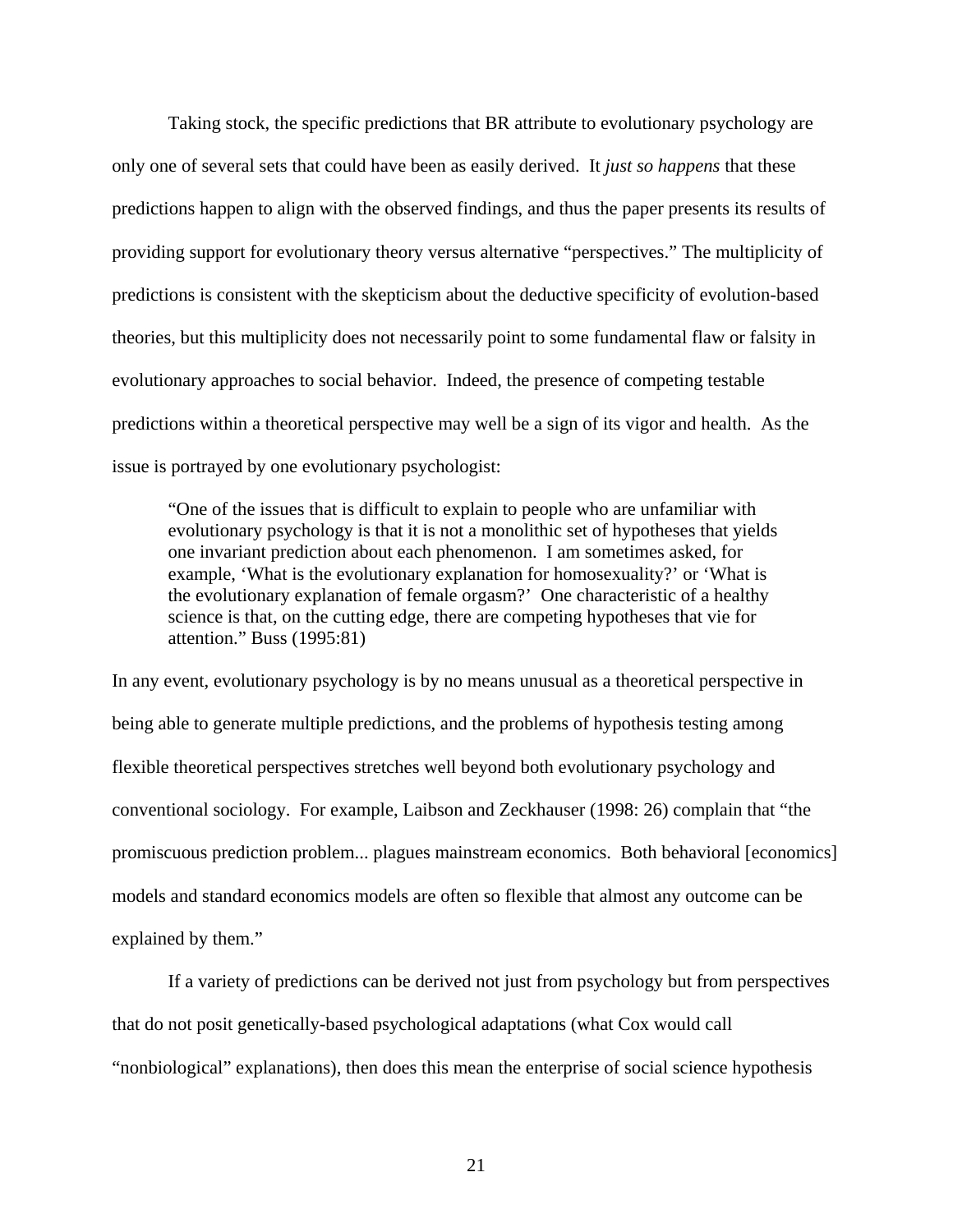testing is some kind of ill-reasoned illusory diversion? No, but it does suggest that trying to infer genetic causation from regressions of educational attainment on family structure may not be a very productive way of doing developmental psychology. Regarding specifically the relationship of evolved biology, parental investment, and socioeconomic attainment, illuminating the issues that separate evolutionary and sociological perspectives will also require both more and different data than what BR marshal. The two crucial questions may be (1) how and in what ways is attainment affected by different types of parental investments and (2) how do (evolved) biological and environmental factors interact in determining how and how much parents invest in their offspring. The potential contributions of survey analysis seem much greater for the first question than for the second: my strong suspicion is that just about anything that survey data of this sort might tell us about differential parental investments could be rendered consistent with framework(s) that make close reference to our evolutionary past and with framework(s) that do not. Indeed, one can argue that no one seems to have a good understanding yet of either how to explicate methodologically or represent theoretically the interaction of "biology" and environment in the determination of social behavior, although certainly efforts are being made (more often with the idea of the interaction of genetic and environmental characteristics that each vary in populations [see Shostak 2003; Moffitt, Caspi, and Rutter 2005]).

#### **3. THE TRIVERS-WILLARD HYPOTHESIS**

An evolutionary hypothesis discussed at some length by Cox is the Trivers-Willard hypothesis (hereafter TWH). As evolutionary theories germane to resource transfers go, the TWH has the virtue of being seemingly straightforward in its reasoning and leading to seemingly nonobvious, seemingly falsifiable conclusions. The TWH follows from the reasoning that if (1) parental "condition" is heritable and correlated with reproductive success and (2) reproductive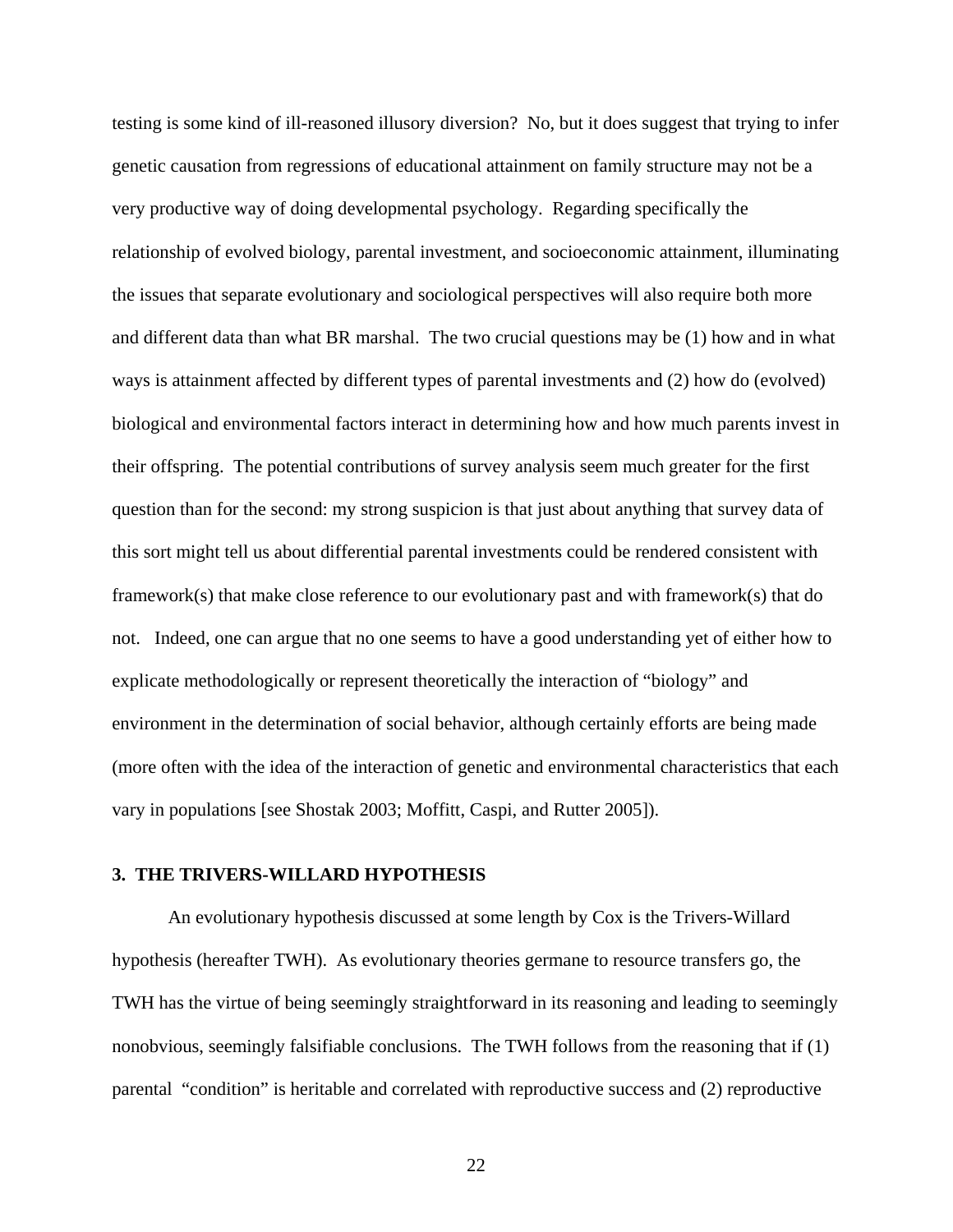variance is greater for males than females, then there are fitness advantages for those of better "condition" who produce relatively more sons and those of lower rank who produce relatively more daughters. Trivers and Willard (1973) thus develop their hypothesis in terms of expected biases in sex ratios at birth, but they also note that similar implications follow for relative investment in children. As a final flourish of their three page paper, they also suggest that "socioeconomic status" might be the analogue of "condition" in developed societies.

The most straightforward application of the TWH of parental investment to the United States would be that, as measures of socioeconomic status increase, measures of parental investment should increasingly favor sons. In these terms, two separate studies find null results for the TWH for a considerable diversity of measures (Freese and Powell 1999; Keller, Nesse, and Hofferth 2001). Various means exist for continuing to assert the relevance of the TWH for contemporary developed societies while granting the null results of these studies. For example, one can assert that studies focused too much on an outcome too closely related to education, which Kanazawa (2001) argues is an especially distant kind of investment from a Pleistocene analogue (especially for daughters). Alternatively, one can argue that direct measures of investment are flawed and instead the question should be looked at using a distal outcome that reflects investment, viz., education (Hopcroft 2005). Depending on the strength of one's conviction that something like the TWH should be evinced somehow in contemporary developed societies, the hypothesis is either easily abandoned or easily preserved.

Part of what makes the Trivers-Willard hypothesis perhaps more "vampirical" than "empirical"—unable to be killed by mere evidence—is that the hypothesis seems so logically compelling that it becomes easy to presume that it must be true, and to presume that the natural science literature on the hypothesis is an unproblematic avalanche of supporting findings. In the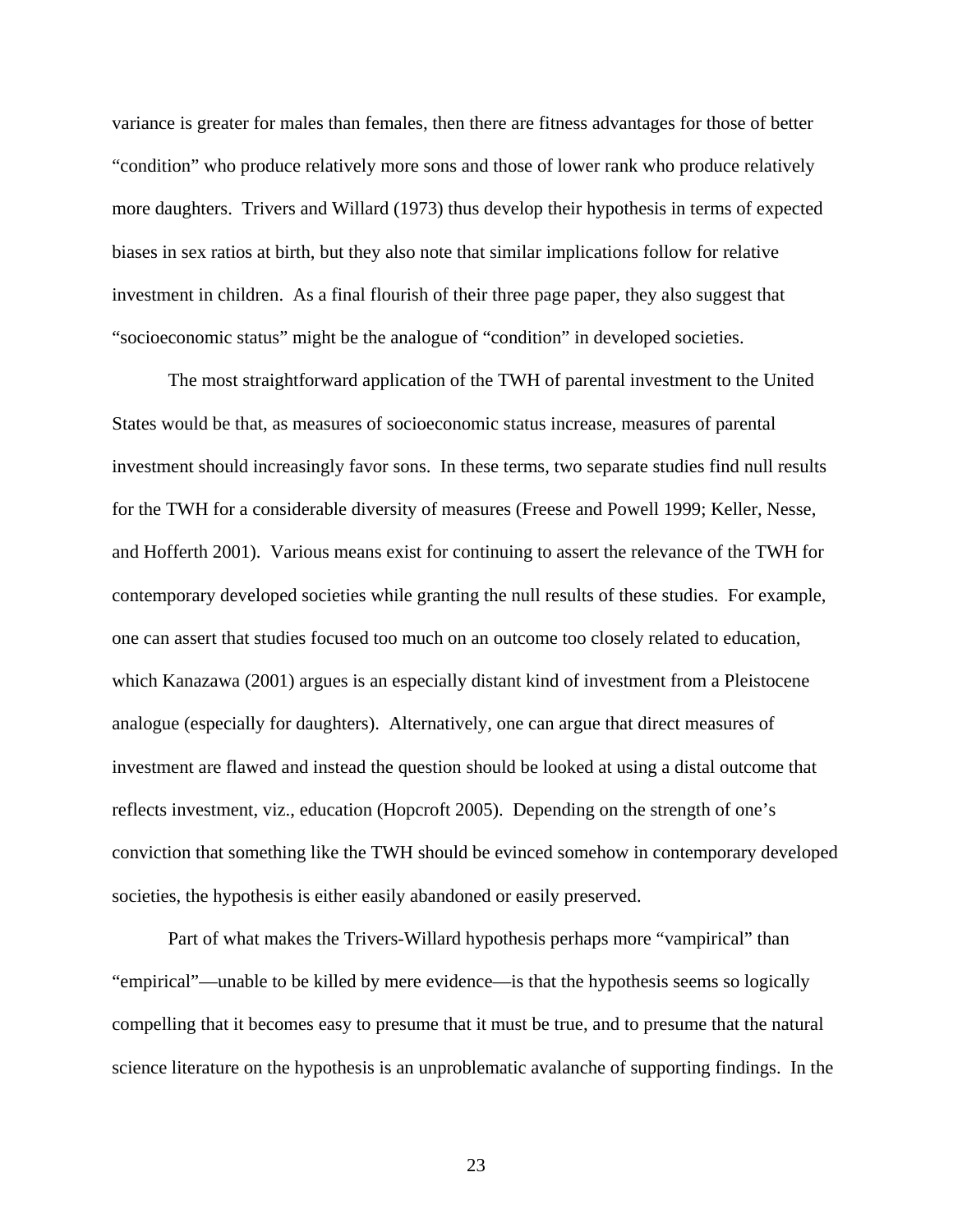paper in a leading economics journal cited by Cox, Edlund (1999: 1278) offers the brief, citationfree assessment of the literature as:

 "The Trivers and Willard hypothesis has been confirmed in a large number of studies of animal species (including humans) over the past 25 years. To my knowledge no study has found evidence against it."

In fact, the Trivers-Willard hypothesis of adaptive sex ratio variation is not at all well established in the animal kingdom. Adaptive sex ratio variation in birds—including but not limited to hypothesis that one could characterize as extensions of the logic of the TWH (see Frank 1990 for a review)—is discussed at length in a meta-analytic study as an example in which publication bias can lead to distorted conclusions (Palmer 2000). That author finds that "on closer inspection few, if any, compelling data exist for adaptive departure from a 50:50 sex ratio in any species" (p. 454; see Ewen, Cassey, and Møller [2004: 1277] for another meta-analysis of birds that concludes that "facultative control of offspring sex is not a characteristic biological phenomenon in breeding birds").

The reason that animal results are relevant is that one can easily get the opinion that the TWH is a well-established phenomenon in animals and only through some pseudo-dualistic "human exceptionalism" might one resist its applicability to humans. Instead, we face the opposite of the famous line from "New York, New York": if the hypothesis can't make it there, should we expect it to make it anywhere? That is: If the TWH has fared so inconsistently in the areas of its more direct application, then how likely should we expect it to matter importantly for application to parental investment instead of sex ratios and to the novel investment environments of contemporary developed societies instead of the environments of our evolutionary past.

Cox reports some studies that have findings for sex ratios that seem to provide some evidence for the Trivers-Willard hypothesis for sex ratios at birth in the United States (Norberg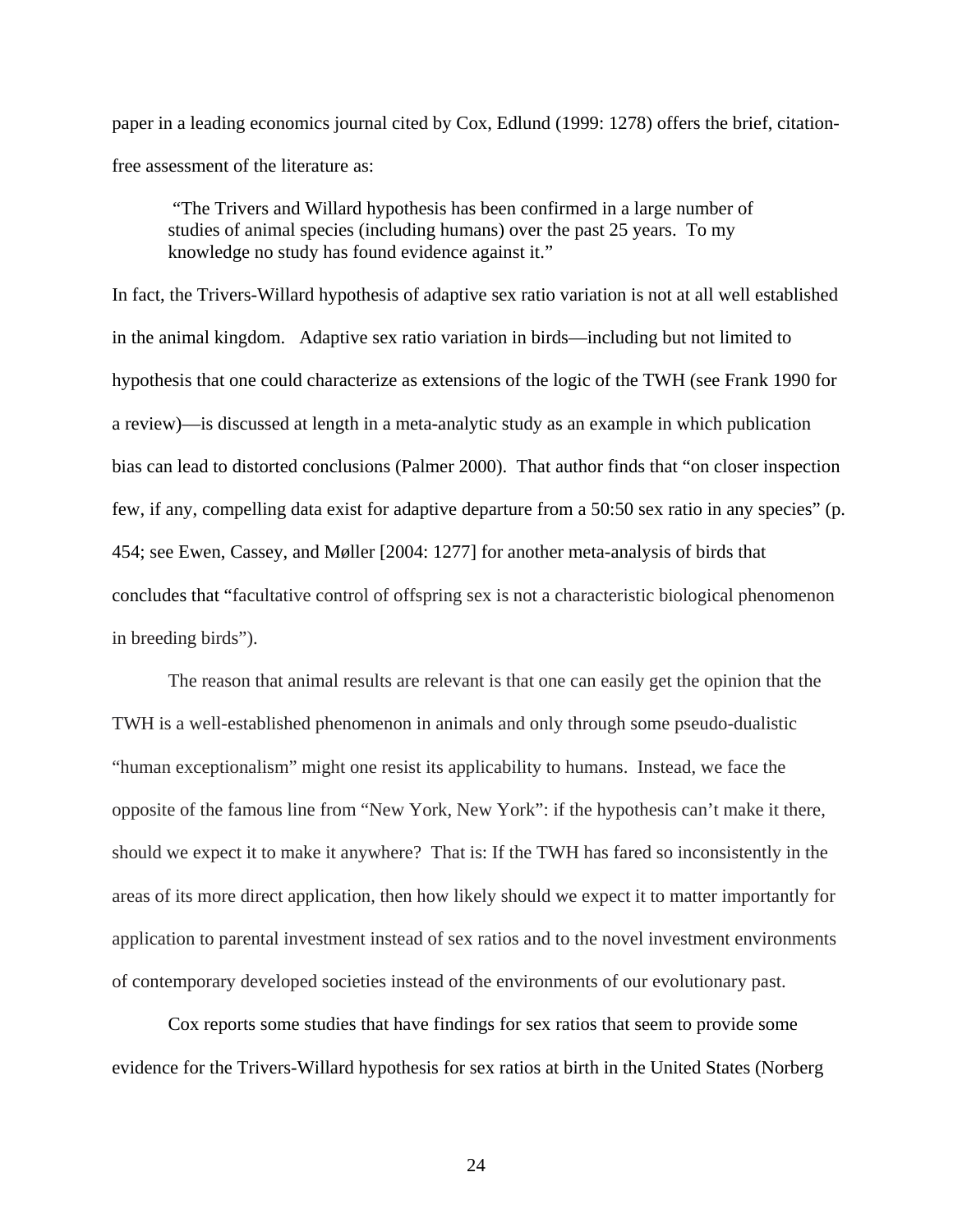2004; Almond and Edlund 2006). These findings may well suggest promise to the hypothesis. Still, caution is urged, especially as the Trivers-Willard hypothesis for sex ratios has provided inspiration for a burst of recent studies with positive findings. Kanazawa (forthcoming) has extended proposed a "generalized Trivers-Willard hypothesis," suggesting that:

Parents who possess any heritable trait which increases male reproductive success at a greater rate (or decreases male reproductive success at a smaller rate) than female reproductive success in a given environment will have a higher-thanexpected offspring sex ratio (more males). Parents who possess any heritable trait which increases female reproductive success at a greater rate (or decreases female reproductive success at a smaller rate) than male reproductive success in a given environment will have a lower-than-expected offspring sex ratio (Kanazawa forthcoming).

This generalized TWH has the virtue of being fecund in its testable implications, and Kanazawa and others have presented a series of findings which they interpret as supporting it.<sup>11</sup> Kanazawa (2005) predicts that body size confers a greater adaptive advantage for men than women, and thus taller and heavier people should be relatively more likely to have sons. Kanazawa and propose that persons with occupations suggestive of a masculine brain (e.g., engineers and mathematicians) will have more sons than persons with occupations with occupations with a feminine brain (e.g., nurses and school teachers) because children would be more successful if they were born with a relative masculinization of their brain consistent with their gender. Kanazawa (forthcoming) proposes that more beautiful people will be more likely to have daughters because beauty confers a greater reproductive benefit for women than men.

Nonetheless, one might question whether the "generalized Trivers-Willard hypothesis" accurately generalizes the TWH. The TWH derives as an implication of the greater reproductive

 $11$  The analytic strategies used in these papers have been recurrently criticized as exemplary of questionable methodological practice on the weblog of a prominent social statistician (Gelman 2006a, 2006b).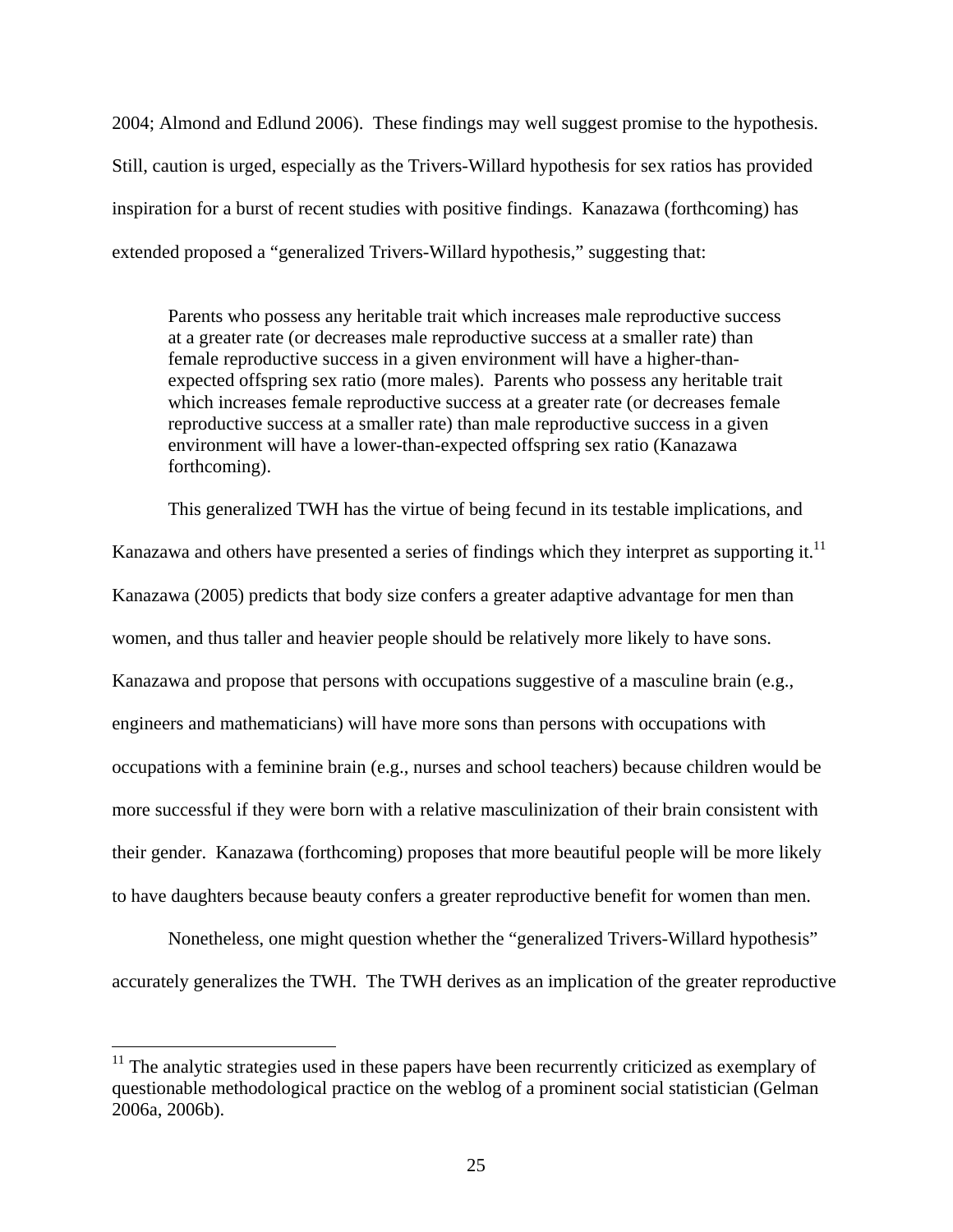variance among males compared to females. In the Kanazawa (2006) application to beauty, the argument is that beauty is more pertinent for reproductive success for females than males, but a proportionally greater return for females would still not imply female-biased sex ratios unless that return was large enough to *more than offset* the greater returns to males for advantageous traits generally due to their higher reproductive variance. Roughly, if reproductive variance for males is *x* times that of females, then a trait would have to have more than the square root of *x* times as large an effect for females relative to other females than for males relative to other males in order to be favored by selection. If one looks again at Kanazawa's statement of the generalized TWH, it might read more like a general statement about what traits one would expect to be favored by selection than any statement that extends the logic of the original Trivers-Willard hypothesis. Ironically, by its inattention to the animating logical detail of the Trivers-Willard hypothesis—the tendency for reproductive variance of males of many species to be greater than that of females—the generalized TWH might yield applications that are not actually consistent with Darwinian reasoning.

In any case, because cues of beauty are considered in evolutionary psychology often to be taken as beautiful because they are cues to health (e.g., Symons 1995), *the prediction could have just as easily gone the other way*: more beautiful parents are of better condition and so should have more sons. Again, it just so happens that the prediction offered in the paper matches the results presented.<sup>12</sup>

The merits of the reasoning or reported support for particular applications aside, an important concern regarding the more general viability of the generalized TWH—and, for that

 $\overline{a}$ 

 $12$  As an autoanecdotal aside, when the findings of the Kanazawa study were told to me by a colleague who had read about the study in a newspaper, I presumed my colleague had it backwards and that the prediction made was that beautiful people would have more sons.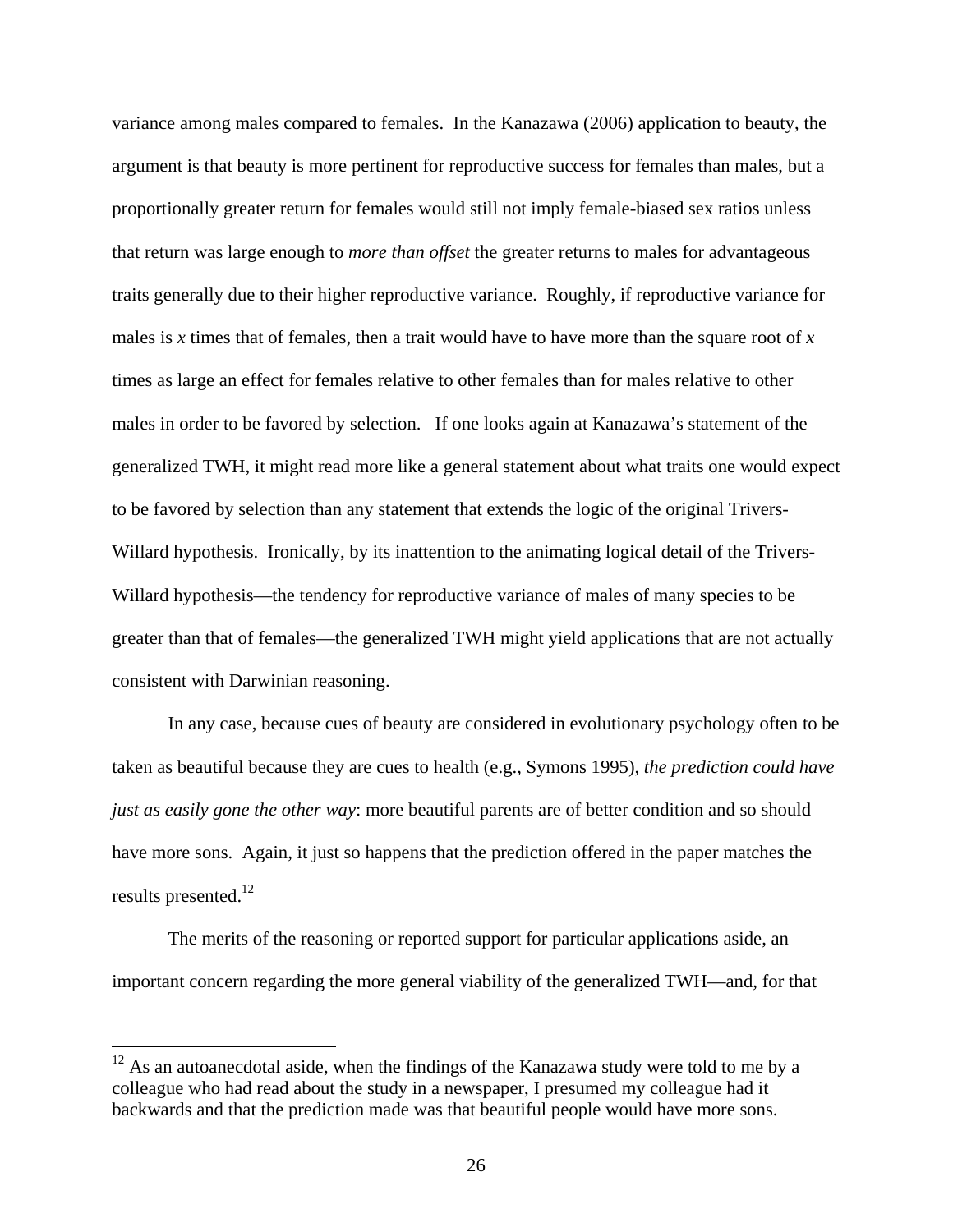matter, the original Trivers-Willard hypothesis and the studies cited by Cox—for human sex ratios bears close consideration. Namely, if the TWH/generalized TWH resulted in strong influences on the probability of offspring being male or female, the hypothesis would have a plain implication for the correlation of sex within sibships. If stable traits are responsible for deviations in a parent's probability of their first offspring being a son from the population proportion of sons, then that same probability would apply to the second child as well. If a parent has an increased probability of having a daughter because they are smaller, less violent, have a more feminized brain, or are more beautiful, then the probability should be biased in roughly the same magnitude for subsequent children as well. Consequently, the generalized TWH implies a tendency toward positive correlation in the sex composition of children *within families*, even as the tendency toward relative equal numbers of males and females in the population remains.

Pretend the sex of a child is determined like the flip of a coin. The generalized TWH is then like postulating a population in which many individuals are flipping coins in which Pr(heads) differs substantially from Pr(tails). This variation between couples is sometimes referred to in the sex ratio literature as Lexis variation (Edwards 1966). As long as the biases cancel out in the aggregate, a group of wildly varying and biased coins can produce the same overall count of heads and tails as a group of homogeneous, fair coins.<sup>13</sup> Importantly, however, the same cannot be said regarding the distribution of *multiple* flips from those coins. Instead, Lexis variation implies greater positive correlation in sexes within sibships than would be observed in the

 $\overline{a}$ 

<sup>&</sup>lt;sup>13</sup> Perhaps one wishes to believe the hypothesis predicts that Pr(child  $#2 = boy$ ) is much affected by whether child #1 is a boy or girl, so that the overall number of boys and girls produced over a parent's fertility history corresponds more precisely to some TWH-influenced deviation from 50:50. This would have its own, opposite implications for the expectations about intrafamilial sex ratios—that pairs of same-sex offspring should be less frequent than pairs of opposite-sex offspring—which is also not supported by available data.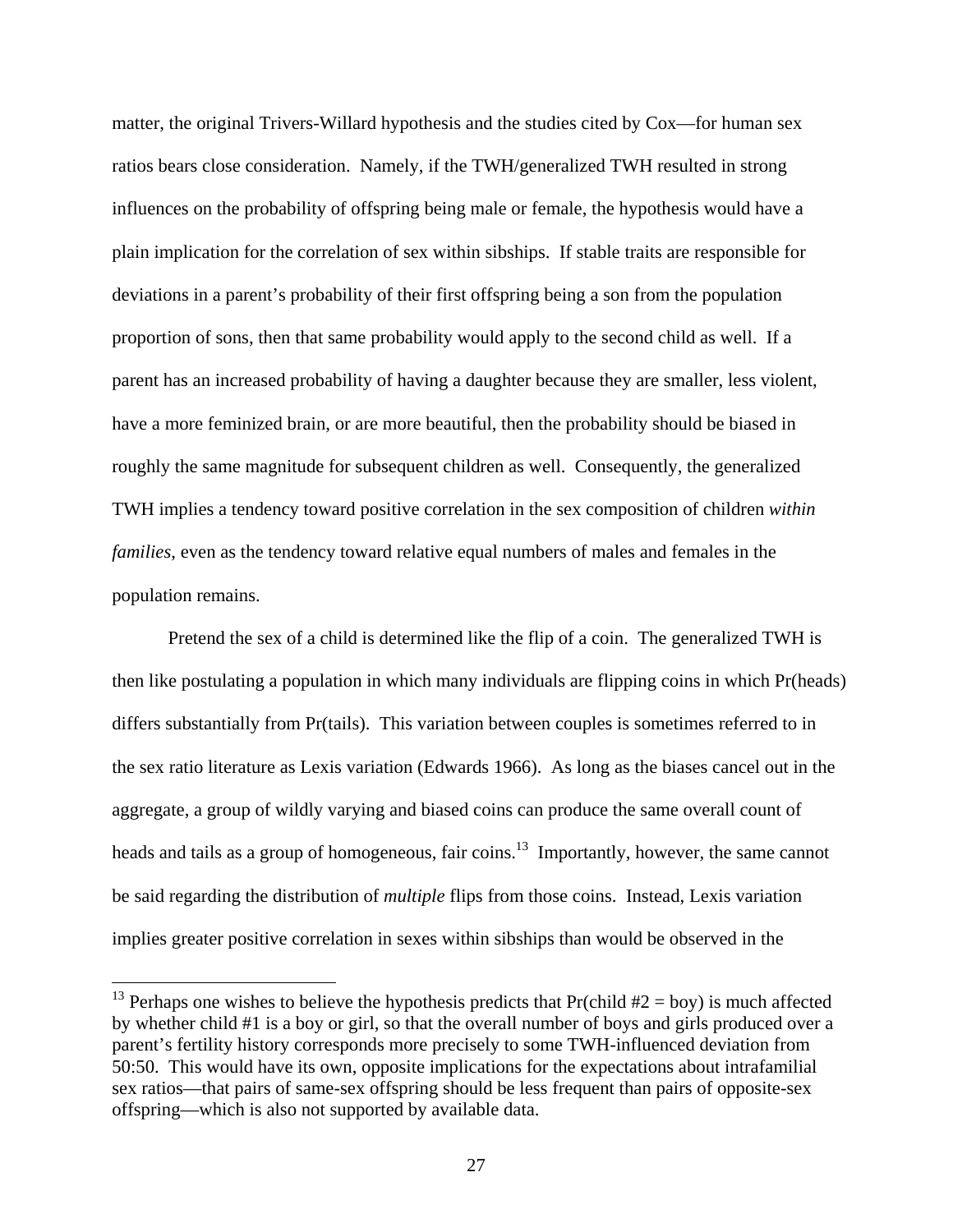absence of Lexis variation. The original and generalized TWH would seem to imply that we should be observing more imbalanced sex ratios within families than would be expected if the sex of children within a family was independently determined, and the cumulative consequence of the generalized TWH is limited by the total amount of Lexis variation (and even that would assume that all Lexis variation is attributable to dynamics explicable as the TWH or generalized TWH).

While the study of sex ratios is considerable, data quality varies. Two large studies that make use of health service data that follow births from the same mothers report similar results, however. In a study of 815,891 children from the Danish Fertility Database, Jacobsen, Moller, and Mouritsen (1999: 3124), "no significant predisposition was found of couples or individuals to have children of a particular sex ('Lexis association')." In a study of 549,048 live and stillbirth children born in Scotland born from 1975 to 1988, Maconochi and Roman (1997: 1051) find that "the probability of a male infant was the same regardless of the genders of all other children born to the same mother." These data sources are both almost certainly more complete and accurate than the data sources used in any of the studies reporting support for Trivers-Willard hypothesis by Kanazawa or Hopcroft.<sup>14</sup> If for no other reason than improvement in database technology and the ability to track mothers over their fertility history, these data are also seem superior to previous data that had been used to produce estimates of Lexis variation (Edwards 1966, James 1975). Incidentally, the Maconochi and Roman (1997) also includes measures of both maternal and paternal social class, and they fail to find any evidence of a relationship between sex ratio and social class, meaning that these data should be counted among

<sup>&</sup>lt;sup>14</sup> Note that some data for testing the TWH could seem to reveal patterns consistent with the hypothesis when the real effect is that of the child's sex upon maternal status, given evidence that fathers may be more interested in marriage and fatherhood for sons generally versus daughters (Morgan, Lye, and Condran 1988).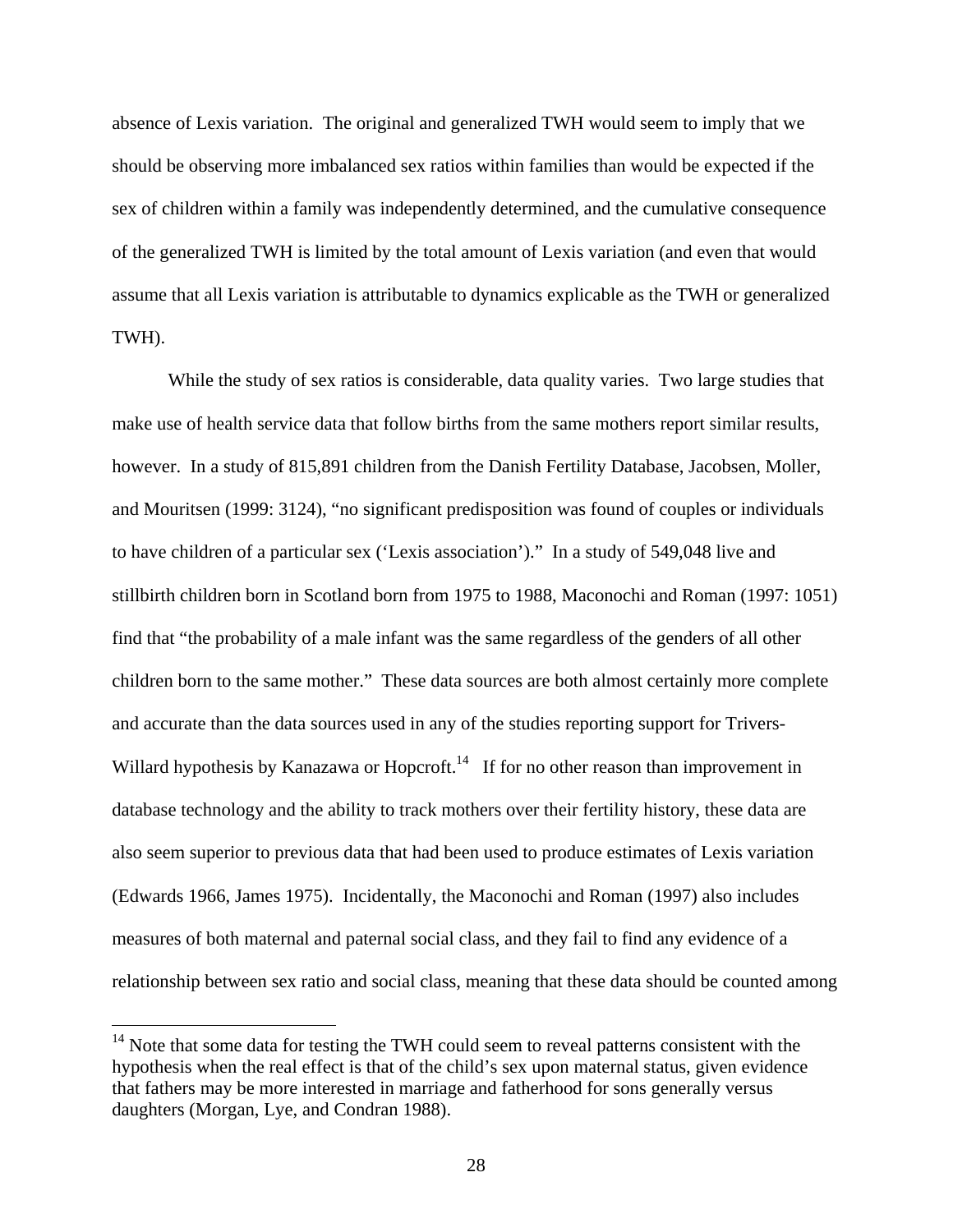the null findings for direct studies of the original Trivers-Willard hypothesis for human sex ratios (cf, e.g., Hopcroft 2005, reporting positive findings for the hypothesis with inferior data). This is not to argue that sex ratios at birth cannot be influenced by postnatal environmental factors—not to mention, especially in some parts of the world, selective abortion or even infanticide—but the population data do not suggest significant nondeliberate variation in the sex ratio at birth by stable parental characteristics.

For this reason, readers may wish to have a generalized skepticism toward the generalized Trivers-Willard hypothesis, and may wish to be especially wary of the specter of a proliferation of findings attributing substantial differences in sex ratios to relatively indirect or unreliable measures of different phenotypic traits. The analytic techniques and data that characterize much preceding work leave considerable room for results to possibly reflect arbitrary or even incorrect analytic decisions that are difficult to evaluate based only on materials provided with publication. Moreover, given the large number of possible implications and numerous datasets or specifications by which they may be tested, the possibility of publication bias in which tests make it into print is large. At the very least, for the serial publication of positive (generalized or otherwise) TWH findings to warrant continued attention, it seems reasonable to hope that theorists will develop an account that reconciles these findings with the seeming lack of positive correlations of sex within sibships in large, high-quality data.<sup>15</sup>

 $15$  In this regard, generalized TWH enthusiasts might look to James's (2000) speculation that Lexis variation exists simultaneously with so-called "chaotic Poisson" variation that induces *negative* correlations of sex within sibships of equivalent magnitude to the Lexis variation, so that the two cancel each other out in large datasets. A challenge for those interested in the generalized TWH might thus be to deploy some of the ingenuity that has thus far gone into envisioning new applications of the theory to proposing an adaptive explanation for chaotic Poisson variation that would counterbalance the correlation of sex within sibships that the gTWH would otherwise imply.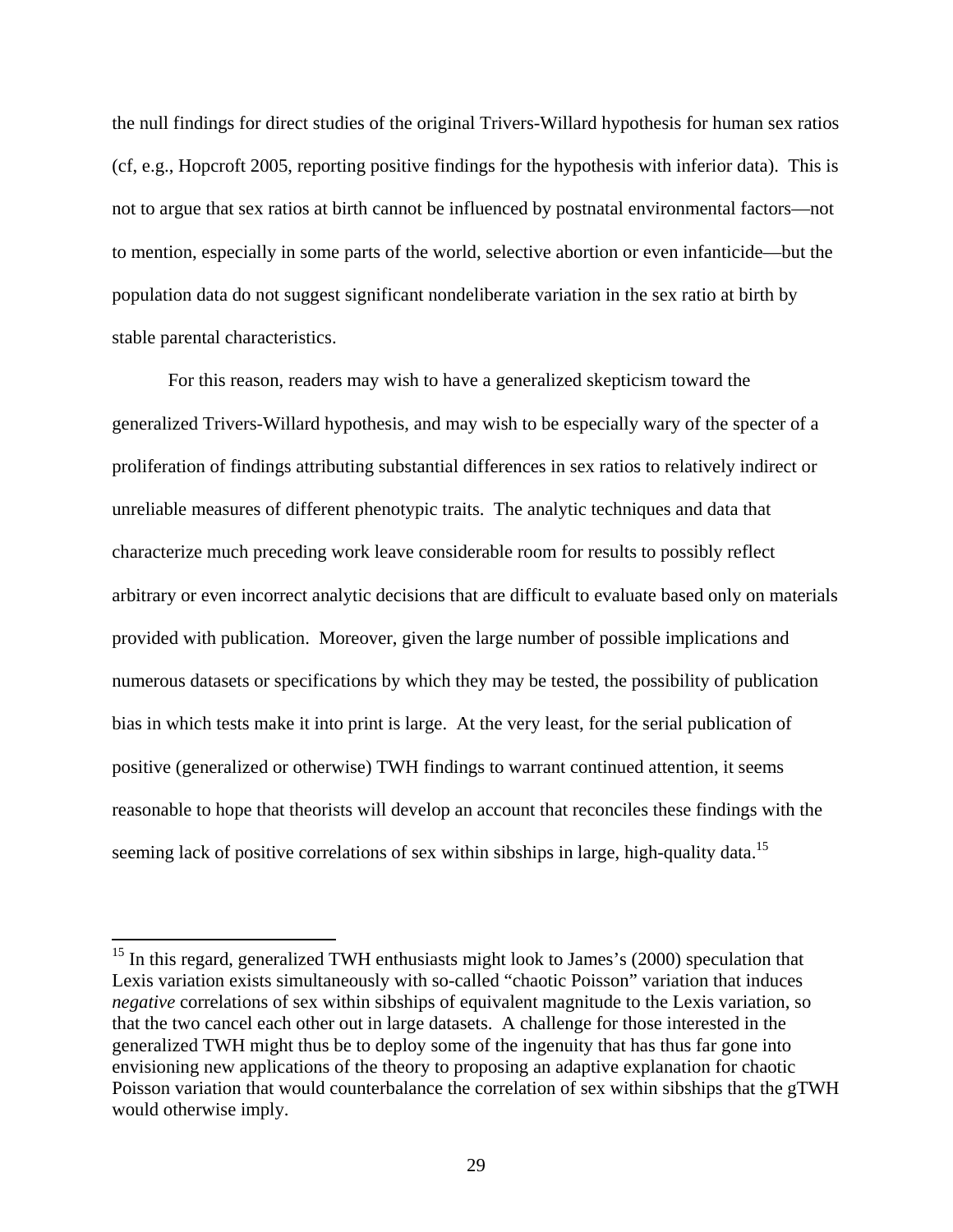Cox recognizes ambiguities in testing the TWH when he discusses using educational attainment as a proxy for investment, but he concludes "we have Trivers and Willard to thank for pointing the way toward a potentially noteworthy empirical finding." This is a recurrent theme in Cox's essay, that even if evolutionary hypotheses are incorrect, they stimulate inquiry that can lead to new empirical discoveries. So long as all researchers are as reflective and contemplative of alternative explanations as Cox, I agree. The worry, however, is that enthusiasm (or, just as bad, antipathy) for evolutionary hypotheses might sometimes lead to misleading deductions of hypotheses or various kinds of publication biases that result in a cumulative literature that distorts our ultimate portrait of the underlying empirics. Additionally, enthusiasts might be more inclined to conduct tests that correspond to their intuitions rather than push for those that are less intuitive. The gambit that new hypotheses, wherever they come from, are useful if they press us to ask questions we would otherwise not ask is worthwhile only to the extent the questions answered fairly and competently, and my hope is that subsequent researchers who follow Cox's call will share also the genuine curiosity with which he proceeds.

## **CONCLUSION**

Barring some unexpected evidentiary shift in favor of intelligent design or the creation of humanity by an alien race with a twisted sense of humor, the human species is the legacy of a long history of processes of evolution by selection. Every one of us is the product of an astonishing winning streak: our parents survived and reproduced, their parents survived and reproduced, and so on, stretching back before humans were humans and even before mammals were mammals. "Evolutionary psychology," in the broadest sense, is falsifiable only by a falsification of the application of the theory of evolution itself, at least as applied to the human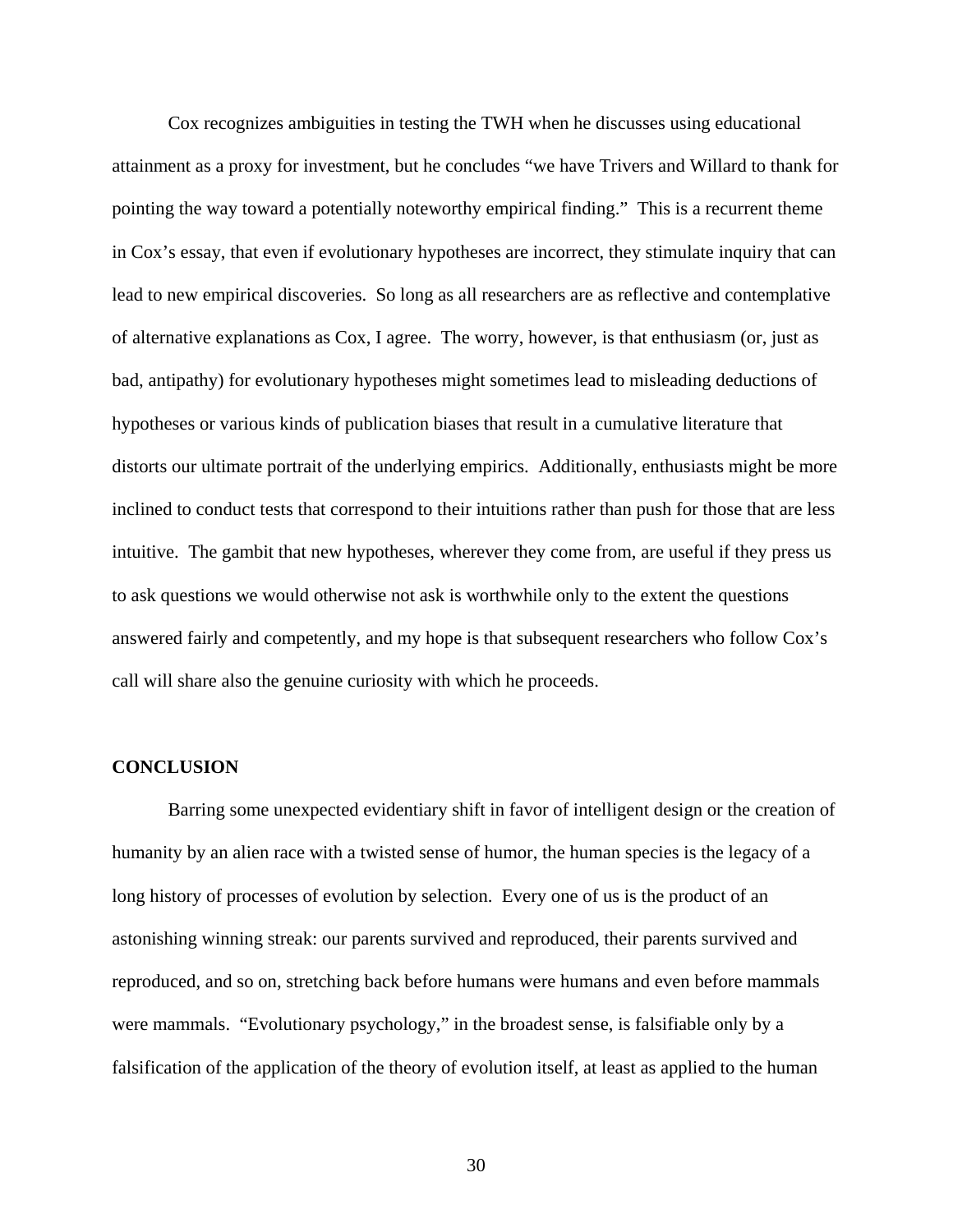genome. In other words, even if you adopt an extremely environmentalist stance toward human behavior, implicit in that stance is that some history of evolution by selection is responsible for building a species about which that stance could be true. For this reason, I reject the terminology of "biological" versus "nonbiological" causes, because we are biology all the way through, and any account that makes reference to the import of human psychology—e.g., the import of preferences—is biological.<sup>16</sup> Explanations that draw on "socialization," "culture," or "learning" are postulating changes in actor's psychology; psychological change is biological change.

The fact of evolution by selection implies that evolutionary social science has two distinct projects. The *historical* project involves taking the observable facts of human affairs, as best we can assemble and refine them, and developing an account of the history of the species that coincides with these facts. Evolutionary theorizing of this sort is regularly criticized as storytelling, and storytelling it often is—but the narrative history of our species is a story, and the stories we tell may be better or worse approximations of this real story, for which consistency with available information is our guide. The *deductive* project involves taking knowledge about our history and about the logic of selection processes and using that to develop new verifiable insights about human life. The deductive project feels more like doing science, and avails itself to revered forms of scientific publication, but much of my argument has been that the development of substantive evolutionary-reasoning-based predictions about contemporary developed societies is an enterprise fraught with ambiguity once one moved past fairly simple, vague, and uncertainly contingent generalizations (e.g., mothers tending to invest more children

 $\overline{a}$ 

<sup>&</sup>lt;sup>16</sup> Turkheimer (1998) provides an interesting discussion that includes a division between a "weak" sense of a phenomenon as "biological" and a "strong" sense, although neither corresponds to the idea that a phenomenon is innate in the sense of a phenotype we would expect to develop similarly across a very broad range of developmental environments, which appears to be how Cox uses the term.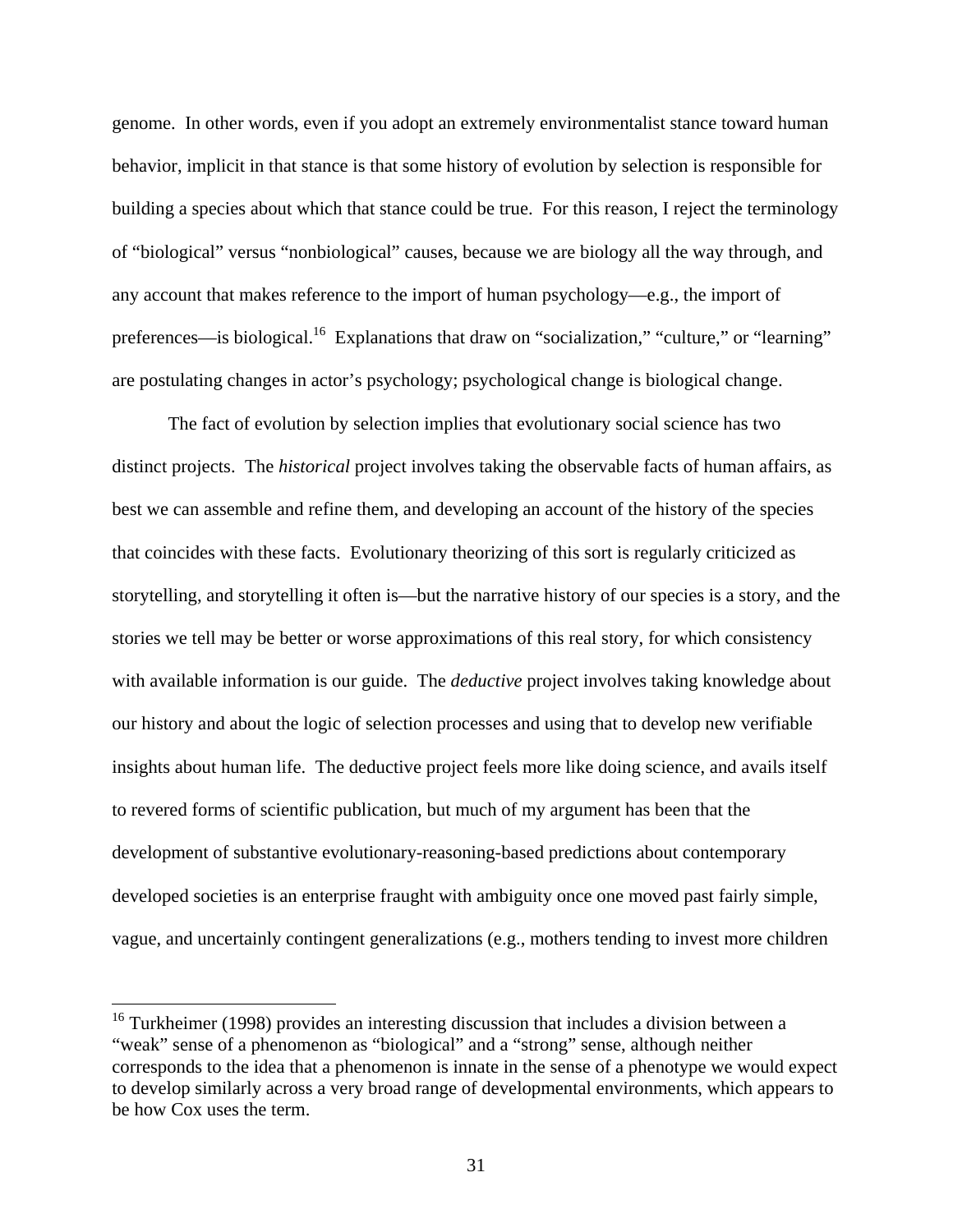than fathers; parents tending to invest more in biological children than stepchildren). To be sure, the historical and deductive projects have and will continue to offer possibilities of productive iteration, where empirics that narrow that range of possible histories can lead to predictions that, in turn, lead to new insights that strengthen confidence in particular historical accounts. Nonetheless, my belief is that, given the complexity of human life and the specificity with which we wish to understand it, the direction of genuine knowledge production is and will continue to be vastly lopsided in the direction of observations about us now informing reconstruction of our past development as a species.

What this implies for Cox's project requires us to be mindful of what Cox is seeking. At least in my reading, Cox is displeased with models that treat actors as abstract entities that could just as easily be firms, robots, or simulacra, and wishes to extend knowledge to take advantage of knowledge about categorizations that can be applied to the real actors in families ("mother" and "father" instead of "person 1" and "person 2"). In this respect, Cox seems to want to posit basic category-related psychological propensities from actors, and then to work forward from these propensities to empirical implications. Evolutionary theory provides a means of stimulating thought about what these propensities might be. I agree, but my reading of various evolutionary psychological literatures makes me worry that what is often brought out are a researcher's existing intuitions about the social world, only perhaps with the illusion added that such inferences are purely deductive rather than very much inductive. Anything that elaborates and adds coherence to our understanding of the apparent psychological propensities of actors in our population is good, so long as with this understanding we do not import misleading assessments of what we have learned.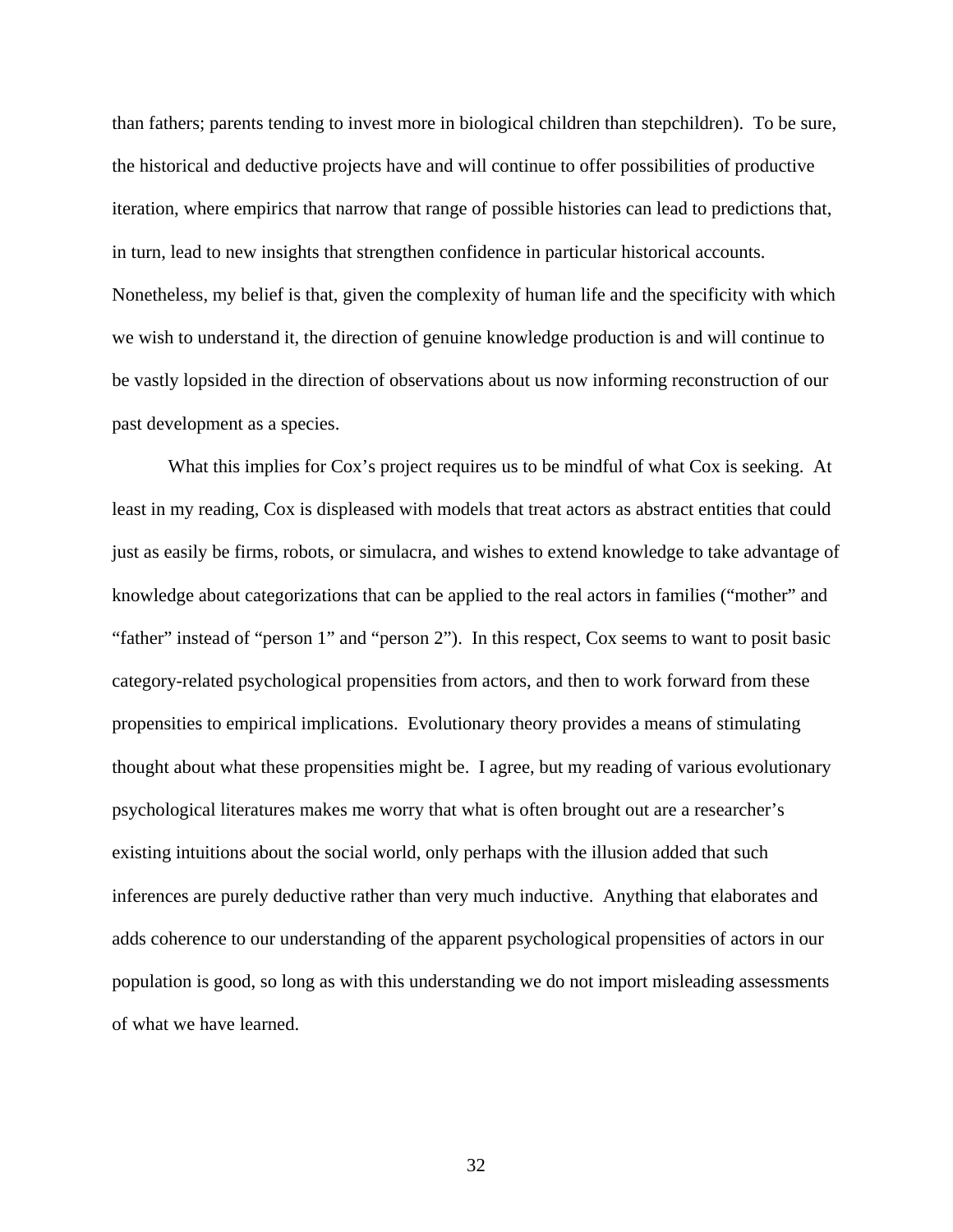What social scientists sometimes imagine that evolutionary psychological theorizing can provide is a way of doing developmental psychology on the cheap. They want the analogue of being able to look at choices and determine not just revealed preferences but also a revealed biography of how the actor came to have those preferences. They want evolutionary psychological theory to allow researchers to use surveys of adults to settle disputes about what about our psychology reflects the genetic commonalities of a shared "human nature" and what reflects "socialization" or "culture" or "structural forces." That variants of evolutionary psychology are like other perspectives in providing many possible and sometimes contradictory predictions when applied to surveys of adults suggests this inferential errand should be regarded with skepticism. More than this, individual researchers should consider to what extent they wish to be in the business of understanding the provenance of psychological traits versus trying to understand the population consequences of patterns of traits as they are. (This division is reinforced by the recognition that the extent to which traits are genetically-based has no particular relationship to their malleability, which means more generally that there are no grounds for foreboding claims about genes imposing hard limits on the possibility of social interventions [Wahlsten 1990].)

If one does take the stance that it matters less for one's own purposes if particular evolutionary hypotheses are true—in the sense of providing insights into the actual evolutionary history of our species and its genomic consequences—than if they are testably useful, then it should prompt reflection about what about the hypothesis is useful and toward what end. Much about resource transfers in families may well be illuminated by working more with categorybased preferences while remaining indifferent to how those preferences came about. For whatever reason, if evidence indicates that there is "something about" certainty in the genetic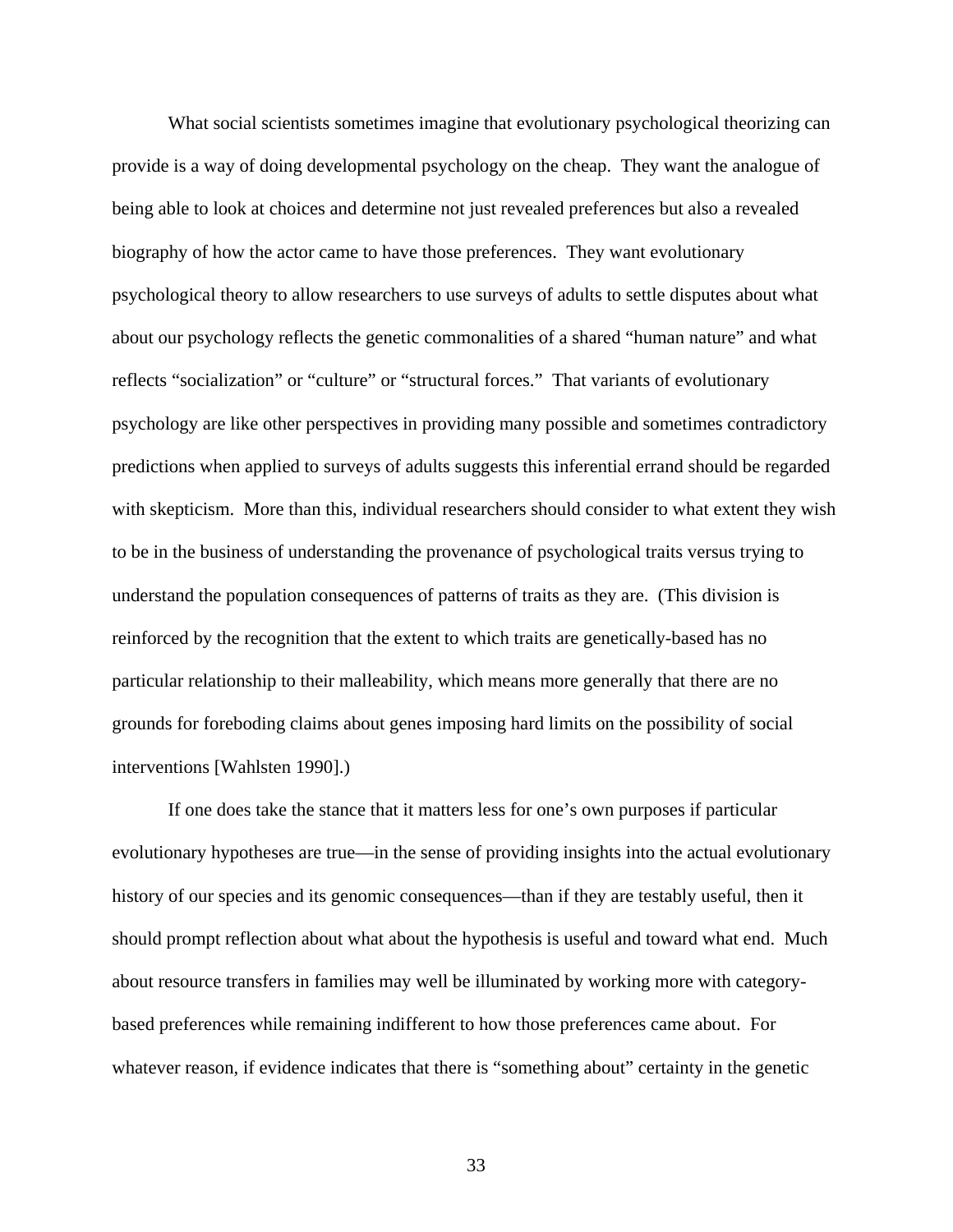relatedness of kin, we can do much to document the contours and consequences of that pattern, hopefully toward useful generalizations about the circumstances that make revealed preferences for genetic relatives stronger or weaker. The extent to which analysis proves to require detailed reference to Darwinian principles, and thus specific engagement with how the behavioral tendencies originate, is a subsequent question. When analyses do wish to proceed with an indifferent or agnostic stance toward questions of provenance, this stance should be explicit.<sup>17</sup>

Barbara Ehrenreich (2000: 88), a Ph.D. biologist who is often mistaken for a

sociologist, once wrote that

 $\overline{a}$ 

[T]here are people who reject any attempt to apply evolutionary theory to human behavior, and, as far as I'm concerned, they can go back to composing their annual letters to Santa Claus. Obviously, humans have been shaped by natural selection (though it's not always so obvious how).

Ehrenreich works as a journalist and thereby has the luxury of being able to banish the "how" to parentheses. For scientists working on human behavior, "how" is the whole thing, and intuitions of the strong relevance of our evolutionary history go nowhere without a systematic proposal about how this relevance should be incorporated into our thinking about social life. Yet, considering the diversity of contemporary interpretations of what our evolutionary past has to say about social life in the present, Ehrenreich's statement just that it is "*not always* so obvious how" is perhaps even charitable. Given

 $17$  It should also be symmetric, rather than an analysis offering casual socialization or other environmental explanations but then suddenly declaring a principled agnosticism when speculations turn to genes. Indeed, to me this is one of the chief virtues of greater awareness of Darwinian theorizing: they call attention to the extent to which the concluding sections of some social science literatures are replete with casual, almost throwaway, speculations about the socialization or cultural origins of behaviors, offered without any real prospect of subsequent evaluations as a way of gesturing toward providing a developmental explanation, almost as a kind of serial secular origin myths. More explicit statements that work does not and is not intended to speak to the origins of psychological traits or behaviors, when this is the case, would be more honest and ultimately more scientific.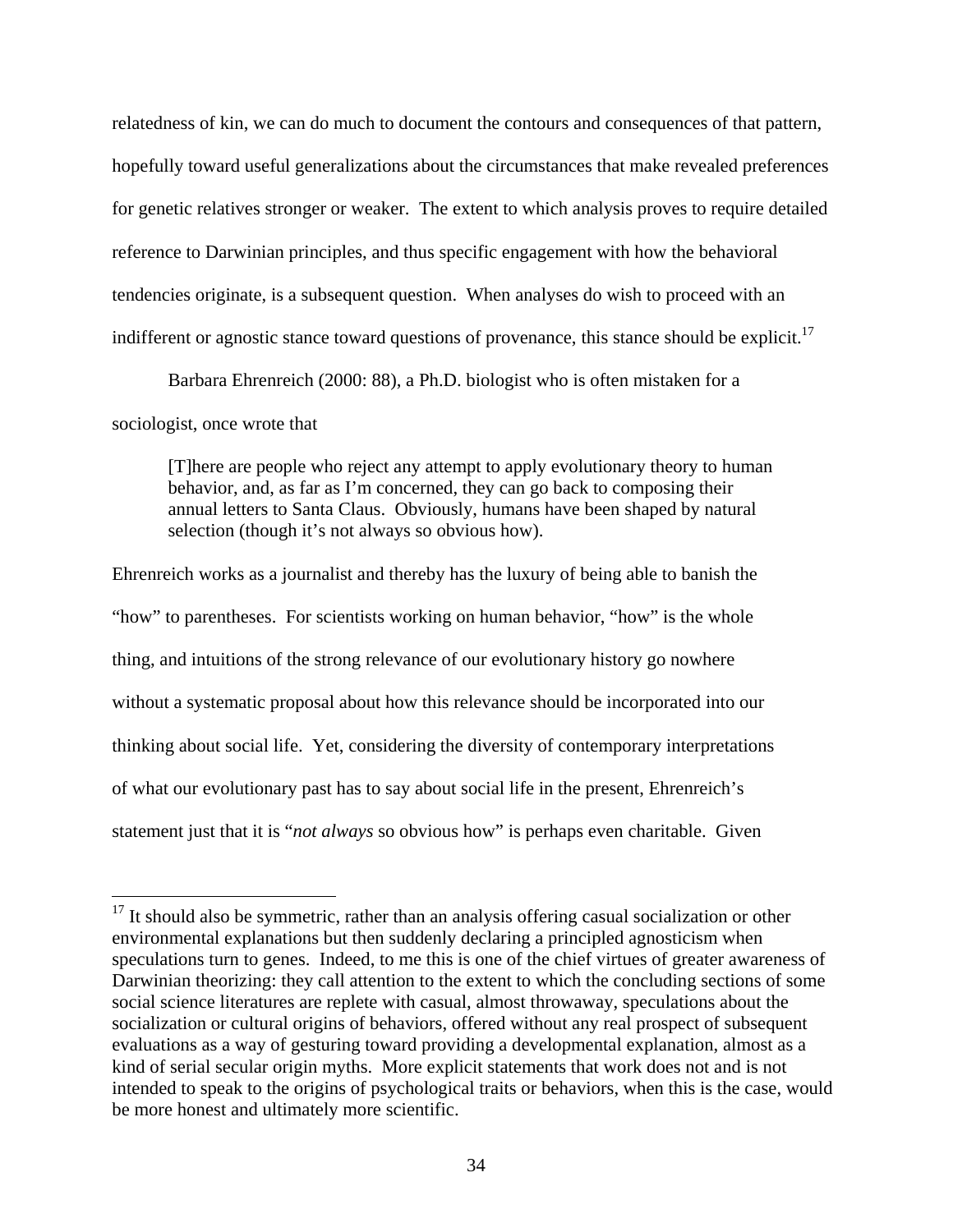this, those interested in the implications of postulates about human psychology should be able to work forward from postulates without having to take any stance on developmental origins, much less their ultimate origins in our past. Those interested in reconstructing evolutionary history should be respected for their interest in taking on the task of trying to develop an empirically and logically consistent account of our past. Those who do wish to try working deductively forward should be expected at least to be reflective and specific about the historical and psychological assumptions required to arrive at their predictions, and such predictions should be scrutinized logically as closely as they are empirically.

Economists, especially, have a proud history of being relatively unconcerned about the realism of the assumptions of their models if these models provide clear, verifiable implications (Friedman 1953). As illustrated in the preceding examples, the situation here differs in two important respects. First, economists traditional tolerance for vastly simplified models is certainly not a tolerance for *vague* models; the problem I point to above is that evolutionary hypotheses are often articulated in a way that elides the suppositions about selection implicit in that prediction, with the consequence that the capacity of the theory to follow different suppositions to a contradictory prediction is obscured. Second, the reasoning that leads most easily to "evolutionary" predictions is a model that posits that human beings act in accordance with what maximizes inclusive fitness today (i.e., a standard rational actor model with inclusive fitness serving as the lone term in the utility function). This model implies processes that are not just psychologically and historically unrealistic—which economists might otherwise be willing to tolerate—but also results in predictions, when held to any level of specificity, that are patently inconsistent with the facts of fertility and familial behavior in contemporary, developed societies.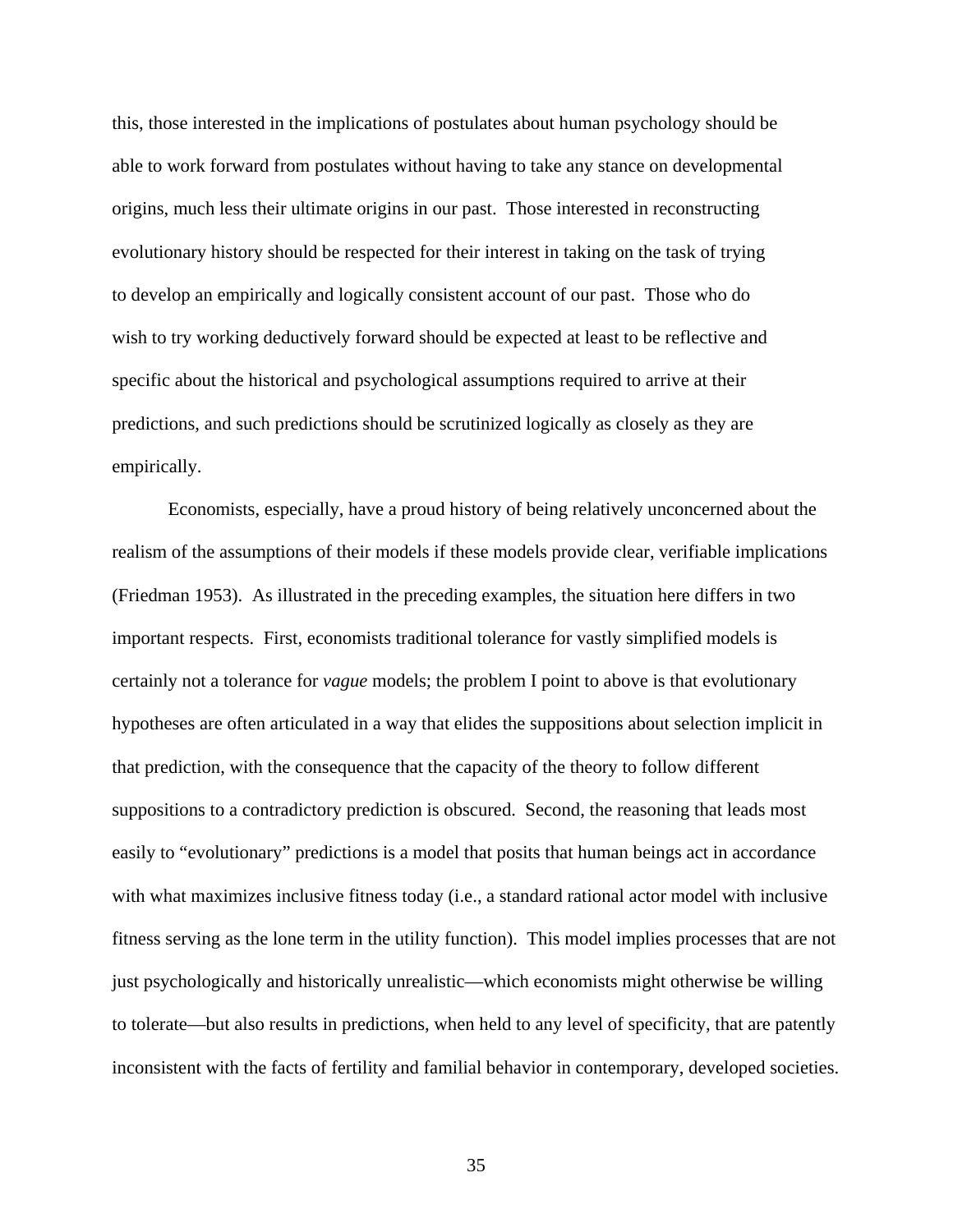For example, one might look at declining rates of childbirth and see qualitatively some analogue to the tradeoffs of quantity for "quality" that make sense from a fitness-maximizing standpoint, but there is absolutely no reason to think that the low level of fertility today are optimal from the sense of a strategy for maximizing frequency of genes in the population several generations hence. For this reason, one is led to deriving predictions based on the idea that we possess evolved dispositions that influence behaviors today but not in any optimizing sense, and here the content and magnitude of these dispositions is exactly the point of vagueness at which it becomes easy for people to interpret known empirics or their sense of the social world as being straightforward predictions from Darwinian theory. In the absence of explicit articulation of the psychological and historical suppositions that give rise to their predictions, putatively deductive applications should be recognized for their heuristic value, including as a way of explicating intuitions one already has about the world, but this work should not be mistaken for explanation.

### **REFERENCES**

- Almond, Douglas, and Lena Edlund. 2006. "Trivers-Willard at Birth and One Year: Evidence from U.S. Natality Data 1983-2001." Working paper. Columbia University, Department of Economics, New York.
- Angrist, J. D. and W. N. Evans. 1998. "Children and their parent's labor supply: evidence from exogenous variation in family size." *American Economic Review* 88:450-77.
- Archer, John. 1997. "Why Do People Love Their Pets?" *Evolution and Human Behavior* 18:237- 259.
- Becker, Gary S. 1964. *Human Capital*. New York: National Bureau of Economic Research. Becker, Gary S. 1981. *A Treatise on the Family*. Cambridge, MA: Harvard University Press.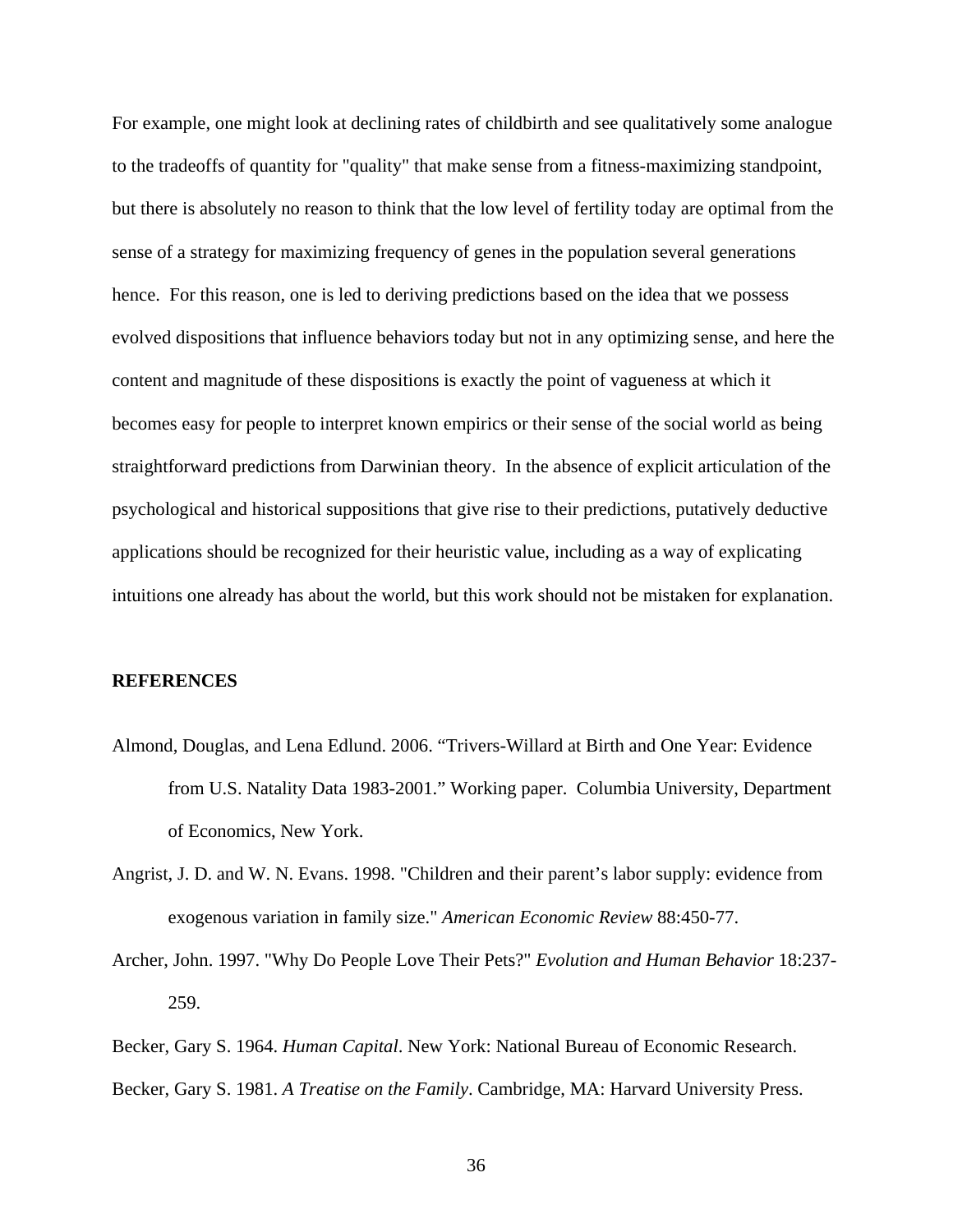- Belsky, Jay, Laurence Steinberg, and Patricia Draper. 1991. "Childhood Experience, Interpersonal Development, and Reproductive Strategy: An Evolutionary Theory of Socialization." *Child Development* 62:647-670.
- Biblarz, Timothy J. and Adrian E. Raftery. 1999. "Family Structure, Educational Attainment, and Socioeconomic Success: Rethinking the "Pathology of Matriarchy"." *American Journal of Sociology* 105:321-365.
- Brédart, S. and French, R.M., 1999. "Do babies resemble their fathers more than their mothers? A failure to replicate Christenfeld and Hill (1995)." *Evolution and Human Behavior* 20**:**  129–135.
- Bressan, P. and Dal Martello, M.F., 2002. Talis pater, talis filius: perceived resemblance and the belief in genetic relatedness. *Psychological Science* 13**:**213–218.
- Bressan, Paola and Massimo Grassi. 2004. Parental resemblance in 1-year olds and the Gaussian curve. Evolution and Human Behavior. 25: 133-141.
- Brown, Gillian R. and Joan R. Silk. 2002. "Reconsidering the null hypothesis: is maternal rank associated with sex ratios in primate groups?" *Proceedings of the National Academy of Sciences* 99:11252-11255.
- Browne, Kingsley R. 2002. *Biology at work: Rethinking sexual equality*. New Brunswick, NJ: Rutgers University Press.
- Buss, David M. 1995. "Evolutionary Psychology: A New Paradigm for Psychological Science." *Psychological Inquiry* 6:1-30.
- Buss, David M. 1995b. "The Future of Evolutionary Psychology." *Psychological Inquiry* 6:81- 87.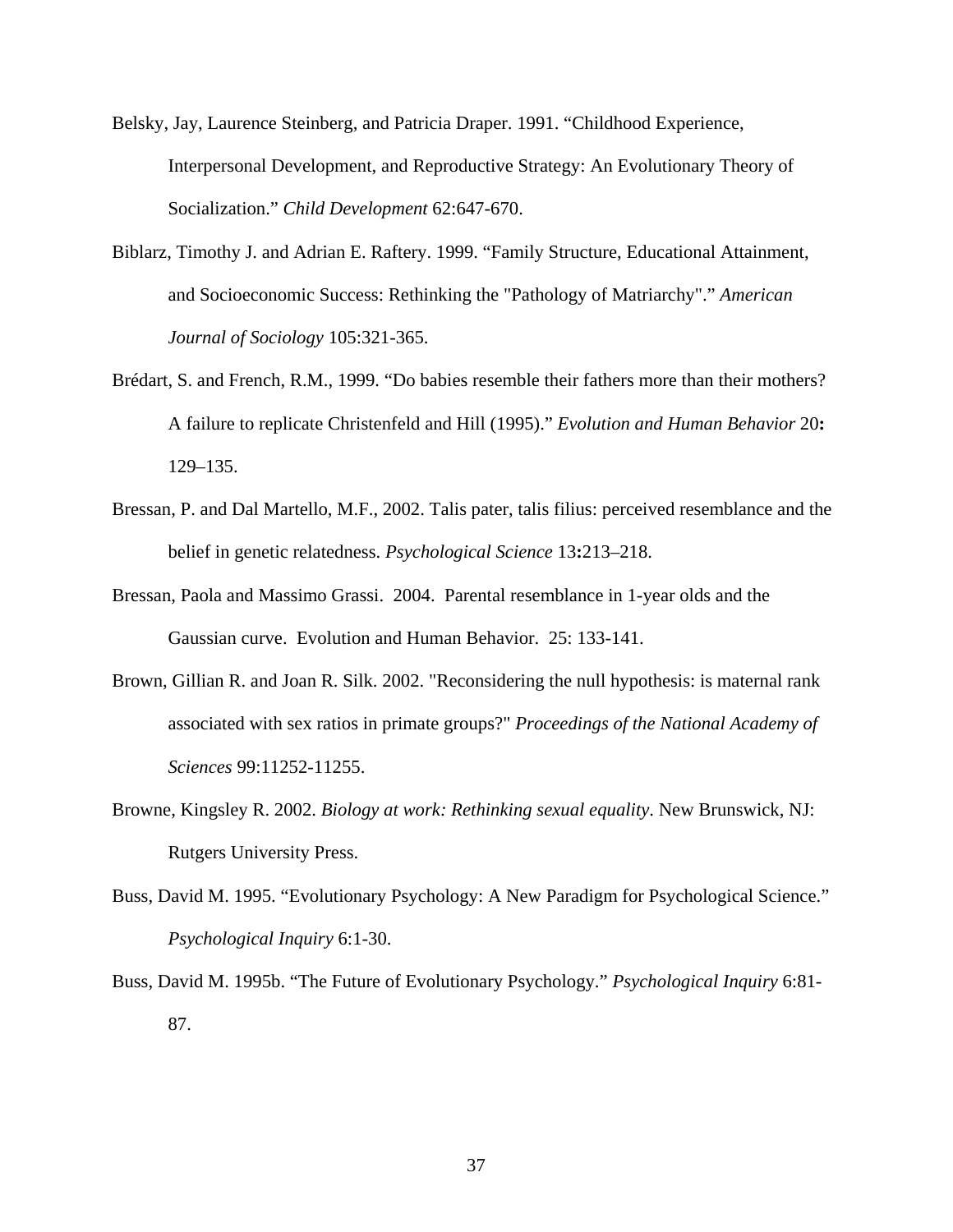- Cameron, E.Z. 2004. "Facultative adjustment of mammalian sex ratios in support of the Trivers-Willard hypothesis: evidence for a mechanism." *Proceedings of the Royal Society of London Series B - Biological Sciences* 271:1723-1728.
- Chodorow, Nancy. 1978. *The Reproduction of Mothering: Psychoanalysis and the Sociology of Gender*. Los Angeles: University of California Press.
- Christenfeld, Nicholas J. S. and Hill, Emily A., 1995. Whose baby are you?. *Nature* 378: 669.
- Cox, Donald. 2003. "Private Transfers within the Family: Mothers, Fathers, Sons and Daughters." In *Death and Dollars: The Role of Gifts and Bequests in America,* edited by Alicia H. Munnell, and Annika Sunden (168-197). Washington, D.C.: Brookings Institution Press.
- Daly, Martin. and Margo Wilson. 1982. Whom are newborn babies said to resemble?. *Ethology and Sociobiology* 3**:** 69–78.
- Daly, Martin and Margo Wilson. 1983. *Sex, Evolution, and Behavior* (2nd ed.). Boston, MA: Willard Grant.

Daly, Martin and Margo Wilson. 1988. *Homicide*. New York: Aldine de Gruyter.

- Daly, Martin and Margo Wilson. 1996. "Violence Against Stepchildren." *Current Directions in Psychological Science* 5:77-81.
- Daly, Martin and Margo Wilson. 1999. *The Truth about Cinderella: A Darwinian View of Parental Love*. New Haven, CT: Yale University Press.
- Draper, Patricia and Henry Harpending. 1982. "Father Absence and Reproductive Strategy: An Evolutionary Perspective." *Journal of Anthropological Research* 38:255-273.
- Duster, Troy. 2006. "Comparative perspectives and competing explanations: taking on the newly configured reductionist challenge to sociology." *American Sociological Review* 71:1-15.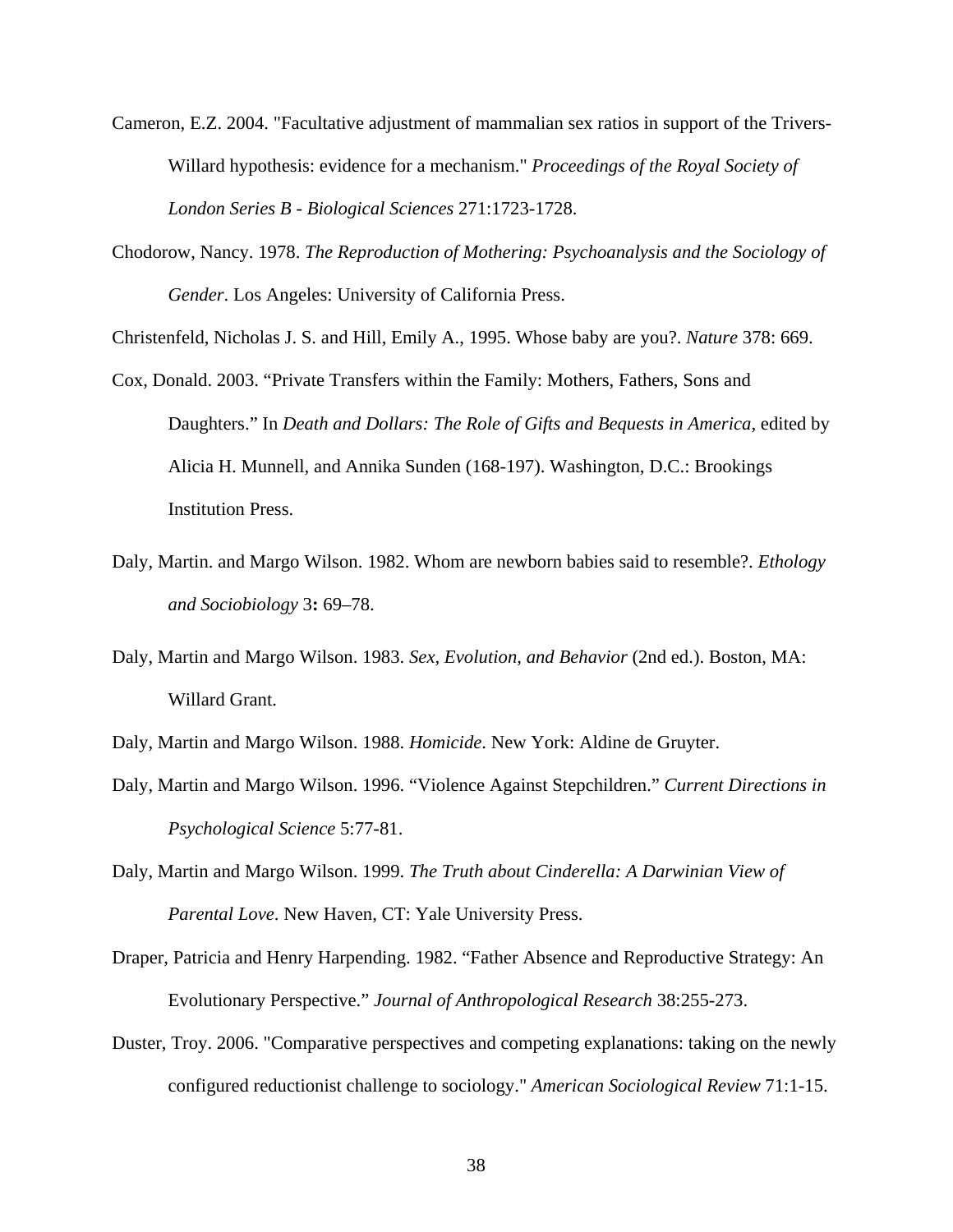- Edlund, Lena. 1999. "Son Preference, Sex Ratios, and Marriage Patterns." *Journal of Political Economy* 107(6): 1275-1304.
- Edwards, A. W. F. 1966. "Sex ratio data analysed independently of family limitation." *Annals of Human Genetics* 29: 337-347.

Ehrenreich, Barbara 2000. "How "Natural" is Rape?" *Time*, pp. 88.

- Ellis, Lee and Steven Bonin. 2002. "Social Status and the Secondary Sex Ratio: New Evidence. on a Lingering Controversy." *Social Biology* 49:35–43.
- Ewen, John G., Phillip Cassey, and Anders P. Møller. 2004. "Facultative primary sex ratio variation: a lack of evidence in birds?" *Proceedings of the Royal Society of London Series B - Biological Sciences* 271:1277-1282.
- Frank, Steven A. 1990. "Sex allocation theory for birds and mammals." *Annual Review of Ecology and Systematics* 21:13-55.
- Freese, Jeremy and Brian Powell. 1999. "Sociobiology, Status, and Parental Investment in Sons and Daughters: Testing the Trivers-Willard Hypothesis." *American Journal of Sociology* 106:1704-43.
- Freese, Jeremy and Brian Powell. 2001. "Making Love out of Nothing at All?: Null Findings and the Trivers-Willard Hypothesis." *American Journal of Sociology* 106:1776-1788.
- Freese, Jeremy, Jui-Chung Allen Li, and Lisa D. Wade. 2003. "The Potential Relevances of Biology to Social Inquiry." *Annual Review of Sociology* 29:233-256.

Friedman, Milton. 1953. *Essays in Positive Economics*. Chicago: University of Chicago Press.

Gelman, Andrew. 2006a. "Amusing example of the fallacy of controlling for an intermediate outcome, or, the tyranny of statistical methodology and how it can lead even wellintentioned sociobiologists astray."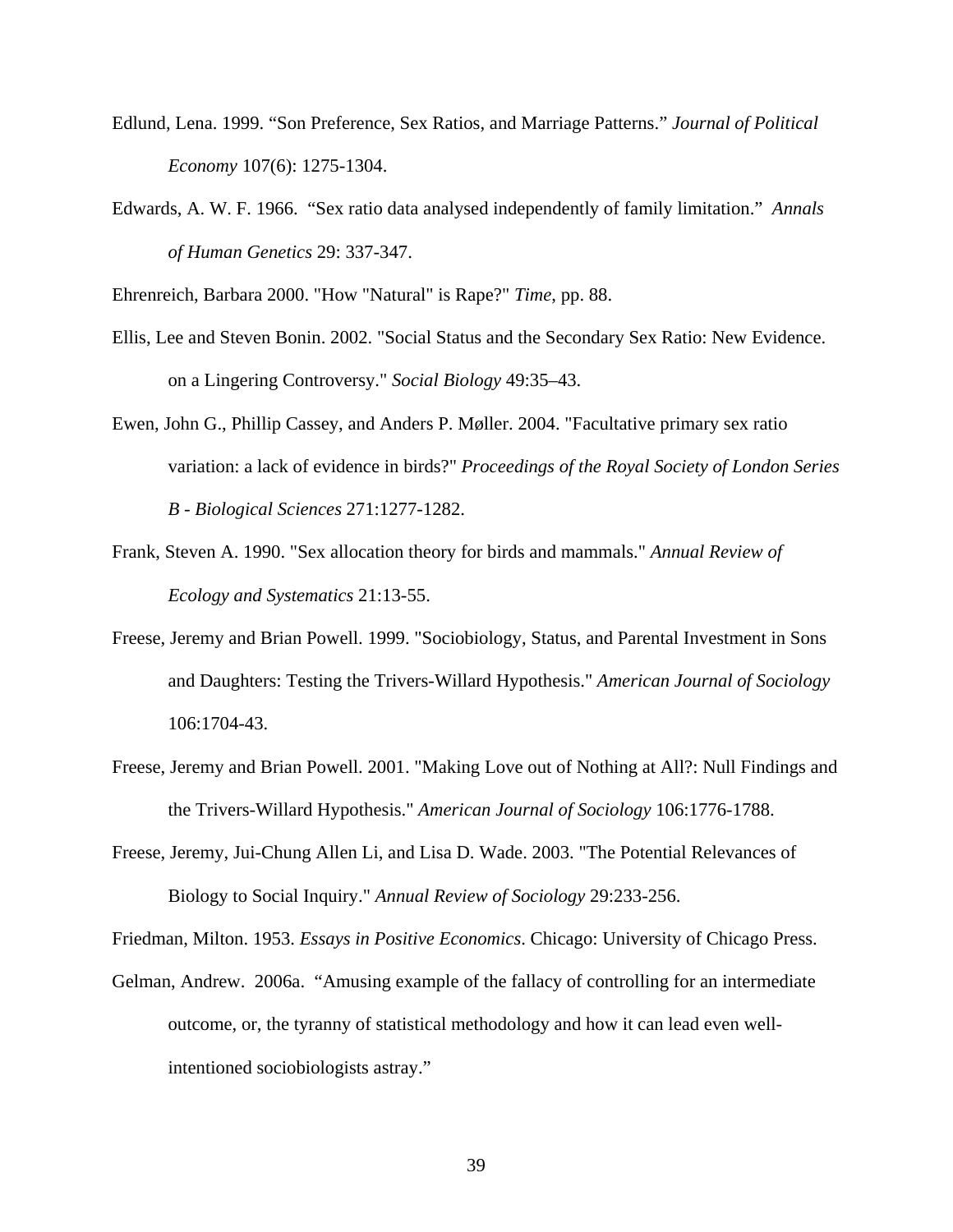http://www.stat.columbia.edu/~cook/movabletype/mt-tb.cgi/420. (Accessed November 28, 2006)

Gelman, Andrew. 2006b. "Problems in a study of girl and boy births, leading to a point about the virtues of collaboration."

http://www.stat.columbia.edu/~cook/movabletype/archives/2006/08/more\_on\_girl\_an.ht ml. (Accessed Novemeber 28, 2006.)

Gintis, Herbert. 2000. *Game Theory Evolving*. Princeton, NJ: Princeton University Press.

Goldberg, Steven. 1973. *The Inevitability of Patriarchy*. New York: Morrow.

- Goldberg, Steven. 1993. *Why Men Rule: A Theory of Male Dominance*. Chicago: Open Court.
- Hopcroft, Rosemary. 2005. "Parental status and differential investment in sons and daughters: Trivers-Willard revisited." *Social Forces* 83:1111-1136.
- Hrdy, Sarah Blaffer. 1997. "Raising Darwin's Consciousness: Female Sexuality and the Prehominid Origins of Patriarchy." *Human Nature* 8:1-49.
- Hrdy, Sarah Blaffer. 1999. *Mother Nature: A History of Mothers, Infants, and Natural Selection*. New York: Pantheon Books.
- Jacobsen, R., H. Møller, and A. Mouritsen. 1999. "Natural variation in the human sex ratio." *Human Reproduction* 14:3120-3125.
- James, William H. 2000. "The variation of the probability of a son within and across couples." *Human Reproduction* 15:1184-1188.
- Kanazawa, Satoshi and Griet Vandermassen. 2005. "Engineers have more sons, nurses have more daughters: an evolutionary psychological extension of Baron-Cohen's extreme male brain theory of autism and its empirical implications." *Journal of Theoretical Biology* 233:589-599.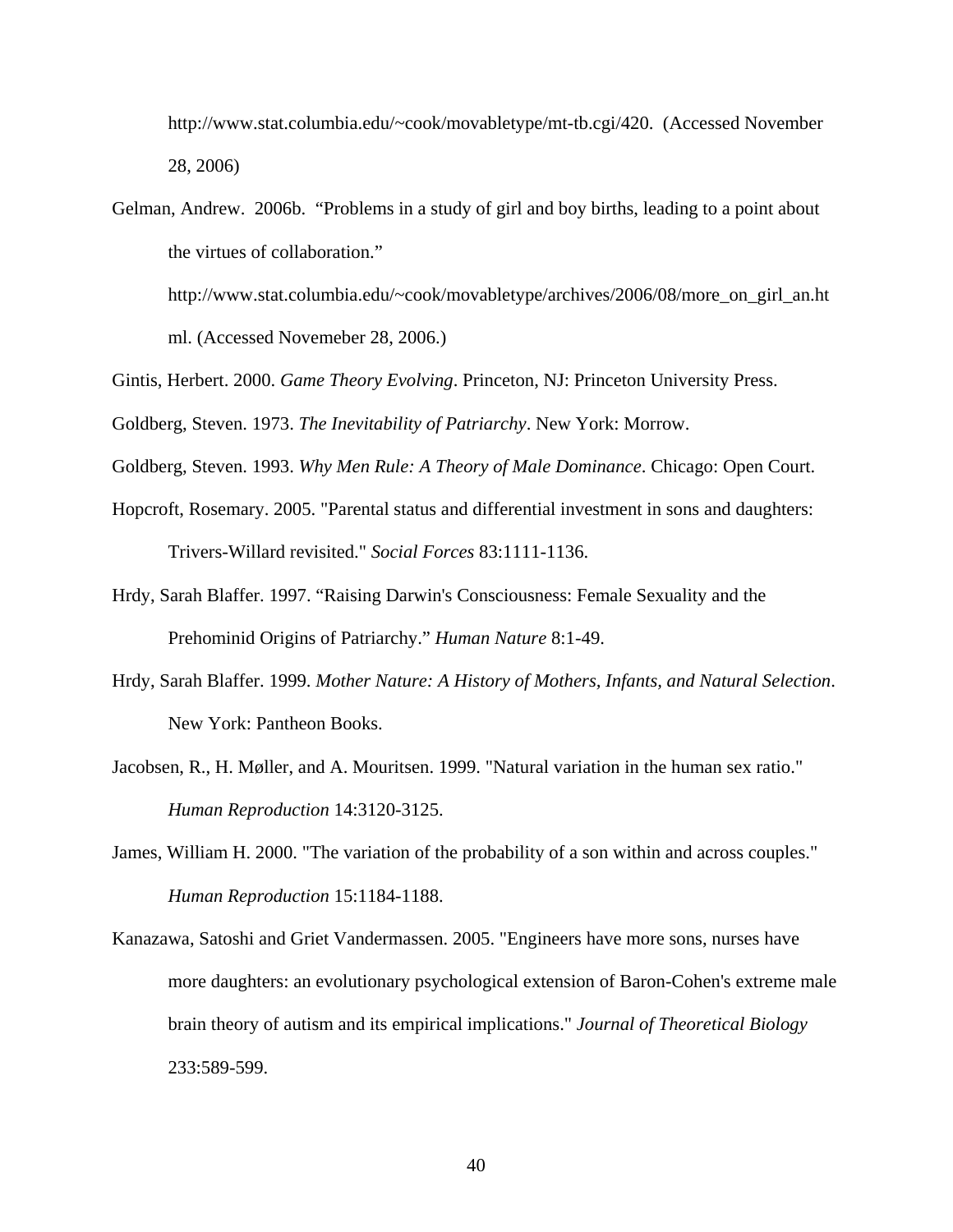Kanazawa, Satoshi. 2001a. "De Gustibus Est Disputandum." *Social Forces* 79:1131-1163.

- Kanazawa, Satoshi. 2001b. "Why We Love Our Children." *American Journal of Sociology* 106:1761-1775.
- Kanazawa, Satoshi. 2005. "Big and tall parents have more sons: further generalizations of the Trivers-Willard hypothesis." *Journal of Theoretical Biology* 235:583-590.
- Kanazawa, Satoshi. 2006. "Violent men have more sons: further evidence for the generalized Trivers-Willard hypothesis." *Journal of Theoretical Biology* 239:450-459.
- Keller, Matthew C., Randolph M. Nesse, and Sandra Hofferth. 2001. "The Trivers-Willard hypothesis of parental investment: no effect in the contemporary United States." *Evolution and Human Behavior* 22:343-360.
- Laibson, David I. and Richard Zeckhauser. 1998. "Amos Tversky and the Ascent of Behavioral Economics." *Journal of Risk and Uncertainty* 16:7-47.
- Lopreato, Joseph and Timothy Crippen. 1999. *Crisis in Sociology: The Need for Darwin*. New Brunswick, NJ: Transaction Publishers.
- Maconochie, Noreen and Eve Roman. 1997. "Sex ratios: are there natural variations within the human population?" *British Journal of Obstetrics and Gynaecology* 104:1050-1053.
- McLain, D.K., Setters, D., Moulton, M.P. and Pratt, A.E.. 2000. Ascription of resemblance of newborns by parents and nonrelatives. *Evolution and Human Behavior* **21**: 11–23.
- Miller, Geoffrey F. 1998. "How Mate Choice Shaped Human Nature: A Review of Sexual Selection and Human Evolution." In *Handbook of Evolutionary Psychology: Ideas, Issues, and Applications*, edited by C. Crawford and D. L. Krebs (87-130). Mahwah, NJ: Lawrence Erlbaum Associates.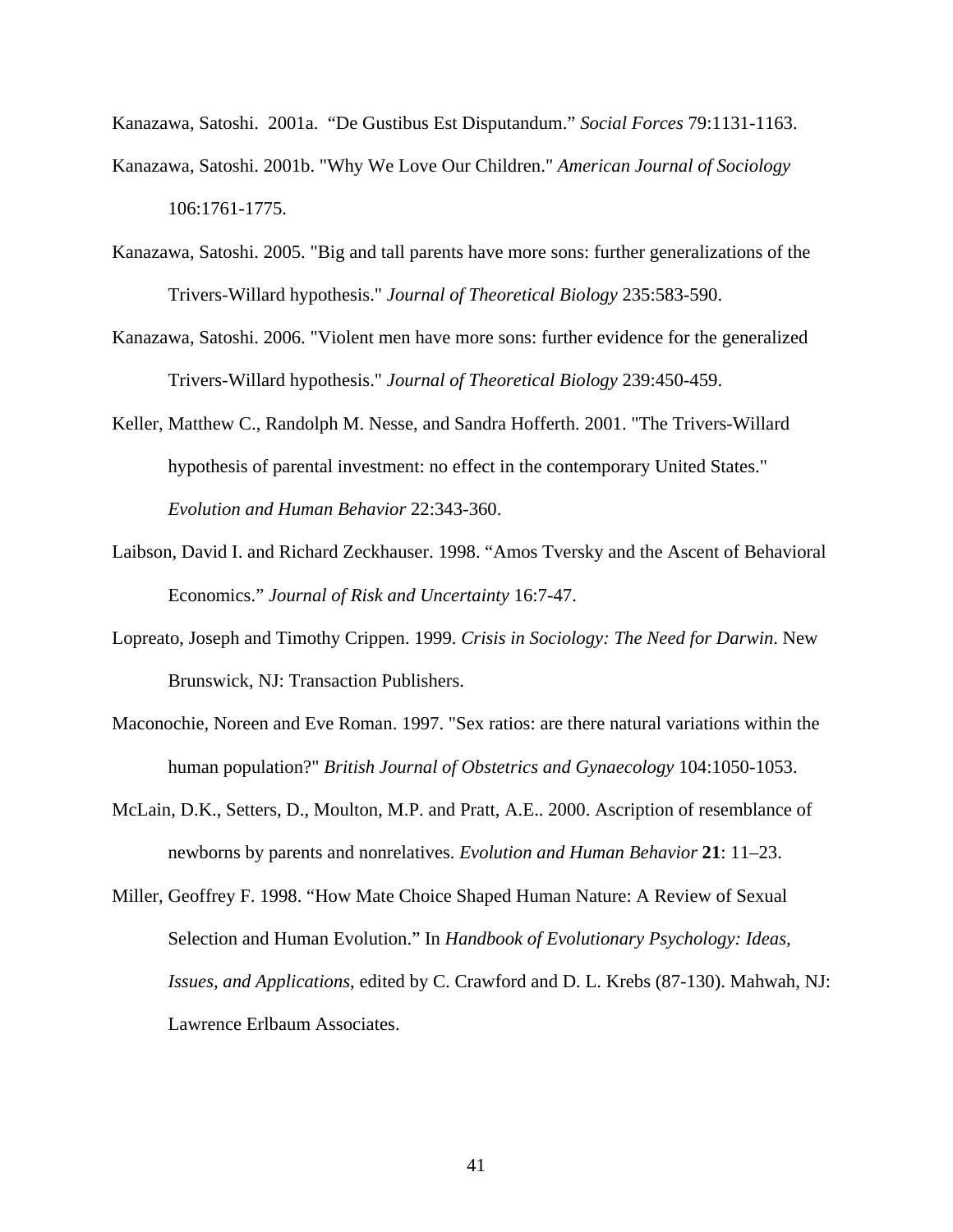- Moffitt, Terrie E., Avshalom Caspi, and Michael Rutter. 2005. "Strategy for Investigating Interactions Between Measured Genes and Measured Environments." *Archives of General Psychiatry* 62:473-481.
- Norberg, Karen. 2004. "Partnership Status and the Human Sex Ratio at Birth." *Proceedings of the Royal Society B: Biological Sciences* 271(1555): 2403-2410.

Pinker, Steven. 1997. *How the Mind Works*. New York: Norton.

- Pinker, Steven. 2002. *The Blank Slate: The Modern Denial of Human Nature*. New York: Viking.
- Pollard, Michael S. 2003. "Emerging Gender Indifference?: Demographic Indicators of a Changing Gender System." Department of Sociology, Duke University.
- Rossi, Alice S. 1984. "Gender and Parenthood (American Sociological Association, 1983 Presidential Address)." *American Sociological Review* 49:1-19.
- Satz, Debra and John Ferejohn. 1994. "Rational Choice and Social Theory." *The Journal of Philosophy* 91:71-87.
- Segerstråle, Ullica. 2000. *Defenders of the Truth: The Battle for Science in the Sociobiology Debate and Beyond*. Oxford: Oxford University Press.
- Serpell, James. 1986. *In the Company of Animals: A Study of Human-Animal Relationships*. New York: Blackwell.
- Shostak, Sara. 2003. "Locating gene-environment interaction: at the intersections of genetics and public health." *Social Science & Medicine* 56: 2327-2342.

Smuts, Barbara. 1995. "The Evolutionary Origins of Patriarchy." *Human Nature* 6:1-32.

Symons, Donald. 1995. "Beauty is in the Adaptations of the Beholder: The Evolutionary Psychology of Human Female Sexual Attractiveness." Pp. 80-118 in *Sexual*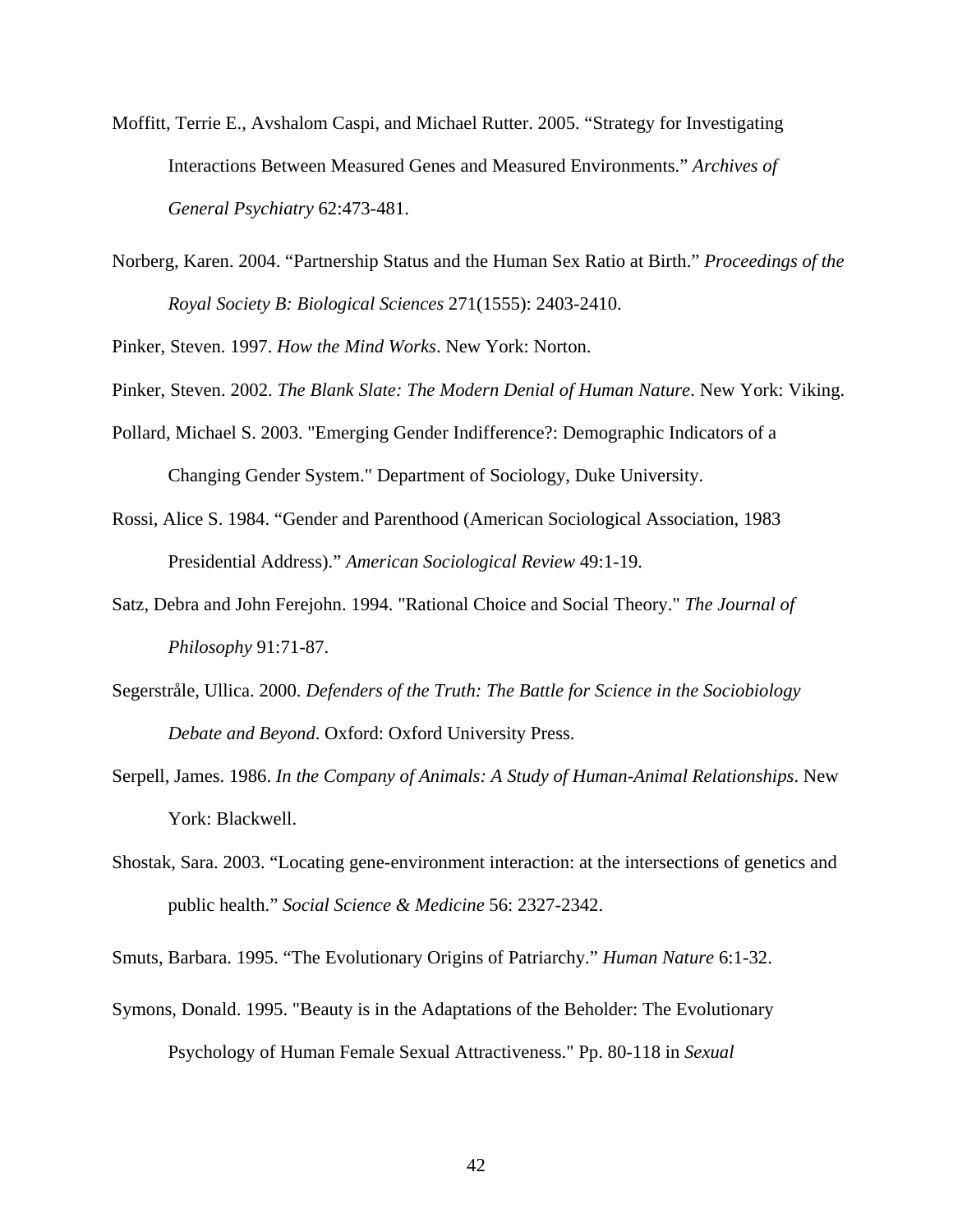*Nature/Sexual Culture*, edited by P. R. Abramson and S. D. Pinkerton. Chicago: University of Chicago Press.

- Thornhill, Randy and Craig T. Palmer. 2000a. *A Natural History of Rape: Biological Bases of Sexual Coercion*. Cambridge, MA: The MIT Press.
- Tooby, John and Irven DeVore. 1987. "The Reconstruction of Hominid Behavioral Evolution Through Strategic Modeling." in *The Evolution of Human Behavior: Primate Models*, edited by W. G. Kinzey. Albany, NY: SUNY Press.
- Tooby, John and Leda Cosmides. 1989. "Evolutionary Psychology and the Generation of Culture: Part I. Theoretical Considerations." *Ethology and Sociobiology* 10:29-49.
- Tooby, John and Leda Cosmides. 1990. "The Past Explains the Present: Emotional Adaptations and the Structure of Ancestral Environments." *Ethology and Sociobiology* 11:375-424.
- Tooby, John and Leda Cosmides. 1992. "The Psychological Foundations of Culture." Pp. 19-136 in *The Adapted Mind: Evolutionary Psychology and the Generation of Culture*, edited by

J. H. Barkow, Leda Cosmides, and J. Tooby. Oxford: Oxford University Press.

Tooby, John and Leda Cosmides. 2000. Unpublished letter to *The New Republic*.

Trivers, Robert L. 1974. *Parent-offspring conflict.* American Zoologist, 14, 249-264.

Trivers, Robert L. 1985. *Social Evolution*. Menlo Park, CA: Benjamin/Cummings.

Trivers, Robert L. and Dan E. Willard. 1973. "Natural Selection for the Parental Ability to Vary the Sex Ratio of Offspring." *Science* 179:90-92.

Turkheimer, Eric. 1998. "Heritability and Biological Explanation." *Psychological Review* 105:782-791.